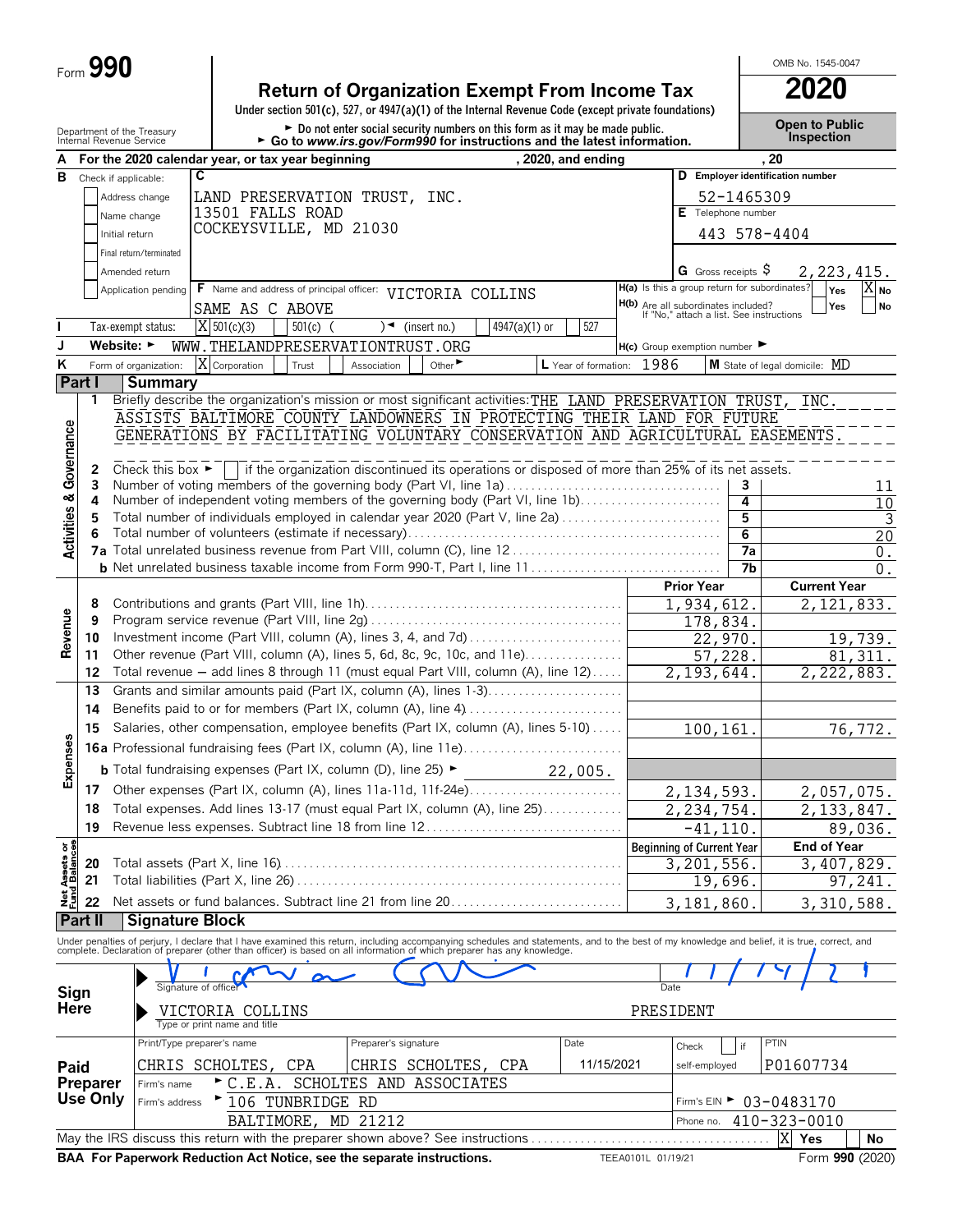| Part III<br><b>Statement of Program Service Accomplishments</b><br>X<br>Briefly describe the organization's mission:<br>1.<br>SEE SCHEDULE O<br>2 Did the organization undertake any significant program services during the year which were not listed on the prior<br>X<br>No<br>Yes<br>If "Yes," describe these new services on Schedule O.<br>Did the organization cease conducting, or make significant changes in how it conducts, any program services?<br>3<br>Yes<br>No<br>If "Yes," describe these changes on Schedule O.<br>Describe the organization's program service accomplishments for each of its three largest program services, as measured by expenses.<br>4<br>Section 501(c)(3) and 501(c)(4) organizations are required to report the amount of grants and allocations to others, the total expenses,<br>and revenue, if any, for each program service reported.<br>2,068,525. including grants of \$<br>) (Revenue<br>\$<br>) (Expenses \$<br>4a (Code:<br>282.<br>LAND PRESERVATION TRUST, INC.<br>THE TRUST WAS FORMED FOR THE PURPOSE OF PROMOTING HUMAN<br>NEEDS, THE PRESERVATION, PROTECTION, AND BALANCED USE OF SCENIC, NATURAL,<br>RECREATIONAL, PRODUCTIVE, AND OPEN SPACE LANDS, INCLUDING THE ACQUISITION AND HOLDING<br>OF FEE SIMPLE TITLE, EASEMENTS, AND OTHER REAL PROPERTY INTERESTS. THE TRUST ACQUIRES<br>PROPERTY EASEMENTS EITHER THROUGH DONATIONS IN CONJUNCTION WITH THE MARYLAND<br>ENVIRONMENTAL TRUST OR PURCHASES THROUGH THE MARYLAND RURAL LEGACY PROGRAM.<br>THE TRUST<br>ALSO OWNS AND OPERATES AN EQUESTRIAN CENTER AND STEEPLECHASE COURSE KNOWN AS SHAWAN<br>DOWNS. SHAWAN DOWNS WAS ESTABLISHED ON 300 ACRES OF FARMLAND IN COCKEYSVILLE,<br>MARYLAND TO PRESERVE THE LANDSCAPE'S AGRICULTURAL LEGACY WHILE BUILDING A NEW<br>TRADITION OF EQUESTRIAN EVENTS TO BENEFIT LOCAL CHARITIES.<br>including grants of $\sqrt{5}$<br>) (Expenses $\sqrt{5}$<br>) (Revenue<br>$4b$ (Code:<br>including grants of $\frac{1}{2}$<br>) (Revenue \$<br>) (Expenses \$<br>$4c$ (Code:<br>4d Other program services (Describe on Schedule O.)<br>including grants of $\frac{1}{2}$<br>) (Revenue $\sqrt{5}$<br>(Expenses<br>Ş<br><b>4e</b> Total program service expenses<br>2,068,525.<br>Form 990 (2020)<br><b>BAA</b><br>TEEA0102L 10/07/20 | Form 990 (2020) | LAND PRESERVATION TRUST, INC. |  | 52-1465309 | Page 2 |
|-----------------------------------------------------------------------------------------------------------------------------------------------------------------------------------------------------------------------------------------------------------------------------------------------------------------------------------------------------------------------------------------------------------------------------------------------------------------------------------------------------------------------------------------------------------------------------------------------------------------------------------------------------------------------------------------------------------------------------------------------------------------------------------------------------------------------------------------------------------------------------------------------------------------------------------------------------------------------------------------------------------------------------------------------------------------------------------------------------------------------------------------------------------------------------------------------------------------------------------------------------------------------------------------------------------------------------------------------------------------------------------------------------------------------------------------------------------------------------------------------------------------------------------------------------------------------------------------------------------------------------------------------------------------------------------------------------------------------------------------------------------------------------------------------------------------------------------------------------------------------------------------------------------------------------------------------------------------------------------------------------------------------------------------------------------------------------------------------------------------------------------------------------------------------------------------------------------------------------------------------------------------------------------------------|-----------------|-------------------------------|--|------------|--------|
|                                                                                                                                                                                                                                                                                                                                                                                                                                                                                                                                                                                                                                                                                                                                                                                                                                                                                                                                                                                                                                                                                                                                                                                                                                                                                                                                                                                                                                                                                                                                                                                                                                                                                                                                                                                                                                                                                                                                                                                                                                                                                                                                                                                                                                                                                               |                 |                               |  |            |        |
|                                                                                                                                                                                                                                                                                                                                                                                                                                                                                                                                                                                                                                                                                                                                                                                                                                                                                                                                                                                                                                                                                                                                                                                                                                                                                                                                                                                                                                                                                                                                                                                                                                                                                                                                                                                                                                                                                                                                                                                                                                                                                                                                                                                                                                                                                               |                 |                               |  |            |        |
|                                                                                                                                                                                                                                                                                                                                                                                                                                                                                                                                                                                                                                                                                                                                                                                                                                                                                                                                                                                                                                                                                                                                                                                                                                                                                                                                                                                                                                                                                                                                                                                                                                                                                                                                                                                                                                                                                                                                                                                                                                                                                                                                                                                                                                                                                               |                 |                               |  |            |        |
|                                                                                                                                                                                                                                                                                                                                                                                                                                                                                                                                                                                                                                                                                                                                                                                                                                                                                                                                                                                                                                                                                                                                                                                                                                                                                                                                                                                                                                                                                                                                                                                                                                                                                                                                                                                                                                                                                                                                                                                                                                                                                                                                                                                                                                                                                               |                 |                               |  |            |        |
|                                                                                                                                                                                                                                                                                                                                                                                                                                                                                                                                                                                                                                                                                                                                                                                                                                                                                                                                                                                                                                                                                                                                                                                                                                                                                                                                                                                                                                                                                                                                                                                                                                                                                                                                                                                                                                                                                                                                                                                                                                                                                                                                                                                                                                                                                               |                 |                               |  |            |        |
|                                                                                                                                                                                                                                                                                                                                                                                                                                                                                                                                                                                                                                                                                                                                                                                                                                                                                                                                                                                                                                                                                                                                                                                                                                                                                                                                                                                                                                                                                                                                                                                                                                                                                                                                                                                                                                                                                                                                                                                                                                                                                                                                                                                                                                                                                               |                 |                               |  |            |        |
|                                                                                                                                                                                                                                                                                                                                                                                                                                                                                                                                                                                                                                                                                                                                                                                                                                                                                                                                                                                                                                                                                                                                                                                                                                                                                                                                                                                                                                                                                                                                                                                                                                                                                                                                                                                                                                                                                                                                                                                                                                                                                                                                                                                                                                                                                               |                 |                               |  |            |        |
|                                                                                                                                                                                                                                                                                                                                                                                                                                                                                                                                                                                                                                                                                                                                                                                                                                                                                                                                                                                                                                                                                                                                                                                                                                                                                                                                                                                                                                                                                                                                                                                                                                                                                                                                                                                                                                                                                                                                                                                                                                                                                                                                                                                                                                                                                               |                 |                               |  |            |        |
|                                                                                                                                                                                                                                                                                                                                                                                                                                                                                                                                                                                                                                                                                                                                                                                                                                                                                                                                                                                                                                                                                                                                                                                                                                                                                                                                                                                                                                                                                                                                                                                                                                                                                                                                                                                                                                                                                                                                                                                                                                                                                                                                                                                                                                                                                               |                 |                               |  |            |        |
|                                                                                                                                                                                                                                                                                                                                                                                                                                                                                                                                                                                                                                                                                                                                                                                                                                                                                                                                                                                                                                                                                                                                                                                                                                                                                                                                                                                                                                                                                                                                                                                                                                                                                                                                                                                                                                                                                                                                                                                                                                                                                                                                                                                                                                                                                               |                 |                               |  |            |        |
|                                                                                                                                                                                                                                                                                                                                                                                                                                                                                                                                                                                                                                                                                                                                                                                                                                                                                                                                                                                                                                                                                                                                                                                                                                                                                                                                                                                                                                                                                                                                                                                                                                                                                                                                                                                                                                                                                                                                                                                                                                                                                                                                                                                                                                                                                               |                 |                               |  |            |        |
|                                                                                                                                                                                                                                                                                                                                                                                                                                                                                                                                                                                                                                                                                                                                                                                                                                                                                                                                                                                                                                                                                                                                                                                                                                                                                                                                                                                                                                                                                                                                                                                                                                                                                                                                                                                                                                                                                                                                                                                                                                                                                                                                                                                                                                                                                               |                 |                               |  |            |        |
|                                                                                                                                                                                                                                                                                                                                                                                                                                                                                                                                                                                                                                                                                                                                                                                                                                                                                                                                                                                                                                                                                                                                                                                                                                                                                                                                                                                                                                                                                                                                                                                                                                                                                                                                                                                                                                                                                                                                                                                                                                                                                                                                                                                                                                                                                               |                 |                               |  |            |        |
|                                                                                                                                                                                                                                                                                                                                                                                                                                                                                                                                                                                                                                                                                                                                                                                                                                                                                                                                                                                                                                                                                                                                                                                                                                                                                                                                                                                                                                                                                                                                                                                                                                                                                                                                                                                                                                                                                                                                                                                                                                                                                                                                                                                                                                                                                               |                 |                               |  |            |        |
|                                                                                                                                                                                                                                                                                                                                                                                                                                                                                                                                                                                                                                                                                                                                                                                                                                                                                                                                                                                                                                                                                                                                                                                                                                                                                                                                                                                                                                                                                                                                                                                                                                                                                                                                                                                                                                                                                                                                                                                                                                                                                                                                                                                                                                                                                               |                 |                               |  |            |        |
|                                                                                                                                                                                                                                                                                                                                                                                                                                                                                                                                                                                                                                                                                                                                                                                                                                                                                                                                                                                                                                                                                                                                                                                                                                                                                                                                                                                                                                                                                                                                                                                                                                                                                                                                                                                                                                                                                                                                                                                                                                                                                                                                                                                                                                                                                               |                 |                               |  |            |        |
|                                                                                                                                                                                                                                                                                                                                                                                                                                                                                                                                                                                                                                                                                                                                                                                                                                                                                                                                                                                                                                                                                                                                                                                                                                                                                                                                                                                                                                                                                                                                                                                                                                                                                                                                                                                                                                                                                                                                                                                                                                                                                                                                                                                                                                                                                               |                 |                               |  |            |        |
|                                                                                                                                                                                                                                                                                                                                                                                                                                                                                                                                                                                                                                                                                                                                                                                                                                                                                                                                                                                                                                                                                                                                                                                                                                                                                                                                                                                                                                                                                                                                                                                                                                                                                                                                                                                                                                                                                                                                                                                                                                                                                                                                                                                                                                                                                               |                 |                               |  |            |        |
|                                                                                                                                                                                                                                                                                                                                                                                                                                                                                                                                                                                                                                                                                                                                                                                                                                                                                                                                                                                                                                                                                                                                                                                                                                                                                                                                                                                                                                                                                                                                                                                                                                                                                                                                                                                                                                                                                                                                                                                                                                                                                                                                                                                                                                                                                               |                 |                               |  |            |        |
|                                                                                                                                                                                                                                                                                                                                                                                                                                                                                                                                                                                                                                                                                                                                                                                                                                                                                                                                                                                                                                                                                                                                                                                                                                                                                                                                                                                                                                                                                                                                                                                                                                                                                                                                                                                                                                                                                                                                                                                                                                                                                                                                                                                                                                                                                               |                 |                               |  |            |        |
|                                                                                                                                                                                                                                                                                                                                                                                                                                                                                                                                                                                                                                                                                                                                                                                                                                                                                                                                                                                                                                                                                                                                                                                                                                                                                                                                                                                                                                                                                                                                                                                                                                                                                                                                                                                                                                                                                                                                                                                                                                                                                                                                                                                                                                                                                               |                 |                               |  |            |        |
|                                                                                                                                                                                                                                                                                                                                                                                                                                                                                                                                                                                                                                                                                                                                                                                                                                                                                                                                                                                                                                                                                                                                                                                                                                                                                                                                                                                                                                                                                                                                                                                                                                                                                                                                                                                                                                                                                                                                                                                                                                                                                                                                                                                                                                                                                               |                 |                               |  |            |        |
|                                                                                                                                                                                                                                                                                                                                                                                                                                                                                                                                                                                                                                                                                                                                                                                                                                                                                                                                                                                                                                                                                                                                                                                                                                                                                                                                                                                                                                                                                                                                                                                                                                                                                                                                                                                                                                                                                                                                                                                                                                                                                                                                                                                                                                                                                               |                 |                               |  |            |        |
|                                                                                                                                                                                                                                                                                                                                                                                                                                                                                                                                                                                                                                                                                                                                                                                                                                                                                                                                                                                                                                                                                                                                                                                                                                                                                                                                                                                                                                                                                                                                                                                                                                                                                                                                                                                                                                                                                                                                                                                                                                                                                                                                                                                                                                                                                               |                 |                               |  |            |        |
|                                                                                                                                                                                                                                                                                                                                                                                                                                                                                                                                                                                                                                                                                                                                                                                                                                                                                                                                                                                                                                                                                                                                                                                                                                                                                                                                                                                                                                                                                                                                                                                                                                                                                                                                                                                                                                                                                                                                                                                                                                                                                                                                                                                                                                                                                               |                 |                               |  |            |        |
|                                                                                                                                                                                                                                                                                                                                                                                                                                                                                                                                                                                                                                                                                                                                                                                                                                                                                                                                                                                                                                                                                                                                                                                                                                                                                                                                                                                                                                                                                                                                                                                                                                                                                                                                                                                                                                                                                                                                                                                                                                                                                                                                                                                                                                                                                               |                 |                               |  |            |        |
|                                                                                                                                                                                                                                                                                                                                                                                                                                                                                                                                                                                                                                                                                                                                                                                                                                                                                                                                                                                                                                                                                                                                                                                                                                                                                                                                                                                                                                                                                                                                                                                                                                                                                                                                                                                                                                                                                                                                                                                                                                                                                                                                                                                                                                                                                               |                 |                               |  |            |        |
|                                                                                                                                                                                                                                                                                                                                                                                                                                                                                                                                                                                                                                                                                                                                                                                                                                                                                                                                                                                                                                                                                                                                                                                                                                                                                                                                                                                                                                                                                                                                                                                                                                                                                                                                                                                                                                                                                                                                                                                                                                                                                                                                                                                                                                                                                               |                 |                               |  |            |        |
|                                                                                                                                                                                                                                                                                                                                                                                                                                                                                                                                                                                                                                                                                                                                                                                                                                                                                                                                                                                                                                                                                                                                                                                                                                                                                                                                                                                                                                                                                                                                                                                                                                                                                                                                                                                                                                                                                                                                                                                                                                                                                                                                                                                                                                                                                               |                 |                               |  |            |        |
|                                                                                                                                                                                                                                                                                                                                                                                                                                                                                                                                                                                                                                                                                                                                                                                                                                                                                                                                                                                                                                                                                                                                                                                                                                                                                                                                                                                                                                                                                                                                                                                                                                                                                                                                                                                                                                                                                                                                                                                                                                                                                                                                                                                                                                                                                               |                 |                               |  |            |        |
|                                                                                                                                                                                                                                                                                                                                                                                                                                                                                                                                                                                                                                                                                                                                                                                                                                                                                                                                                                                                                                                                                                                                                                                                                                                                                                                                                                                                                                                                                                                                                                                                                                                                                                                                                                                                                                                                                                                                                                                                                                                                                                                                                                                                                                                                                               |                 |                               |  |            |        |
|                                                                                                                                                                                                                                                                                                                                                                                                                                                                                                                                                                                                                                                                                                                                                                                                                                                                                                                                                                                                                                                                                                                                                                                                                                                                                                                                                                                                                                                                                                                                                                                                                                                                                                                                                                                                                                                                                                                                                                                                                                                                                                                                                                                                                                                                                               |                 |                               |  |            |        |
|                                                                                                                                                                                                                                                                                                                                                                                                                                                                                                                                                                                                                                                                                                                                                                                                                                                                                                                                                                                                                                                                                                                                                                                                                                                                                                                                                                                                                                                                                                                                                                                                                                                                                                                                                                                                                                                                                                                                                                                                                                                                                                                                                                                                                                                                                               |                 |                               |  |            |        |
|                                                                                                                                                                                                                                                                                                                                                                                                                                                                                                                                                                                                                                                                                                                                                                                                                                                                                                                                                                                                                                                                                                                                                                                                                                                                                                                                                                                                                                                                                                                                                                                                                                                                                                                                                                                                                                                                                                                                                                                                                                                                                                                                                                                                                                                                                               |                 |                               |  |            |        |
|                                                                                                                                                                                                                                                                                                                                                                                                                                                                                                                                                                                                                                                                                                                                                                                                                                                                                                                                                                                                                                                                                                                                                                                                                                                                                                                                                                                                                                                                                                                                                                                                                                                                                                                                                                                                                                                                                                                                                                                                                                                                                                                                                                                                                                                                                               |                 |                               |  |            |        |
|                                                                                                                                                                                                                                                                                                                                                                                                                                                                                                                                                                                                                                                                                                                                                                                                                                                                                                                                                                                                                                                                                                                                                                                                                                                                                                                                                                                                                                                                                                                                                                                                                                                                                                                                                                                                                                                                                                                                                                                                                                                                                                                                                                                                                                                                                               |                 |                               |  |            |        |
|                                                                                                                                                                                                                                                                                                                                                                                                                                                                                                                                                                                                                                                                                                                                                                                                                                                                                                                                                                                                                                                                                                                                                                                                                                                                                                                                                                                                                                                                                                                                                                                                                                                                                                                                                                                                                                                                                                                                                                                                                                                                                                                                                                                                                                                                                               |                 |                               |  |            |        |
|                                                                                                                                                                                                                                                                                                                                                                                                                                                                                                                                                                                                                                                                                                                                                                                                                                                                                                                                                                                                                                                                                                                                                                                                                                                                                                                                                                                                                                                                                                                                                                                                                                                                                                                                                                                                                                                                                                                                                                                                                                                                                                                                                                                                                                                                                               |                 |                               |  |            |        |
|                                                                                                                                                                                                                                                                                                                                                                                                                                                                                                                                                                                                                                                                                                                                                                                                                                                                                                                                                                                                                                                                                                                                                                                                                                                                                                                                                                                                                                                                                                                                                                                                                                                                                                                                                                                                                                                                                                                                                                                                                                                                                                                                                                                                                                                                                               |                 |                               |  |            |        |
|                                                                                                                                                                                                                                                                                                                                                                                                                                                                                                                                                                                                                                                                                                                                                                                                                                                                                                                                                                                                                                                                                                                                                                                                                                                                                                                                                                                                                                                                                                                                                                                                                                                                                                                                                                                                                                                                                                                                                                                                                                                                                                                                                                                                                                                                                               |                 |                               |  |            |        |
|                                                                                                                                                                                                                                                                                                                                                                                                                                                                                                                                                                                                                                                                                                                                                                                                                                                                                                                                                                                                                                                                                                                                                                                                                                                                                                                                                                                                                                                                                                                                                                                                                                                                                                                                                                                                                                                                                                                                                                                                                                                                                                                                                                                                                                                                                               |                 |                               |  |            |        |
|                                                                                                                                                                                                                                                                                                                                                                                                                                                                                                                                                                                                                                                                                                                                                                                                                                                                                                                                                                                                                                                                                                                                                                                                                                                                                                                                                                                                                                                                                                                                                                                                                                                                                                                                                                                                                                                                                                                                                                                                                                                                                                                                                                                                                                                                                               |                 |                               |  |            |        |
|                                                                                                                                                                                                                                                                                                                                                                                                                                                                                                                                                                                                                                                                                                                                                                                                                                                                                                                                                                                                                                                                                                                                                                                                                                                                                                                                                                                                                                                                                                                                                                                                                                                                                                                                                                                                                                                                                                                                                                                                                                                                                                                                                                                                                                                                                               |                 |                               |  |            |        |
|                                                                                                                                                                                                                                                                                                                                                                                                                                                                                                                                                                                                                                                                                                                                                                                                                                                                                                                                                                                                                                                                                                                                                                                                                                                                                                                                                                                                                                                                                                                                                                                                                                                                                                                                                                                                                                                                                                                                                                                                                                                                                                                                                                                                                                                                                               |                 |                               |  |            |        |
|                                                                                                                                                                                                                                                                                                                                                                                                                                                                                                                                                                                                                                                                                                                                                                                                                                                                                                                                                                                                                                                                                                                                                                                                                                                                                                                                                                                                                                                                                                                                                                                                                                                                                                                                                                                                                                                                                                                                                                                                                                                                                                                                                                                                                                                                                               |                 |                               |  |            |        |
|                                                                                                                                                                                                                                                                                                                                                                                                                                                                                                                                                                                                                                                                                                                                                                                                                                                                                                                                                                                                                                                                                                                                                                                                                                                                                                                                                                                                                                                                                                                                                                                                                                                                                                                                                                                                                                                                                                                                                                                                                                                                                                                                                                                                                                                                                               |                 |                               |  |            |        |
|                                                                                                                                                                                                                                                                                                                                                                                                                                                                                                                                                                                                                                                                                                                                                                                                                                                                                                                                                                                                                                                                                                                                                                                                                                                                                                                                                                                                                                                                                                                                                                                                                                                                                                                                                                                                                                                                                                                                                                                                                                                                                                                                                                                                                                                                                               |                 |                               |  |            |        |
|                                                                                                                                                                                                                                                                                                                                                                                                                                                                                                                                                                                                                                                                                                                                                                                                                                                                                                                                                                                                                                                                                                                                                                                                                                                                                                                                                                                                                                                                                                                                                                                                                                                                                                                                                                                                                                                                                                                                                                                                                                                                                                                                                                                                                                                                                               |                 |                               |  |            |        |
|                                                                                                                                                                                                                                                                                                                                                                                                                                                                                                                                                                                                                                                                                                                                                                                                                                                                                                                                                                                                                                                                                                                                                                                                                                                                                                                                                                                                                                                                                                                                                                                                                                                                                                                                                                                                                                                                                                                                                                                                                                                                                                                                                                                                                                                                                               |                 |                               |  |            |        |
|                                                                                                                                                                                                                                                                                                                                                                                                                                                                                                                                                                                                                                                                                                                                                                                                                                                                                                                                                                                                                                                                                                                                                                                                                                                                                                                                                                                                                                                                                                                                                                                                                                                                                                                                                                                                                                                                                                                                                                                                                                                                                                                                                                                                                                                                                               |                 |                               |  |            |        |
|                                                                                                                                                                                                                                                                                                                                                                                                                                                                                                                                                                                                                                                                                                                                                                                                                                                                                                                                                                                                                                                                                                                                                                                                                                                                                                                                                                                                                                                                                                                                                                                                                                                                                                                                                                                                                                                                                                                                                                                                                                                                                                                                                                                                                                                                                               |                 |                               |  |            |        |
|                                                                                                                                                                                                                                                                                                                                                                                                                                                                                                                                                                                                                                                                                                                                                                                                                                                                                                                                                                                                                                                                                                                                                                                                                                                                                                                                                                                                                                                                                                                                                                                                                                                                                                                                                                                                                                                                                                                                                                                                                                                                                                                                                                                                                                                                                               |                 |                               |  |            |        |
|                                                                                                                                                                                                                                                                                                                                                                                                                                                                                                                                                                                                                                                                                                                                                                                                                                                                                                                                                                                                                                                                                                                                                                                                                                                                                                                                                                                                                                                                                                                                                                                                                                                                                                                                                                                                                                                                                                                                                                                                                                                                                                                                                                                                                                                                                               |                 |                               |  |            |        |
|                                                                                                                                                                                                                                                                                                                                                                                                                                                                                                                                                                                                                                                                                                                                                                                                                                                                                                                                                                                                                                                                                                                                                                                                                                                                                                                                                                                                                                                                                                                                                                                                                                                                                                                                                                                                                                                                                                                                                                                                                                                                                                                                                                                                                                                                                               |                 |                               |  |            |        |
|                                                                                                                                                                                                                                                                                                                                                                                                                                                                                                                                                                                                                                                                                                                                                                                                                                                                                                                                                                                                                                                                                                                                                                                                                                                                                                                                                                                                                                                                                                                                                                                                                                                                                                                                                                                                                                                                                                                                                                                                                                                                                                                                                                                                                                                                                               |                 |                               |  |            |        |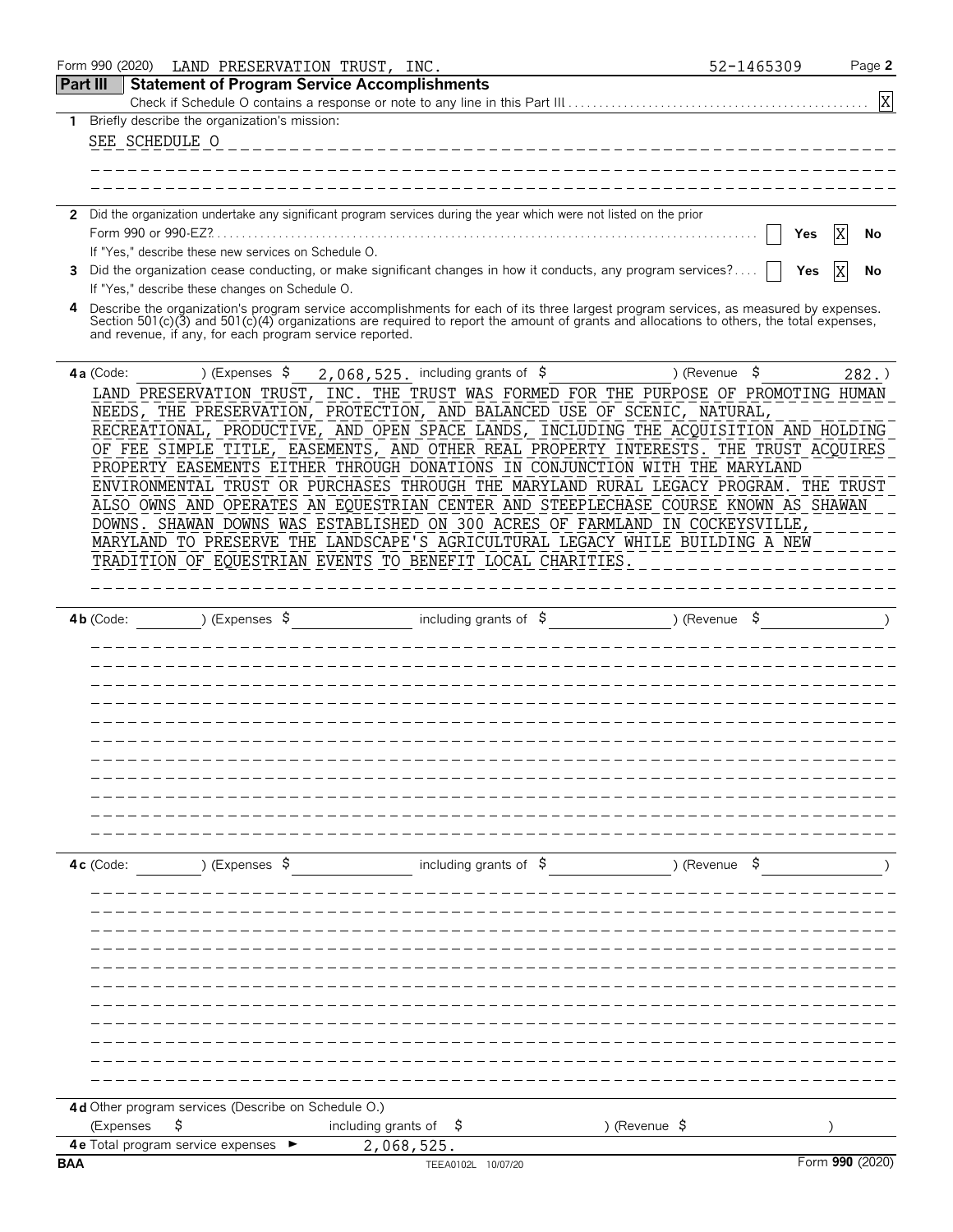Form 990 (2020) LAND PRESERVATION TRUST,INC. 52-1465309 Page **3** LAND PRESERVATION TRUST, INC. 52-1465309

|            | Checkinst of Required Scriedules                                                                                                                                                                                                                    |                 | <b>Yes</b> | No              |
|------------|-----------------------------------------------------------------------------------------------------------------------------------------------------------------------------------------------------------------------------------------------------|-----------------|------------|-----------------|
|            | 1 Is the organization described in section 501(c)(3) or 4947(a)(1) (other than a private foundation)? If 'Yes,' complete                                                                                                                            | 1               | Χ          |                 |
| 2          | Is the organization required to complete Schedule B, Schedule of Contributors See instructions?                                                                                                                                                     | $\overline{2}$  | X          |                 |
| 3          | Did the organization engage in direct or indirect political campaign activities on behalf of or in opposition to candidates                                                                                                                         | $\mathbf{3}$    |            | X               |
| 4          | Section 501(c)(3) organizations. Did the organization engage in lobbying activities, or have a section 501(h) election                                                                                                                              | 4               | X          |                 |
| 5          | Is the organization a section 501(c)(4), 501(c)(5), or 501(c)(6) organization that receives membership dues,<br>assessments, or similar amounts as defined in Revenue Procedure 98-19? If 'Yes,' complete Schedule C, Part III                      | 5               |            | X               |
| 6          | Did the organization maintain any donor advised funds or any similar funds or accounts for which donors have the right<br>to provide advice on the distribution or investment of amounts in such funds or accounts? If 'Yes,' complete Schedule D,  | 6               |            | Χ               |
| 7          | Did the organization receive or hold a conservation easement, including easements to preserve open space, the                                                                                                                                       | $\overline{7}$  | X          |                 |
| 8          | Did the organization maintain collections of works of art, historical treasures, or other similar assets? If 'Yes,'                                                                                                                                 | 8               |            | Χ               |
| 9          | Did the organization report an amount in Part X, line 21, for escrow or custodial account liability, serve as a custodian<br>for amounts not listed in Part X; or provide credit counseling, debt management, credit repair, or debt negotiation    | 9               |            | X               |
|            |                                                                                                                                                                                                                                                     | 10              | X          |                 |
|            | 11 If the organization's answer to any of the following questions is 'Yes', then complete Schedule D, Parts VI, VII, VIII, IX,<br>or X as applicable.                                                                                               |                 |            |                 |
|            | a Did the organization report an amount for land, buildings, and equipment in Part X, line 10? If 'Yes,' complete Schedule                                                                                                                          | 11 a            | Χ          |                 |
|            | <b>b</b> Did the organization report an amount for investments – other securities in Part X, line 12, that is 5% or more of its total                                                                                                               | 11 <sub>b</sub> |            | Χ               |
|            | c Did the organization report an amount for investments - program related in Part X, line 13, that is 5% or more of its total                                                                                                                       | 11c             |            | X               |
|            | d Did the organization report an amount for other assets in Part X, line 15, that is 5% or more of its total assets reported                                                                                                                        | 11 d            |            | Χ               |
|            | e Did the organization report an amount for other liabilities in Part X, line 25? If 'Yes,' complete Schedule D, Part X                                                                                                                             | 11e             | Χ          |                 |
|            | f Did the organization's separate or consolidated financial statements for the tax year include a footnote that addresses<br>the organization's liability for uncertain tax positions under FIN 48 (ASC 740)? If 'Yes,' complete Schedule D, Part X | 11f             | X          |                 |
|            | 12a Did the organization obtain separate, independent audited financial statements for the tax year? If 'Yes,' complete                                                                                                                             | 12a             | X          |                 |
|            | <b>b</b> Was the organization included in consolidated, independent audited financial statements for the tax year? If 'Yes,' and<br>if the organization answered 'No' to line 12a, then completing Schedule D, Parts XI and XII is optional         | 12 <sub>b</sub> |            | Χ               |
|            |                                                                                                                                                                                                                                                     | 13              |            | X               |
|            | <b>14a</b> Did the organization maintain an office, employees, or agents outside of the United States?                                                                                                                                              | 14a             |            | Χ               |
|            | <b>b</b> Did the organization have aggregate revenues or expenses of more than \$10,000 from grantmaking, fundraising,<br>business, investment, and program service activities outside the United States, or aggregate foreign investments valued   | 14b             |            | X               |
|            | 15 Did the organization report on Part IX, column (A), line 3, more than \$5,000 of grants or other assistance to or for any                                                                                                                        | 15              |            | Χ               |
| 16         | Did the organization report on Part IX, column (A), line 3, more than \$5,000 of aggregate grants or other assistance to or for foreign individuals? If 'Yes,' complete Schedule F, Parts III and IV                                                | 16              |            | Χ               |
| 17         | Did the organization report a total of more than \$15,000 of expenses for professional fundraising services on Part IX,                                                                                                                             | 17              |            | Χ               |
| 18         | Did the organization report more than \$15,000 total of fundraising event gross income and contributions on Part VIII,                                                                                                                              | 18              | Χ          |                 |
| 19         | Did the organization report more than \$15,000 of gross income from gaming activities on Part VIII, line 9a? If 'Yes,'                                                                                                                              | 19              |            | Χ               |
|            |                                                                                                                                                                                                                                                     | 20a             |            | Χ               |
|            | <b>b</b> If 'Yes' to line 20a, did the organization attach a copy of its audited financial statements to this return?                                                                                                                               | 20 <sub>b</sub> |            |                 |
| 21         | Did the organization report more than \$5,000 of grants or other assistance to any domestic organization or                                                                                                                                         |                 |            | Χ               |
| <b>BAA</b> | TEEA0103L 10/07/20                                                                                                                                                                                                                                  | 21              |            | Form 990 (2020) |

**Part IV Checklist of Required Schedules**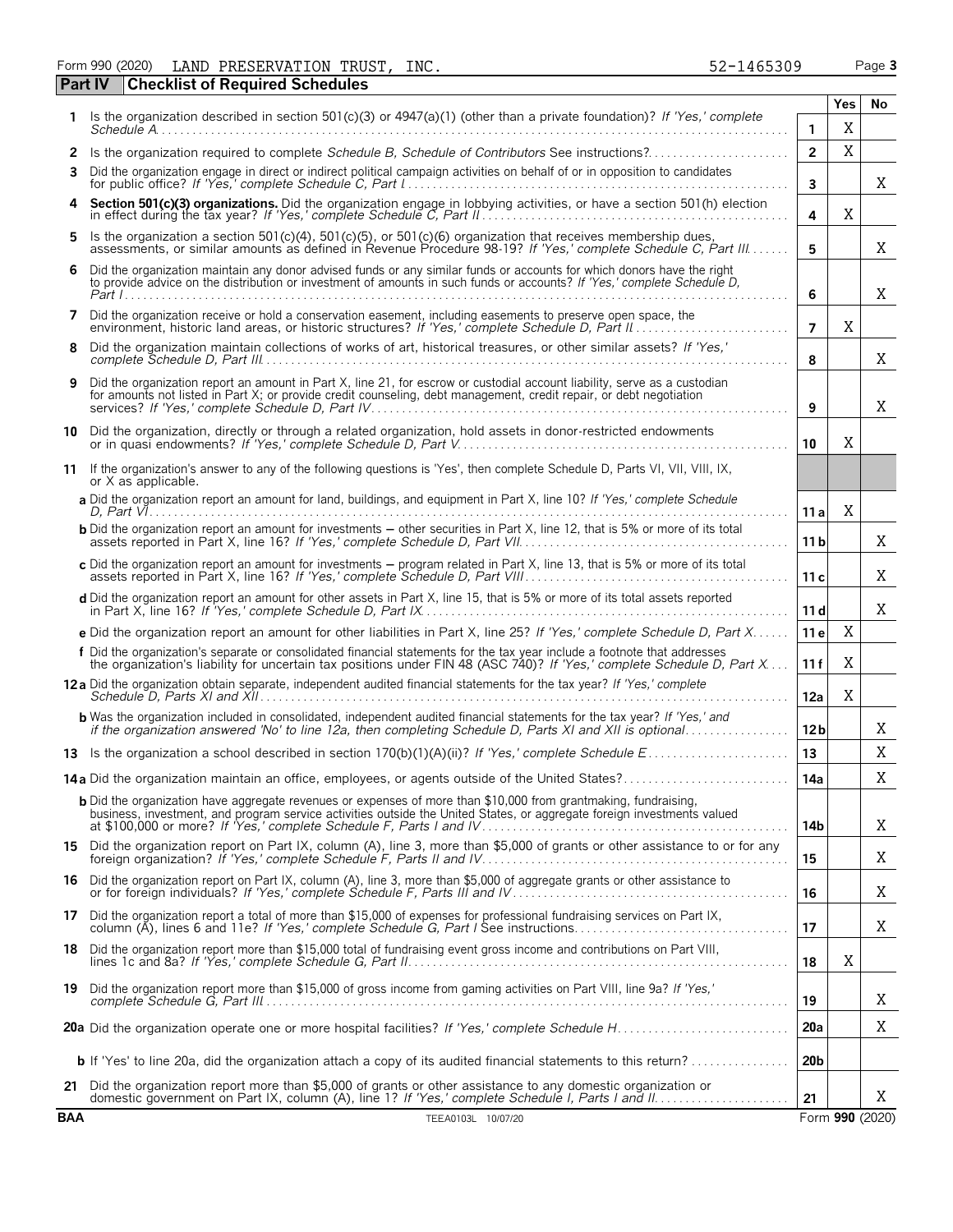Form 990 (2020) Page **4** LAND PRESERVATION TRUST, INC. 52-1465309

|            | Part IV | <b>Checklist of Required Schedules</b> (continued)                                                                                                                                                                                                                                                                                    |                 |     |                         |
|------------|---------|---------------------------------------------------------------------------------------------------------------------------------------------------------------------------------------------------------------------------------------------------------------------------------------------------------------------------------------|-----------------|-----|-------------------------|
|            |         |                                                                                                                                                                                                                                                                                                                                       |                 | Yes | No                      |
|            |         | 22 Did the organization report more than \$5,000 of grants or other assistance to or for domestic individuals on Part IX,                                                                                                                                                                                                             | 22              |     | Χ                       |
|            |         | 23 Did the organization answer 'Yes' to Part VII, Section A, line 3, 4, or 5 about compensation of the organization's current<br>and former officers, directors, trustees, key employees, and highest compensated employees? If 'Yes,' complete                                                                                       | 23              |     | X                       |
|            |         | 24 a Did the organization have a tax-exempt bond issue with an outstanding principal amount of more than \$100,000 as of the last day of the year, that was issued after December 31, 2002? If 'Yes,' answer lines 24b through                                                                                                        | 24a             |     | X                       |
|            |         | <b>b</b> Did the organization invest any proceeds of tax-exempt bonds beyond a temporary period exception?                                                                                                                                                                                                                            | 24 <sub>b</sub> |     |                         |
|            |         | c Did the organization maintain an escrow account other than a refunding escrow at any time during the year to defease                                                                                                                                                                                                                | 24c             |     |                         |
|            |         | d Did the organization act as an 'on behalf of' issuer for bonds outstanding at any time during the year?                                                                                                                                                                                                                             | 24d             |     |                         |
|            |         | 25 a Section 501(c)(3), 501(c)(4), and 501(c)(29) organizations. Did the organization engage in an excess benefit                                                                                                                                                                                                                     | 25a             |     | X                       |
|            |         | b Is the organization aware that it engaged in an excess benefit transaction with a disqualified person in a prior year, and<br>that the transaction has not been reported on any of the organization's prior Forms 990 or 990-EZ? If 'Yes,' complete                                                                                 | 25 <sub>b</sub> |     | X                       |
|            |         | 26 Did the organization report any amount on Part X, line 5 or 22, for receivables from or payables to any current or<br>former officer, director, trustee, key employee, creator or founder, substantial contributor, or 35% controlled entity<br>or family member of any of these persons? If 'Yes,' complete Schedule L, Part II   | 26              |     | Χ                       |
| 27         |         | Did the organization provide a grant or other assistance to any current or former officer, director, trustee, key<br>employee, creator or founder, substantial contributor or employee thereof, a grant selection committee<br>member, or to a 35% controlled entity (including an employee thereof) or family member of any of these | 27              |     | X                       |
| 28         |         | Was the organization a party to a business transaction with one of the following parties (see Schedule L, Part IV<br>instructions, for applicable filing thresholds, conditions, and exceptions):                                                                                                                                     |                 |     |                         |
|            |         | a A current or former officer, director, trustee, key employee, creator or founder, or substantial contributor? If                                                                                                                                                                                                                    | 28a             |     | Χ                       |
|            |         | <b>b</b> A family member of any individual described in line 28a? If 'Yes,' complete Schedule L, Part IV                                                                                                                                                                                                                              | 28 <sub>b</sub> |     | X                       |
|            |         | c A 35% controlled entity of one or more individuals and/or organizations described in lines 28a or 28b? If                                                                                                                                                                                                                           | 28c             |     | Χ                       |
| 29         |         | Did the organization receive more than \$25,000 in non-cash contributions? If 'Yes,' complete Schedule M                                                                                                                                                                                                                              | 29              |     | $\overline{\mathrm{X}}$ |
| 30         |         | Did the organization receive contributions of art, historical treasures, or other similar assets, or qualified conservation                                                                                                                                                                                                           | 30              |     | Χ                       |
| 31         |         | Did the organization liquidate, terminate, or dissolve and cease operations? If 'Yes,' complete Schedule N, Part I                                                                                                                                                                                                                    | 31              |     | X                       |
| 32         |         | Did the organization sell, exchange, dispose of, or transfer more than 25% of its net assets? If 'Yes,' complete                                                                                                                                                                                                                      | 32              |     | X                       |
|            |         | Did the organization own 100% of an entity disregarded as separate from the organization under Regulations sections                                                                                                                                                                                                                   | 33              |     | Χ                       |
| 34         |         | Was the organization related to any tax-exempt or taxable entity? If 'Yes,' complete Schedule R, Part II, III, or IV,                                                                                                                                                                                                                 | 34              |     | Χ                       |
|            |         |                                                                                                                                                                                                                                                                                                                                       | 35a             |     | $\overline{X}$          |
|            |         | b If 'Yes' to line 35a, did the organization receive any payment from or engage in any transaction with a controlled<br>entity within the meaning of section 512(b)(13)? If 'Yes,' complete Schedule R, Part V, line 2                                                                                                                | 35 <sub>b</sub> |     |                         |
|            |         |                                                                                                                                                                                                                                                                                                                                       | 36              |     | Χ                       |
|            |         | 37 Did the organization conduct more than 5% of its activities through an entity that is not a related organization and that is treated as a partnership for federal income tax purposes? If 'Yes,' complete Schedule R, Part                                                                                                         | 37              |     | Χ                       |
| 38         |         | Did the organization complete Schedule O and provide explanations in Schedule O for Part VI, lines 11b and 19?                                                                                                                                                                                                                        | 38              | Χ   |                         |
|            |         | Part V Statements Regarding Other IRS Filings and Tax Compliance                                                                                                                                                                                                                                                                      |                 |     |                         |
|            |         |                                                                                                                                                                                                                                                                                                                                       |                 | Yes | l No                    |
|            |         | 5                                                                                                                                                                                                                                                                                                                                     |                 |     |                         |
|            |         | <b>b</b> Enter the number of Forms W-2G included in line 1a. Enter -0- if not applicable<br>1 b<br>$\overline{0}$                                                                                                                                                                                                                     |                 |     |                         |
|            |         |                                                                                                                                                                                                                                                                                                                                       |                 |     |                         |
| <b>BAA</b> |         | C Did the organization comply with backup withholding rules for reportable payments to vendors and reportable gaming<br>(gambling) winnings to prize winners?<br>TEEA0104L 10/07/20                                                                                                                                                   | 1 <sub>c</sub>  |     | Form 990 (2020)         |
|            |         |                                                                                                                                                                                                                                                                                                                                       |                 |     |                         |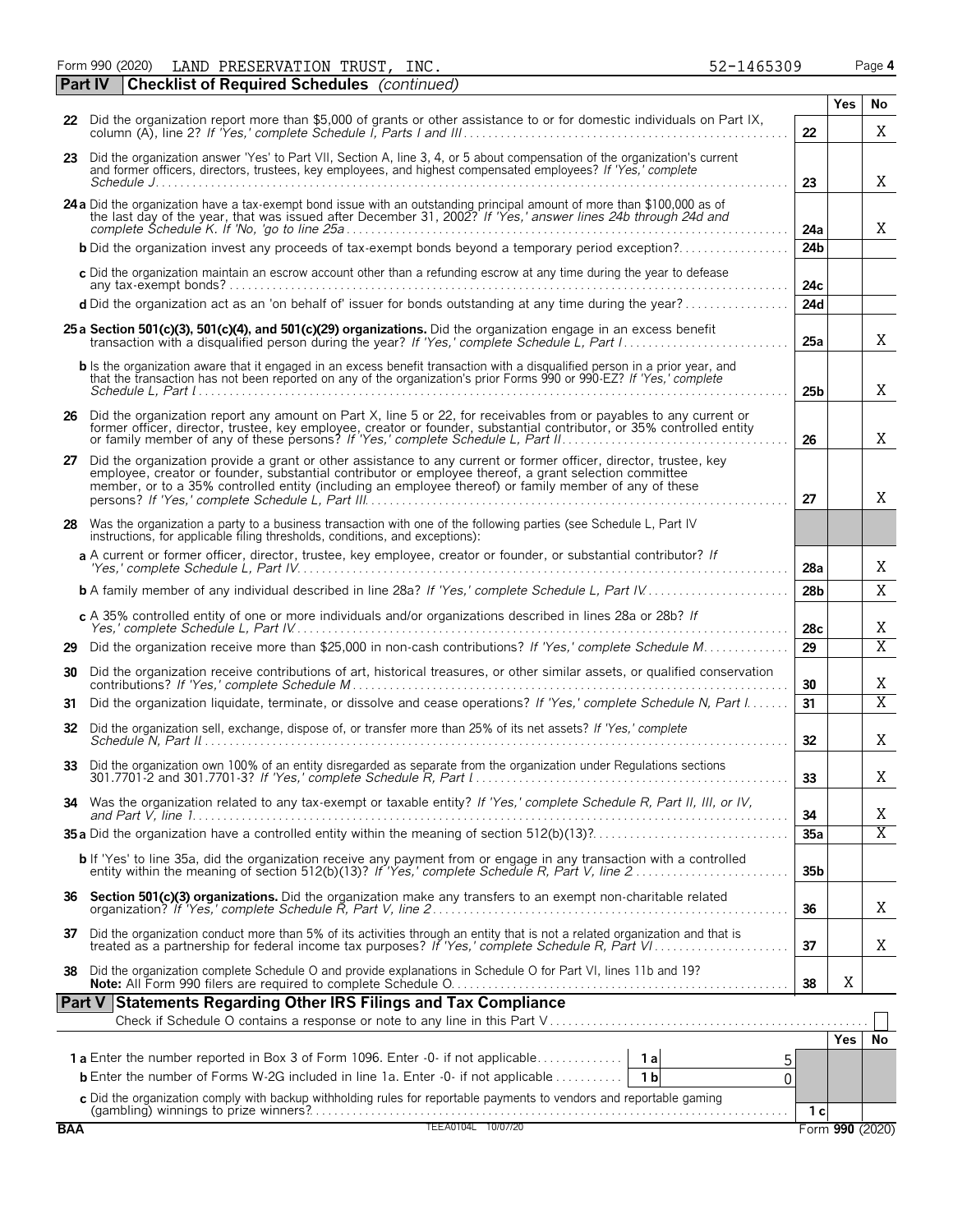|               | Form 990 (2020)<br>LAND PRESERVATION TRUST, INC.<br>52-1465309                                                                                                                                                                 |                |     | Page 5          |
|---------------|--------------------------------------------------------------------------------------------------------------------------------------------------------------------------------------------------------------------------------|----------------|-----|-----------------|
| <b>Part V</b> | Statements Regarding Other IRS Filings and Tax Compliance (continued)                                                                                                                                                          |                |     |                 |
|               |                                                                                                                                                                                                                                |                | Yes | No.             |
|               | 2a Enter the number of employees reported on Form W-3, Transmittal of Wage and Tax State-                                                                                                                                      |                |     |                 |
|               | ments, filed for the calendar year ending with or within the year covered by this return<br>2a<br>3                                                                                                                            |                |     |                 |
|               | <b>b</b> If at least one is reported on line 2a, did the organization file all required federal employment tax returns?                                                                                                        | 2 <sub>b</sub> | Χ   |                 |
|               | Note: If the sum of lines 1a and 2a is greater than 250, you may be required to e-file (see instructions)                                                                                                                      |                |     |                 |
|               | 3a Did the organization have unrelated business gross income of \$1,000 or more during the year?                                                                                                                               | 3a             |     | X               |
|               |                                                                                                                                                                                                                                | 3 <sub>b</sub> |     |                 |
|               | 4 a At any time during the calendar year, did the organization have an interest in, or a signature or other authority over, a financial account in a foreign country (such as a bank account, securities account, or other fin | 4a             |     | X               |
|               | <b>b</b> If 'Yes,' enter the name of the foreign country                                                                                                                                                                       |                |     |                 |
|               | See instructions for filing requirements for FinCEN Form 114, Report of Foreign Bank and Financial Accounts (FBAR).                                                                                                            |                |     |                 |
|               | <b>5a</b> Was the organization a party to a prohibited tax shelter transaction at any time during the tax year?                                                                                                                | 5a             |     | Χ               |
|               | <b>b</b> Did any taxable party notify the organization that it was or is a party to a prohibited tax shelter transaction?                                                                                                      | 5 b            |     | X               |
|               |                                                                                                                                                                                                                                | 5c             |     |                 |
|               | 6 a Does the organization have annual gross receipts that are normally greater than \$100,000, and did the organization solicit any contributions that were not tax deductible as charitable contributions?                    | 6a             |     | X               |
|               | b If 'Yes,' did the organization include with every solicitation an express statement that such contributions or gifts were                                                                                                    | 6b             |     |                 |
|               | 7 Organizations that may receive deductible contributions under section 170(c).                                                                                                                                                |                |     |                 |
|               | a Did the organization receive a payment in excess of \$75 made partly as a contribution and partly for goods and                                                                                                              |                |     |                 |
|               |                                                                                                                                                                                                                                | <b>7a</b>      |     | X               |
|               |                                                                                                                                                                                                                                | 7 <sub>b</sub> |     |                 |
|               | c Did the organization sell, exchange, or otherwise dispose of tangible personal property for which it was required to file                                                                                                    | 7 с            |     | X               |
|               |                                                                                                                                                                                                                                |                |     |                 |
|               | e Did the organization receive any funds, directly or indirectly, to pay premiums on a personal benefit contract?                                                                                                              | 7e             |     | Χ               |
|               | f Did the organization, during the year, pay premiums, directly or indirectly, on a personal benefit contract?                                                                                                                 | 7f             |     | Χ               |
|               | g If the organization received a contribution of qualified intellectual property, did the organization file Form 8899                                                                                                          |                |     |                 |
|               |                                                                                                                                                                                                                                | 7g             |     |                 |
|               | h If the organization received a contribution of cars, boats, airplanes, or other vehicles, did the organization file a                                                                                                        | 7 h            |     |                 |
|               | Sponsoring organizations maintaining donor advised funds. Did a donor advised fund maintained by the sponsoring                                                                                                                |                |     |                 |
|               |                                                                                                                                                                                                                                | 8              |     |                 |
| 9             | Sponsoring organizations maintaining donor advised funds.                                                                                                                                                                      |                |     |                 |
|               |                                                                                                                                                                                                                                | 9a             |     |                 |
|               |                                                                                                                                                                                                                                | 9 b            |     |                 |
|               | 10 Section 501(c)(7) organizations. Enter:                                                                                                                                                                                     |                |     |                 |
|               | 10 a                                                                                                                                                                                                                           |                |     |                 |
|               | <b>b</b> Gross receipts, included on Form 990, Part VIII, line 12, for public use of club facilities<br>10 <sub>b</sub>                                                                                                        |                |     |                 |
|               | 11 Section 501(c)(12) organizations. Enter:                                                                                                                                                                                    |                |     |                 |
|               | 11a                                                                                                                                                                                                                            |                |     |                 |
|               | <b>b</b> Gross income from other sources (Do not net amounts due or paid to other sources<br>11 b                                                                                                                              |                |     |                 |
|               | 12a Section 4947(a)(1) non-exempt charitable trusts. Is the organization filing Form 990 in lieu of Form 1041?                                                                                                                 | 12a            |     |                 |
|               | <b>b</b> If 'Yes,' enter the amount of tax-exempt interest received or accrued during the year <b>12b</b>                                                                                                                      |                |     |                 |
|               | 13 Section 501(c)(29) qualified nonprofit health insurance issuers.                                                                                                                                                            |                |     |                 |
|               |                                                                                                                                                                                                                                | 13a            |     |                 |
|               | <b>Note:</b> See the instructions for additional information the organization must report on Schedule O.                                                                                                                       |                |     |                 |
|               | <b>b</b> Enter the amount of reserves the organization is required to maintain by the states in<br>which the organization is licensed to issue qualified health plans<br>13 <sub>b</sub>                                       |                |     |                 |
|               | 13c                                                                                                                                                                                                                            |                |     |                 |
|               |                                                                                                                                                                                                                                | 14 a           |     | Χ               |
|               | b If 'Yes,' has it filed a Form 720 to report these payments? If 'No,' provide an explanation on Schedule O                                                                                                                    | 14 b           |     |                 |
|               | 15 Is the organization subject to the section 4960 tax on payment(s) of more than \$1,000,000 in remuneration or                                                                                                               |                |     |                 |
|               |                                                                                                                                                                                                                                | 15             |     | Χ               |
|               | If 'Yes,' see instructions and file Form 4720, Schedule N.                                                                                                                                                                     |                |     |                 |
|               | 16 Is the organization an educational institution subject to the section 4968 excise tax on net investment income?                                                                                                             | 16             |     | Χ               |
|               | If 'Yes,' complete Form 4720, Schedule O.                                                                                                                                                                                      |                |     |                 |
| <b>BAA</b>    | TEEA0105L 10/07/20                                                                                                                                                                                                             |                |     | Form 990 (2020) |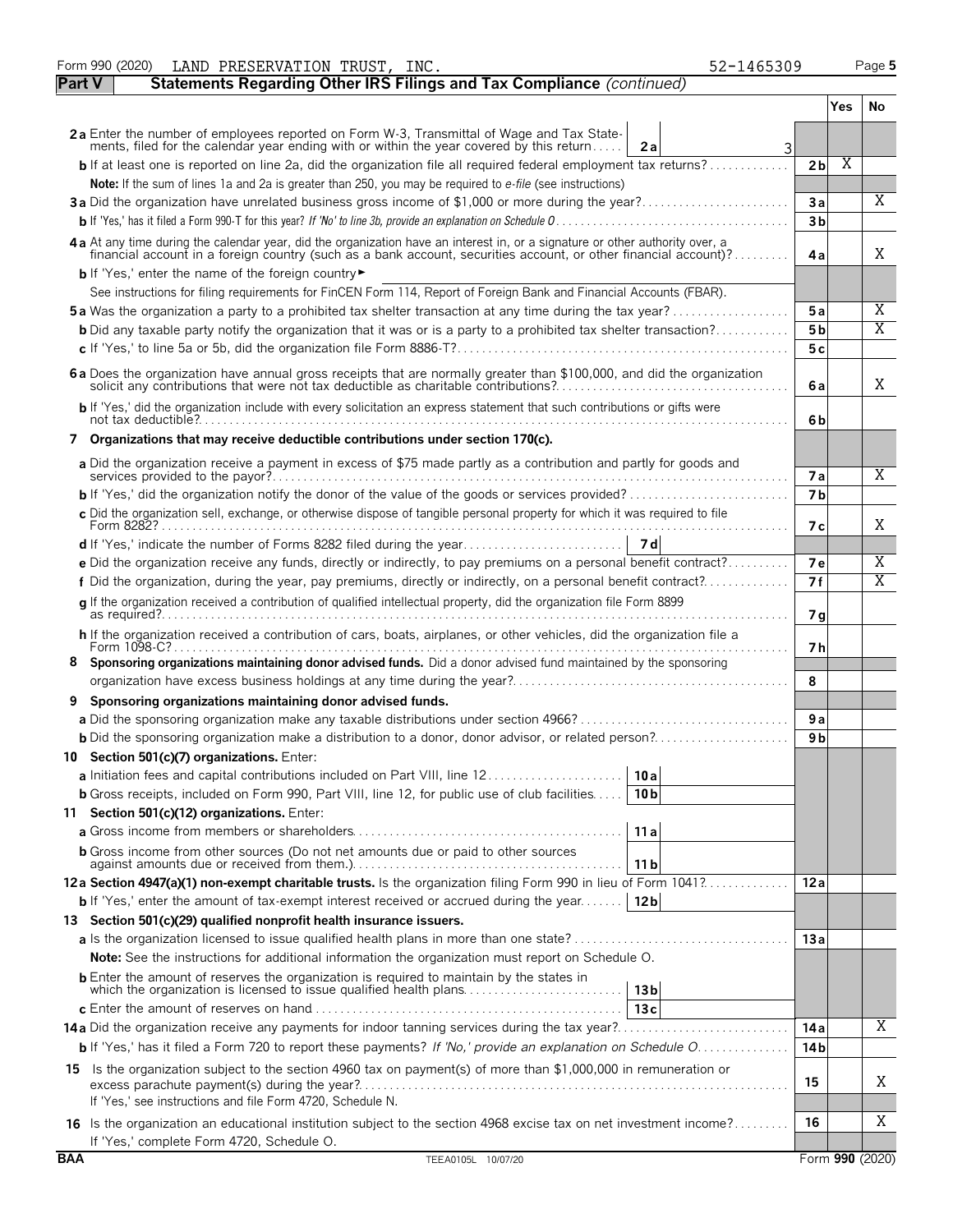|     | Form 990 (2020) LAND PRESERVATION TRUST, INC.<br>52-1465309                                                                                                                                                                                                                                                                           |                        |                         | Page 6         |
|-----|---------------------------------------------------------------------------------------------------------------------------------------------------------------------------------------------------------------------------------------------------------------------------------------------------------------------------------------|------------------------|-------------------------|----------------|
|     | <b>Part VI</b><br>Governance, Management, and Disclosure For each 'Yes' response to lines 2 through 7b below, and for<br>a 'No' response to line 8a, 8b, or 10b below, describe the circumstances, processes, or changes on<br>Schedule O. See instructions.                                                                          |                        |                         |                |
|     |                                                                                                                                                                                                                                                                                                                                       |                        |                         | X              |
|     | <b>Section A. Governing Body and Management</b>                                                                                                                                                                                                                                                                                       |                        |                         |                |
|     | <b>1a</b> Enter the number of voting members of the governing body at the end of the tax year<br>- 1 al<br>11<br>If there are material differences in voting rights among members<br>of the governing body, or if the governing body delegated broad authority to an executive committee or similar committee, explain on Schedule O. |                        | <b>Yes</b>              | No             |
|     | <b>b</b> Enter the number of voting members included on line 1a, above, who are independent 1 1b<br>10                                                                                                                                                                                                                                |                        |                         |                |
|     | 2 Did any officer, director, trustee, or key employee have a family relationship or a business relationship with any other<br>officer, director, trustee, or key employee? SEE SCHEDULE O                                                                                                                                             | $\overline{2}$         | $\overline{\mathrm{X}}$ |                |
| 3   | Did the organization delegate control over management duties customarily performed by or under the direct supervision<br>of officers, directors, trustees, or key employees to a management company or other person?                                                                                                                  | 3                      |                         | X              |
|     | Did the organization make any significant changes to its governing documents                                                                                                                                                                                                                                                          | 4                      |                         | Χ              |
|     | Did the organization become aware during the year of a significant diversion of the organization's assets?                                                                                                                                                                                                                            | 5                      |                         | $\overline{X}$ |
|     |                                                                                                                                                                                                                                                                                                                                       | 6                      |                         | $\overline{X}$ |
|     | 7a Did the organization have members, stockholders, or other persons who had the power to elect or appoint one or more                                                                                                                                                                                                                | 7 a                    |                         | X              |
|     | <b>b</b> Are any governance decisions of the organization reserved to (or subject to approval by) members,                                                                                                                                                                                                                            | 7 <sub>b</sub>         |                         | X              |
| 8   | Did the organization contemporaneously document the meetings held or written actions undertaken during the year by<br>the following:                                                                                                                                                                                                  |                        |                         |                |
|     |                                                                                                                                                                                                                                                                                                                                       | 8a                     | Χ                       |                |
|     |                                                                                                                                                                                                                                                                                                                                       | 8b                     | X                       |                |
|     | 9 Is there any officer, director, trustee, or key employee listed in Part VII, Section A, who cannot be reached at the<br>organization's mailing address? If 'Yes,' provide the names and addresses on Schedule Q                                                                                                                     |                        |                         | X              |
|     | <b>Section B. Policies</b> (This Section B requests information about policies not required by the Internal Revenue Code.)                                                                                                                                                                                                            |                        |                         |                |
|     |                                                                                                                                                                                                                                                                                                                                       |                        | Yes                     | No             |
|     | b If 'Yes,' did the organization have written policies and procedures governing the activities of such chapters, affiliates, and branches to ensure their                                                                                                                                                                             | 10a<br>10 <sub>b</sub> |                         | X              |
|     |                                                                                                                                                                                                                                                                                                                                       | $\overline{11a}$       | $\overline{X}$          |                |
|     | <b>b</b> Describe in Schedule O the process, if any, used by the organization to review this Form 990. SEE SCHEDULE O                                                                                                                                                                                                                 |                        |                         |                |
|     |                                                                                                                                                                                                                                                                                                                                       | 12a                    | X                       |                |
|     | <b>b</b> Were officers, directors, or trustees, and key employees required to disclose annually interests that could give rise                                                                                                                                                                                                        | 12 <sub>b</sub>        | X                       |                |
|     | c Did the organization regularly and consistently monitor and enforce compliance with the policy? If 'Yes,' describe in                                                                                                                                                                                                               | 12c                    | Χ                       |                |
|     |                                                                                                                                                                                                                                                                                                                                       | 13                     | $\overline{X}$          |                |
| 14. |                                                                                                                                                                                                                                                                                                                                       | 14                     | $\overline{X}$          |                |
|     | 15 Did the process for determining compensation of the following persons include a review and approval by independent<br>persons, comparability data, and contemporaneous substantiation of the deliberation and decision?                                                                                                            |                        |                         |                |
|     |                                                                                                                                                                                                                                                                                                                                       | 15a                    | Χ                       |                |
|     |                                                                                                                                                                                                                                                                                                                                       | 15 <sub>b</sub>        |                         | $\overline{X}$ |
|     | If 'Yes' to line 15a or 15b, describe the process in Schedule O (see instructions).                                                                                                                                                                                                                                                   |                        |                         |                |
|     | <b>16a</b> Did the organization invest in, contribute assets to, or participate in a joint venture or similar arrangement with a                                                                                                                                                                                                      | 16 a                   |                         | X              |
|     | b If 'Yes,' did the organization follow a written policy or procedure requiring the organization to evaluate its<br>participation in joint venture arrangements under applicable federal tax law, and take steps to safeguard the                                                                                                     | 16 b                   |                         |                |
|     | <b>Section C. Disclosure</b>                                                                                                                                                                                                                                                                                                          |                        |                         |                |
| 17  | List the states with which a copy of this Form 990 is required to be filed ►<br>MD                                                                                                                                                                                                                                                    |                        |                         |                |
| 18. | Section 6104 requires an organization to make its Forms 1023 (1024 or 1024-A, if applicable), 990, and 990-T (Section 501(c)(3)s only)<br>available for public inspection. Indicate how you made these available. Check all that apply.<br>X Upon request<br>Another's website<br>Own website<br>Other (explain on Schedule O)        |                        |                         |                |
| 19  | Describe on Schedule O whether (and if so, how) the organization made its governing documents, conflict of interest policy, and financial statements available to<br>the public during the tax year.<br>SEE SCHEDULE O                                                                                                                |                        |                         |                |

**20** State the name, address, and telephone number of the person who possesses the organization's books and records ► CHARLES E. VIETH 13501 FALLS ROAD COCKEYSVILLE MD 21030 410 404-6413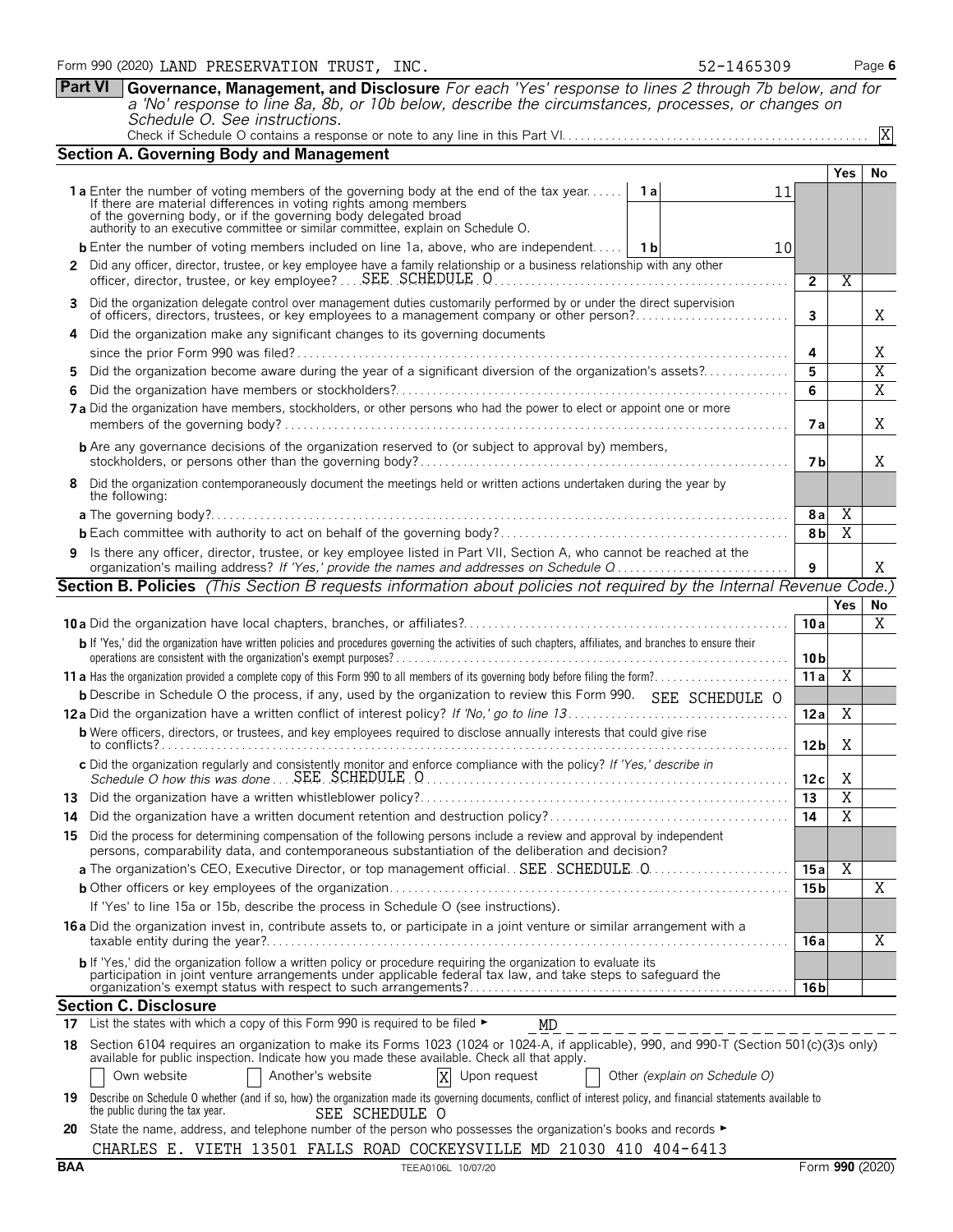| Form 990 (2020) LAND PRESERVATION TRUST, INC.                                                                                                                  | 52-1465309 | Page 7 |
|----------------------------------------------------------------------------------------------------------------------------------------------------------------|------------|--------|
| Part VII   Compensation of Officers, Directors, Trustees, Key Employees, Highest Compensated Employees, and Independent Contractors                            |            |        |
|                                                                                                                                                                |            |        |
| Section A. Officers, Directors, Trustees, Key Employees, and Highest Compensated Employees                                                                     |            |        |
| 1 a Complete this table for all persons required to be listed. Report compensation for the calendar year ending with or within the<br>organization's tax year. |            |        |

? List all of the organization's **current** officers, directors, trustees (whether individuals or organizations), regardless of amount of compensation. Enter -0- in columns (D), (E), and (F) if no compensation was paid.

? List all of the organization's **current** key employees, if any. See instructions for definition of 'key employee.'

? List the organization's five **current** highest compensated employees (other than an officer, director, trustee, or key employee) who received reportable compensation (Box 5 of Form W-2 and/or Box 7 of Form 1099-MISC) of more than \$100,000 from the organization and any related organizations.

? List all of the organization's **former** officers, key employees, and highest compensated employees who received more than \$100,000 of reportable compensation from the organization and any related organizations.

? List all of the organization's **former directors or trustees** that received, in the capacity as a former director or trustee of the

organization, more than \$10,000 of reportable compensation from the organization and any related organizations.

See instructions for the order in which to list the persons above.

Check this box if neither the organization nor any related organization compensated any current officer, director, or trustee.

|            | (C)                               |                                                                                                    |                                           |                                                                                                             |         |              |                                            |  |                                                            |                                                                 |                                                                       |
|------------|-----------------------------------|----------------------------------------------------------------------------------------------------|-------------------------------------------|-------------------------------------------------------------------------------------------------------------|---------|--------------|--------------------------------------------|--|------------------------------------------------------------|-----------------------------------------------------------------|-----------------------------------------------------------------------|
|            | (A)<br>Name and title             |                                                                                                    |                                           | Position (do not check more<br>than one box, unless person<br>is both an officer and a<br>director/trustee) |         |              |                                            |  | (D)<br>Reportable<br>compensation from<br>the organization | (E)<br>Reportable<br>compensation from<br>related organizations | (F)<br>Estimated amount<br>of other                                   |
|            |                                   | per<br>week<br>(list any<br>hours for<br>related<br>organiza-<br>tions<br>below<br>dotted<br>line) | Individual trustee<br>o.<br><b>E</b><br>⊠ | Institutional trustee                                                                                       | Officer | Key employee | Former<br>Highest compensated<br> employee |  | (W-2/1099-MISC)                                            | (W-2/1099-MISC)                                                 | compensation from<br>the organization<br>and related<br>organizations |
|            | (1) GEORGE HUNDT JR.              | 40                                                                                                 |                                           |                                                                                                             |         |              |                                            |  |                                                            |                                                                 |                                                                       |
|            | EXECUTIVE DIR.                    | 0                                                                                                  | X                                         |                                                                                                             | X       |              |                                            |  | 31,731                                                     | $\mathbf 0$                                                     | $\boldsymbol{0}$ .                                                    |
|            | (2) VICTORIA COLLINS<br>PRESIDENT | $\mathbf{1}$<br>$\mathbf{0}$                                                                       | $\mathbf X$                               |                                                                                                             | X       |              |                                            |  | $\pmb{0}$                                                  | 0                                                               | 0.                                                                    |
|            | (3) CHARLES C. FENWICK JR         | $\mathbf{1}$                                                                                       |                                           |                                                                                                             |         |              |                                            |  |                                                            |                                                                 |                                                                       |
|            | VICE PRESIDENT                    | $\Omega$                                                                                           | $\mathbf X$                               |                                                                                                             | X       |              |                                            |  | 0                                                          | $\mathbf 0$                                                     | 0.                                                                    |
|            | (4) EDWARD A. HALLE JR ESQ        | $\mathbf{1}$                                                                                       |                                           |                                                                                                             |         |              |                                            |  |                                                            |                                                                 |                                                                       |
|            | SECRETARY                         | 0                                                                                                  | X                                         |                                                                                                             | X       |              |                                            |  | 0                                                          | $\pmb{0}$                                                       | $\boldsymbol{0}$ .                                                    |
|            | (5) CHARLES E. VIETH<br>TREASURER | $\overline{1}$<br>0                                                                                | X                                         |                                                                                                             | X       |              |                                            |  | 0                                                          | 0                                                               | 0.                                                                    |
|            | (6) MICHAEL SONNENFELD            | $\mathbf{1}$                                                                                       |                                           |                                                                                                             |         |              |                                            |  |                                                            |                                                                 |                                                                       |
|            | <b>DIRECTOR</b>                   | $\Omega$                                                                                           | X                                         |                                                                                                             |         |              |                                            |  | 0                                                          | 0                                                               | 0.                                                                    |
|            | (7) JACK FISHER                   | $\mathbf{1}$                                                                                       |                                           |                                                                                                             |         |              |                                            |  |                                                            |                                                                 |                                                                       |
|            | <b>DIRECTOR</b>                   | $\Omega$                                                                                           | $\mathbf X$                               |                                                                                                             |         |              |                                            |  | $\Omega$                                                   | $\mathbf 0$                                                     | $\boldsymbol{0}$ .                                                    |
|            | (8) JACK S GRISWOLD               | $\mathbf{1}$                                                                                       |                                           |                                                                                                             |         |              |                                            |  |                                                            |                                                                 |                                                                       |
|            | <b>DIRECTOR</b>                   | 0                                                                                                  | X                                         |                                                                                                             |         |              |                                            |  | 0                                                          | 0                                                               | 0.                                                                    |
|            | (9) GAIL RIEPE<br><b>DIRECTOR</b> | $\overline{1}$<br>$\Omega$                                                                         | X                                         |                                                                                                             |         |              |                                            |  | 0                                                          | $\mathbf 0$                                                     | 0.                                                                    |
|            | (10) NANCY M ROBERTS              | $\mathbf{1}$                                                                                       |                                           |                                                                                                             |         |              |                                            |  |                                                            |                                                                 |                                                                       |
|            | <b>DIRECTOR</b>                   | $\Omega$                                                                                           | X                                         |                                                                                                             |         |              |                                            |  | 0                                                          | $\mathbf 0$                                                     | $0$ .                                                                 |
|            | (11) MICHAEL WHARTON              | $\mathbf{1}$                                                                                       |                                           |                                                                                                             |         |              |                                            |  |                                                            |                                                                 |                                                                       |
|            | <b>DIRECTOR</b>                   | $\mathbf{0}$                                                                                       | X                                         |                                                                                                             |         |              |                                            |  | $\mathbf 0$                                                | $\mathbf{0}$                                                    | $\boldsymbol{0}$ .                                                    |
| (12)       |                                   |                                                                                                    |                                           |                                                                                                             |         |              |                                            |  |                                                            |                                                                 |                                                                       |
| (13)       |                                   |                                                                                                    |                                           |                                                                                                             |         |              |                                            |  |                                                            |                                                                 |                                                                       |
|            |                                   |                                                                                                    |                                           |                                                                                                             |         |              |                                            |  |                                                            |                                                                 |                                                                       |
| (14)       |                                   |                                                                                                    |                                           |                                                                                                             |         |              |                                            |  |                                                            |                                                                 |                                                                       |
| <b>BAA</b> |                                   | TEEA0107L 10/07/20                                                                                 |                                           |                                                                                                             |         |              |                                            |  |                                                            |                                                                 | Form 990 (2020)                                                       |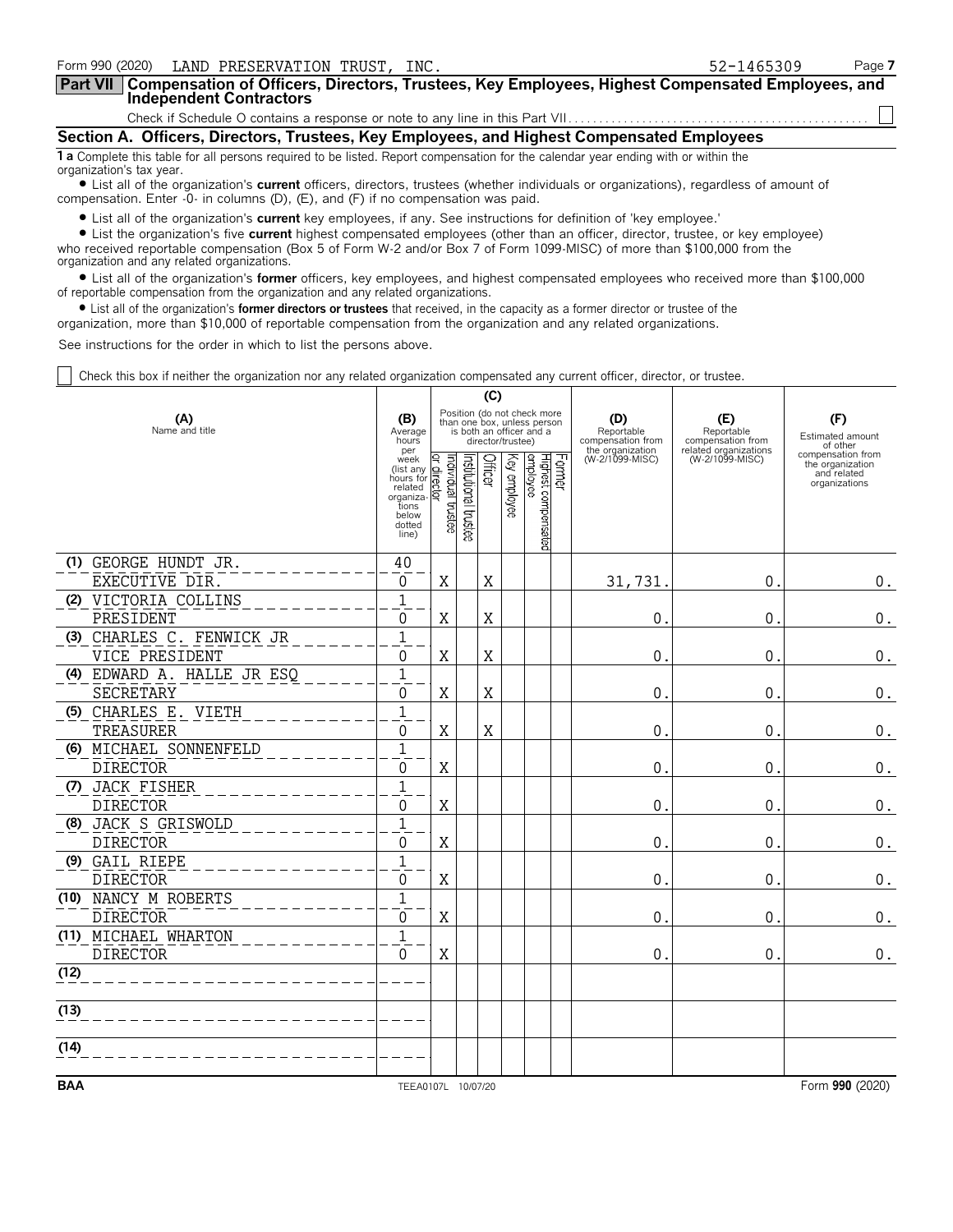|            |              | Part VII Section A. Officers, Directors, Trustees, Key Employees, and Highest Compensated Employees (continued)                                                                                                                                        |                              |                    |                                             |         |              |                                                                                                             |        |                                        |                                          |                                                   |                    |
|------------|--------------|--------------------------------------------------------------------------------------------------------------------------------------------------------------------------------------------------------------------------------------------------------|------------------------------|--------------------|---------------------------------------------|---------|--------------|-------------------------------------------------------------------------------------------------------------|--------|----------------------------------------|------------------------------------------|---------------------------------------------------|--------------------|
|            |              |                                                                                                                                                                                                                                                        | (B)                          |                    |                                             | (C)     |              |                                                                                                             |        |                                        |                                          |                                                   |                    |
|            |              | (A)<br>Name and title                                                                                                                                                                                                                                  | Average<br>hours<br>per      |                    |                                             |         |              | Position<br>(do not check more than one<br>box, unless person is both an<br>officer and a director/trustee) |        | (D)<br>Reportable<br>compensation from | (E)<br>Reportable<br>compensation from   | (F)<br>Estimated amount                           |                    |
|            |              |                                                                                                                                                                                                                                                        | week<br>(list any<br>hours   |                    |                                             |         |              |                                                                                                             |        | the organization<br>(W-2/1099-MISC)    | related organizations<br>(W-2/1099-MISC) | of other<br>compensation from<br>the organization |                    |
|            |              |                                                                                                                                                                                                                                                        | for<br>related               | or director        | Institutional trustee<br>Individual trustee | Officer | Key employee | Highest compensated<br>employee                                                                             | Former |                                        |                                          | and related<br>organizations                      |                    |
|            |              |                                                                                                                                                                                                                                                        | organiza<br>- tions<br>below |                    |                                             |         |              |                                                                                                             |        |                                        |                                          |                                                   |                    |
|            |              |                                                                                                                                                                                                                                                        | dotted<br>line)              |                    |                                             |         |              |                                                                                                             |        |                                        |                                          |                                                   |                    |
|            |              |                                                                                                                                                                                                                                                        |                              |                    |                                             |         |              |                                                                                                             |        |                                        |                                          |                                                   |                    |
| (15)       |              |                                                                                                                                                                                                                                                        |                              |                    |                                             |         |              |                                                                                                             |        |                                        |                                          |                                                   |                    |
| (16)       |              |                                                                                                                                                                                                                                                        |                              |                    |                                             |         |              |                                                                                                             |        |                                        |                                          |                                                   |                    |
| (17)       |              |                                                                                                                                                                                                                                                        |                              |                    |                                             |         |              |                                                                                                             |        |                                        |                                          |                                                   |                    |
| (18)       |              |                                                                                                                                                                                                                                                        |                              |                    |                                             |         |              |                                                                                                             |        |                                        |                                          |                                                   |                    |
| (19)       |              |                                                                                                                                                                                                                                                        |                              |                    |                                             |         |              |                                                                                                             |        |                                        |                                          |                                                   |                    |
| (20)       |              |                                                                                                                                                                                                                                                        |                              |                    |                                             |         |              |                                                                                                             |        |                                        |                                          |                                                   |                    |
| (21)       |              |                                                                                                                                                                                                                                                        |                              |                    |                                             |         |              |                                                                                                             |        |                                        |                                          |                                                   |                    |
| (22)       |              |                                                                                                                                                                                                                                                        |                              |                    |                                             |         |              |                                                                                                             |        |                                        |                                          |                                                   |                    |
| (23)       |              |                                                                                                                                                                                                                                                        |                              |                    |                                             |         |              |                                                                                                             |        |                                        |                                          |                                                   |                    |
|            |              |                                                                                                                                                                                                                                                        |                              |                    |                                             |         |              |                                                                                                             |        |                                        |                                          |                                                   |                    |
| (24)       |              |                                                                                                                                                                                                                                                        |                              |                    |                                             |         |              |                                                                                                             |        |                                        |                                          |                                                   |                    |
| (25)       |              |                                                                                                                                                                                                                                                        |                              |                    |                                             |         |              |                                                                                                             |        |                                        |                                          |                                                   |                    |
|            | 1 b Subtotal |                                                                                                                                                                                                                                                        |                              |                    |                                             |         |              |                                                                                                             |        | 31,731.                                | 0.                                       |                                                   | $0$ .              |
|            |              |                                                                                                                                                                                                                                                        |                              |                    |                                             |         |              |                                                                                                             |        | 0.                                     | 0.                                       |                                                   | $\boldsymbol{0}$ . |
|            |              |                                                                                                                                                                                                                                                        |                              |                    |                                             |         |              |                                                                                                             |        | 31,731.                                | 0.                                       |                                                   | $\boldsymbol{0}$ . |
|            |              | 2 Total number of individuals (including but not limited to those listed above) who received more than \$100,000 of reportable compensation<br>from the organization $\blacktriangleright$<br>$\Omega$                                                 |                              |                    |                                             |         |              |                                                                                                             |        |                                        |                                          |                                                   |                    |
|            |              |                                                                                                                                                                                                                                                        |                              |                    |                                             |         |              |                                                                                                             |        |                                        |                                          | Yes                                               | No                 |
| 3          |              | Did the organization list any <b>former</b> officer, director, trustee, key employee, or highest compensated employee                                                                                                                                  |                              |                    |                                             |         |              |                                                                                                             |        |                                        |                                          |                                                   |                    |
|            |              |                                                                                                                                                                                                                                                        |                              |                    |                                             |         |              |                                                                                                             |        |                                        |                                          | 3                                                 | X                  |
| 4          |              | For any individual listed on line 1a, is the sum of reportable compensation and other compensation from<br>the organization and related organizations greater than \$150,000? If 'Yes,' complete Schedule J for                                        |                              |                    |                                             |         |              |                                                                                                             |        |                                        |                                          | 4                                                 |                    |
| 5          |              | Did any person listed on line 1a receive or accrue compensation from any unrelated organization or individual                                                                                                                                          |                              |                    |                                             |         |              |                                                                                                             |        |                                        |                                          | 5                                                 | X<br>X             |
|            |              | <b>Section B. Independent Contractors</b>                                                                                                                                                                                                              |                              |                    |                                             |         |              |                                                                                                             |        |                                        |                                          |                                                   |                    |
|            |              | Complete this table for your five highest compensated independent contractors that received more than \$100,000 of<br>compensation from the organization. Report compensation for the calendar year ending with or within the organization's tax year. |                              |                    |                                             |         |              |                                                                                                             |        |                                        |                                          |                                                   |                    |
|            |              | (A)<br>Name and business address                                                                                                                                                                                                                       |                              |                    |                                             |         |              |                                                                                                             |        | (B)                                    |                                          | (C)                                               |                    |
|            |              |                                                                                                                                                                                                                                                        |                              |                    |                                             |         |              |                                                                                                             |        | Description of services                |                                          | Compensation                                      |                    |
|            |              |                                                                                                                                                                                                                                                        |                              |                    |                                             |         |              |                                                                                                             |        |                                        |                                          |                                                   |                    |
|            |              |                                                                                                                                                                                                                                                        |                              |                    |                                             |         |              |                                                                                                             |        |                                        |                                          |                                                   |                    |
|            |              |                                                                                                                                                                                                                                                        |                              |                    |                                             |         |              |                                                                                                             |        |                                        |                                          |                                                   |                    |
|            |              |                                                                                                                                                                                                                                                        |                              |                    |                                             |         |              |                                                                                                             |        |                                        |                                          |                                                   |                    |
|            |              | 2 Total number of independent contractors (including but not limited to those listed above) who received more than                                                                                                                                     |                              |                    |                                             |         |              |                                                                                                             |        |                                        |                                          |                                                   |                    |
| <b>BAA</b> |              | \$100,000 of compensation from the organization $\blacktriangleright$ 0                                                                                                                                                                                |                              | TEEA0108L 10/07/20 |                                             |         |              |                                                                                                             |        |                                        |                                          | Form 990 (2020)                                   |                    |
|            |              |                                                                                                                                                                                                                                                        |                              |                    |                                             |         |              |                                                                                                             |        |                                        |                                          |                                                   |                    |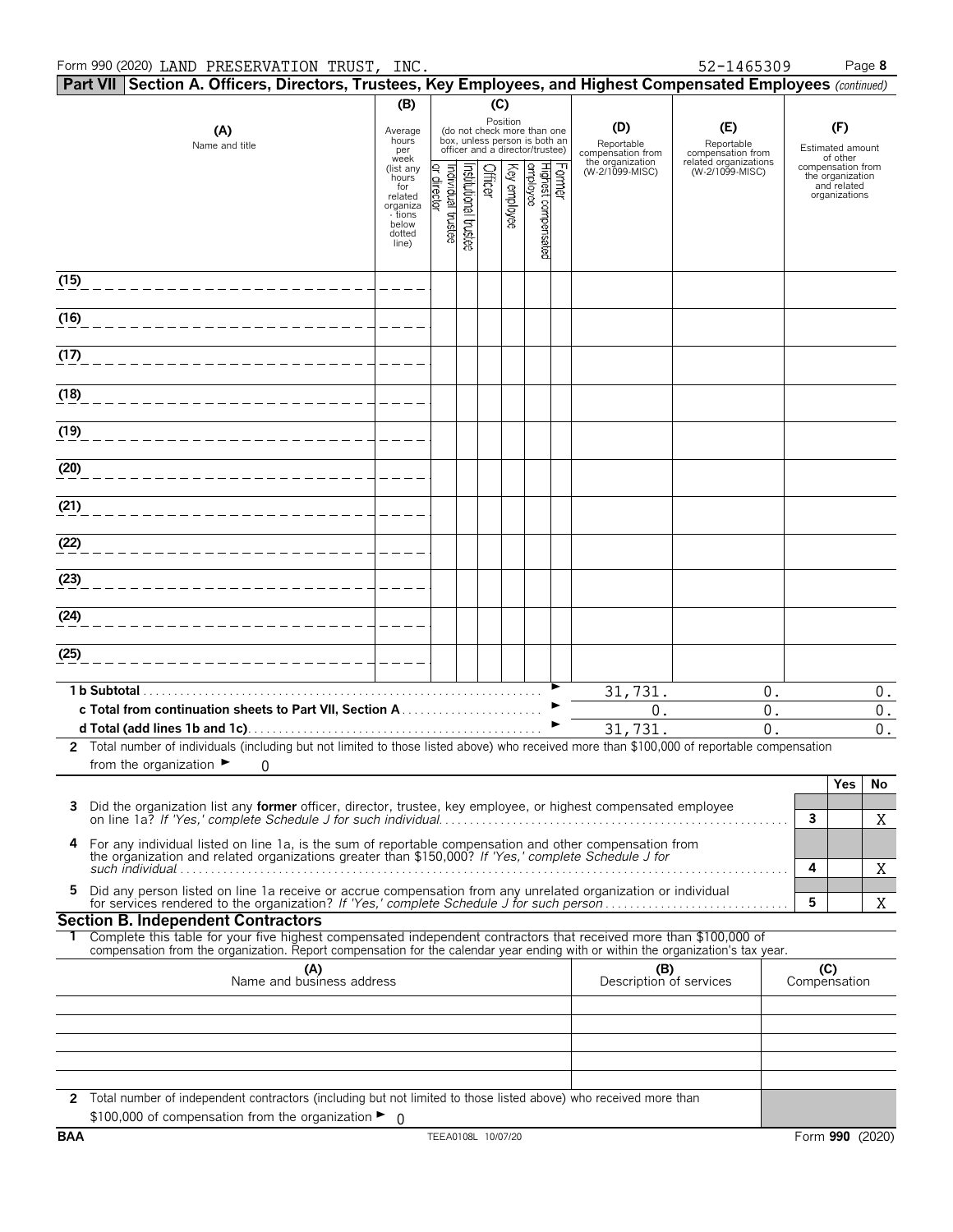### Form 990 (2020) Page **9** LAND PRESERVATION TRUST, INC. 52-1465309

### **Part VIII Statement of Revenue**

Check if Schedule O contains a response or note to any line in this Part VIII. . . . . . . . . . . . . . . . . . . . . . . . . . . . . . . . . . . . . . . . . . . . . . . . .

 $\mathbb{R}^n$ 

| function<br>under sections<br>revenue<br>512-514<br>revenue<br>Contributions, Gifts, Grants<br>and Other Similar Amounts<br>1a Federated campaigns<br>1a<br>1 <sub>b</sub><br><b>b</b> Membership dues<br>1 <sub>c</sub><br>c Fundraising events<br>1 <sub>d</sub><br><b>d</b> Related organizations $\ldots$<br>e Government grants (contributions)<br>1 <sub>e</sub><br>1,935,511.<br>f All other contributions, gifts, grants, and<br>similar amounts not included above<br>1f<br>186,322.<br>g Noncash contributions included in<br>1 <sub>g</sub><br>$\blacktriangleright$<br>2, 121, 833.<br><b>Business Code</b><br>Program Service Revenue<br>2a<br>b<br>f All other program service revenue<br>g Total. Add lines 2a-2f<br>Investment income (including dividends, interest, and<br>3<br>16,239.<br>Income from investment of tax-exempt bond proceeds ▶<br>4<br>5<br>(i) Real<br>(ii) Personal<br><b>6a</b> Gross rents $\vert$ <b>6a</b><br>34,336.<br><b>b</b> Less: rental expenses<br>6b<br>c Rental income or (loss) $6c$<br>34,336.<br>$\blacktriangleright$<br>34,336.<br>34,336.<br>(i) Securities<br>(ii) Other<br>7 a Gross amount from<br>sales of assets<br>7а<br>3,500.<br>other than inventory<br><b>b</b> Less: cost or other basis<br>7b<br>and sales expenses<br>$c$ Gain or (loss)<br>7c<br>3,500.<br>3,500.<br>3,500.<br>8 a Gross income from fundraising events<br>enue<br>(not including $\zeta$<br>of contributions reported on line 1c).<br><b>Other Rev</b><br>See Part IV, line 18<br>8a<br>26,120.<br><b>b</b> Less: direct expenses<br>8b<br>532.<br>c Net income or (loss) from fundraising events<br>25,588.<br>25,588.<br>9 a Gross income from gaming activities.<br>See Part IV, line 19.<br>9a<br>9 <sub>b</sub><br><b>b</b> Less: direct expenses<br>c Net income or (loss) from gaming activities<br><b>10a</b> Gross sales of inventory, less<br>returns and allowances<br>10a<br><b>b</b> Less: cost of goods sold<br>10b<br>c Net income or (loss) from sales of inventory<br><b>Business Code</b><br>Miscellaneous<br>11a INSURANCE PROCEEDS<br>900099<br>21,105.<br>21, 105.<br>Revenue<br>282.<br><b>b</b> MISCELLANEOUS INCOME<br>282.<br>900099<br>c<br><b>d</b> All other revenue $\ldots \ldots \ldots \ldots \ldots$<br>$\blacktriangleright$<br>e Total. Add lines 11a-11d<br>21,387.<br>12 Total revenue. See instructions<br>2,222,883.<br>282.<br>$\mathbf{0}$ .<br>100,768.<br><b>BAA</b><br>Form 990 (2020)<br>TEEA0109L 10/07/20 |  | (A)<br>Total revenue | (B)<br>Related or | (C)<br>Unrelated<br>business | (D)<br>Revenue<br>excluded from tax |
|--------------------------------------------------------------------------------------------------------------------------------------------------------------------------------------------------------------------------------------------------------------------------------------------------------------------------------------------------------------------------------------------------------------------------------------------------------------------------------------------------------------------------------------------------------------------------------------------------------------------------------------------------------------------------------------------------------------------------------------------------------------------------------------------------------------------------------------------------------------------------------------------------------------------------------------------------------------------------------------------------------------------------------------------------------------------------------------------------------------------------------------------------------------------------------------------------------------------------------------------------------------------------------------------------------------------------------------------------------------------------------------------------------------------------------------------------------------------------------------------------------------------------------------------------------------------------------------------------------------------------------------------------------------------------------------------------------------------------------------------------------------------------------------------------------------------------------------------------------------------------------------------------------------------------------------------------------------------------------------------------------------------------------------------------------------------------------------------------------------------------------------------------------------------------------------------------------------------------------------------------------------------------------------------------------------------------------------------------------------------------------------------------------------------------------------------------------------------------------------------------|--|----------------------|-------------------|------------------------------|-------------------------------------|
|                                                                                                                                                                                                                                                                                                                                                                                                                                                                                                                                                                                                                                                                                                                                                                                                                                                                                                                                                                                                                                                                                                                                                                                                                                                                                                                                                                                                                                                                                                                                                                                                                                                                                                                                                                                                                                                                                                                                                                                                                                                                                                                                                                                                                                                                                                                                                                                                                                                                                                  |  |                      | exempt            |                              |                                     |
|                                                                                                                                                                                                                                                                                                                                                                                                                                                                                                                                                                                                                                                                                                                                                                                                                                                                                                                                                                                                                                                                                                                                                                                                                                                                                                                                                                                                                                                                                                                                                                                                                                                                                                                                                                                                                                                                                                                                                                                                                                                                                                                                                                                                                                                                                                                                                                                                                                                                                                  |  |                      |                   |                              |                                     |
|                                                                                                                                                                                                                                                                                                                                                                                                                                                                                                                                                                                                                                                                                                                                                                                                                                                                                                                                                                                                                                                                                                                                                                                                                                                                                                                                                                                                                                                                                                                                                                                                                                                                                                                                                                                                                                                                                                                                                                                                                                                                                                                                                                                                                                                                                                                                                                                                                                                                                                  |  |                      |                   |                              |                                     |
|                                                                                                                                                                                                                                                                                                                                                                                                                                                                                                                                                                                                                                                                                                                                                                                                                                                                                                                                                                                                                                                                                                                                                                                                                                                                                                                                                                                                                                                                                                                                                                                                                                                                                                                                                                                                                                                                                                                                                                                                                                                                                                                                                                                                                                                                                                                                                                                                                                                                                                  |  |                      |                   |                              |                                     |
|                                                                                                                                                                                                                                                                                                                                                                                                                                                                                                                                                                                                                                                                                                                                                                                                                                                                                                                                                                                                                                                                                                                                                                                                                                                                                                                                                                                                                                                                                                                                                                                                                                                                                                                                                                                                                                                                                                                                                                                                                                                                                                                                                                                                                                                                                                                                                                                                                                                                                                  |  |                      |                   |                              |                                     |
|                                                                                                                                                                                                                                                                                                                                                                                                                                                                                                                                                                                                                                                                                                                                                                                                                                                                                                                                                                                                                                                                                                                                                                                                                                                                                                                                                                                                                                                                                                                                                                                                                                                                                                                                                                                                                                                                                                                                                                                                                                                                                                                                                                                                                                                                                                                                                                                                                                                                                                  |  |                      |                   |                              |                                     |
|                                                                                                                                                                                                                                                                                                                                                                                                                                                                                                                                                                                                                                                                                                                                                                                                                                                                                                                                                                                                                                                                                                                                                                                                                                                                                                                                                                                                                                                                                                                                                                                                                                                                                                                                                                                                                                                                                                                                                                                                                                                                                                                                                                                                                                                                                                                                                                                                                                                                                                  |  |                      |                   |                              |                                     |
|                                                                                                                                                                                                                                                                                                                                                                                                                                                                                                                                                                                                                                                                                                                                                                                                                                                                                                                                                                                                                                                                                                                                                                                                                                                                                                                                                                                                                                                                                                                                                                                                                                                                                                                                                                                                                                                                                                                                                                                                                                                                                                                                                                                                                                                                                                                                                                                                                                                                                                  |  |                      |                   |                              |                                     |
|                                                                                                                                                                                                                                                                                                                                                                                                                                                                                                                                                                                                                                                                                                                                                                                                                                                                                                                                                                                                                                                                                                                                                                                                                                                                                                                                                                                                                                                                                                                                                                                                                                                                                                                                                                                                                                                                                                                                                                                                                                                                                                                                                                                                                                                                                                                                                                                                                                                                                                  |  |                      |                   |                              |                                     |
|                                                                                                                                                                                                                                                                                                                                                                                                                                                                                                                                                                                                                                                                                                                                                                                                                                                                                                                                                                                                                                                                                                                                                                                                                                                                                                                                                                                                                                                                                                                                                                                                                                                                                                                                                                                                                                                                                                                                                                                                                                                                                                                                                                                                                                                                                                                                                                                                                                                                                                  |  |                      |                   |                              |                                     |
|                                                                                                                                                                                                                                                                                                                                                                                                                                                                                                                                                                                                                                                                                                                                                                                                                                                                                                                                                                                                                                                                                                                                                                                                                                                                                                                                                                                                                                                                                                                                                                                                                                                                                                                                                                                                                                                                                                                                                                                                                                                                                                                                                                                                                                                                                                                                                                                                                                                                                                  |  |                      |                   |                              |                                     |
|                                                                                                                                                                                                                                                                                                                                                                                                                                                                                                                                                                                                                                                                                                                                                                                                                                                                                                                                                                                                                                                                                                                                                                                                                                                                                                                                                                                                                                                                                                                                                                                                                                                                                                                                                                                                                                                                                                                                                                                                                                                                                                                                                                                                                                                                                                                                                                                                                                                                                                  |  |                      |                   |                              |                                     |
|                                                                                                                                                                                                                                                                                                                                                                                                                                                                                                                                                                                                                                                                                                                                                                                                                                                                                                                                                                                                                                                                                                                                                                                                                                                                                                                                                                                                                                                                                                                                                                                                                                                                                                                                                                                                                                                                                                                                                                                                                                                                                                                                                                                                                                                                                                                                                                                                                                                                                                  |  |                      |                   |                              |                                     |
|                                                                                                                                                                                                                                                                                                                                                                                                                                                                                                                                                                                                                                                                                                                                                                                                                                                                                                                                                                                                                                                                                                                                                                                                                                                                                                                                                                                                                                                                                                                                                                                                                                                                                                                                                                                                                                                                                                                                                                                                                                                                                                                                                                                                                                                                                                                                                                                                                                                                                                  |  |                      |                   |                              |                                     |
|                                                                                                                                                                                                                                                                                                                                                                                                                                                                                                                                                                                                                                                                                                                                                                                                                                                                                                                                                                                                                                                                                                                                                                                                                                                                                                                                                                                                                                                                                                                                                                                                                                                                                                                                                                                                                                                                                                                                                                                                                                                                                                                                                                                                                                                                                                                                                                                                                                                                                                  |  |                      |                   |                              |                                     |
|                                                                                                                                                                                                                                                                                                                                                                                                                                                                                                                                                                                                                                                                                                                                                                                                                                                                                                                                                                                                                                                                                                                                                                                                                                                                                                                                                                                                                                                                                                                                                                                                                                                                                                                                                                                                                                                                                                                                                                                                                                                                                                                                                                                                                                                                                                                                                                                                                                                                                                  |  |                      |                   |                              |                                     |
|                                                                                                                                                                                                                                                                                                                                                                                                                                                                                                                                                                                                                                                                                                                                                                                                                                                                                                                                                                                                                                                                                                                                                                                                                                                                                                                                                                                                                                                                                                                                                                                                                                                                                                                                                                                                                                                                                                                                                                                                                                                                                                                                                                                                                                                                                                                                                                                                                                                                                                  |  |                      |                   |                              |                                     |
|                                                                                                                                                                                                                                                                                                                                                                                                                                                                                                                                                                                                                                                                                                                                                                                                                                                                                                                                                                                                                                                                                                                                                                                                                                                                                                                                                                                                                                                                                                                                                                                                                                                                                                                                                                                                                                                                                                                                                                                                                                                                                                                                                                                                                                                                                                                                                                                                                                                                                                  |  |                      |                   |                              |                                     |
|                                                                                                                                                                                                                                                                                                                                                                                                                                                                                                                                                                                                                                                                                                                                                                                                                                                                                                                                                                                                                                                                                                                                                                                                                                                                                                                                                                                                                                                                                                                                                                                                                                                                                                                                                                                                                                                                                                                                                                                                                                                                                                                                                                                                                                                                                                                                                                                                                                                                                                  |  |                      |                   |                              | 16, 239.                            |
|                                                                                                                                                                                                                                                                                                                                                                                                                                                                                                                                                                                                                                                                                                                                                                                                                                                                                                                                                                                                                                                                                                                                                                                                                                                                                                                                                                                                                                                                                                                                                                                                                                                                                                                                                                                                                                                                                                                                                                                                                                                                                                                                                                                                                                                                                                                                                                                                                                                                                                  |  |                      |                   |                              |                                     |
|                                                                                                                                                                                                                                                                                                                                                                                                                                                                                                                                                                                                                                                                                                                                                                                                                                                                                                                                                                                                                                                                                                                                                                                                                                                                                                                                                                                                                                                                                                                                                                                                                                                                                                                                                                                                                                                                                                                                                                                                                                                                                                                                                                                                                                                                                                                                                                                                                                                                                                  |  |                      |                   |                              |                                     |
|                                                                                                                                                                                                                                                                                                                                                                                                                                                                                                                                                                                                                                                                                                                                                                                                                                                                                                                                                                                                                                                                                                                                                                                                                                                                                                                                                                                                                                                                                                                                                                                                                                                                                                                                                                                                                                                                                                                                                                                                                                                                                                                                                                                                                                                                                                                                                                                                                                                                                                  |  |                      |                   |                              |                                     |
|                                                                                                                                                                                                                                                                                                                                                                                                                                                                                                                                                                                                                                                                                                                                                                                                                                                                                                                                                                                                                                                                                                                                                                                                                                                                                                                                                                                                                                                                                                                                                                                                                                                                                                                                                                                                                                                                                                                                                                                                                                                                                                                                                                                                                                                                                                                                                                                                                                                                                                  |  |                      |                   |                              |                                     |
|                                                                                                                                                                                                                                                                                                                                                                                                                                                                                                                                                                                                                                                                                                                                                                                                                                                                                                                                                                                                                                                                                                                                                                                                                                                                                                                                                                                                                                                                                                                                                                                                                                                                                                                                                                                                                                                                                                                                                                                                                                                                                                                                                                                                                                                                                                                                                                                                                                                                                                  |  |                      |                   |                              |                                     |
|                                                                                                                                                                                                                                                                                                                                                                                                                                                                                                                                                                                                                                                                                                                                                                                                                                                                                                                                                                                                                                                                                                                                                                                                                                                                                                                                                                                                                                                                                                                                                                                                                                                                                                                                                                                                                                                                                                                                                                                                                                                                                                                                                                                                                                                                                                                                                                                                                                                                                                  |  |                      |                   |                              |                                     |
|                                                                                                                                                                                                                                                                                                                                                                                                                                                                                                                                                                                                                                                                                                                                                                                                                                                                                                                                                                                                                                                                                                                                                                                                                                                                                                                                                                                                                                                                                                                                                                                                                                                                                                                                                                                                                                                                                                                                                                                                                                                                                                                                                                                                                                                                                                                                                                                                                                                                                                  |  |                      |                   |                              |                                     |
|                                                                                                                                                                                                                                                                                                                                                                                                                                                                                                                                                                                                                                                                                                                                                                                                                                                                                                                                                                                                                                                                                                                                                                                                                                                                                                                                                                                                                                                                                                                                                                                                                                                                                                                                                                                                                                                                                                                                                                                                                                                                                                                                                                                                                                                                                                                                                                                                                                                                                                  |  |                      |                   |                              |                                     |
|                                                                                                                                                                                                                                                                                                                                                                                                                                                                                                                                                                                                                                                                                                                                                                                                                                                                                                                                                                                                                                                                                                                                                                                                                                                                                                                                                                                                                                                                                                                                                                                                                                                                                                                                                                                                                                                                                                                                                                                                                                                                                                                                                                                                                                                                                                                                                                                                                                                                                                  |  |                      |                   |                              |                                     |
|                                                                                                                                                                                                                                                                                                                                                                                                                                                                                                                                                                                                                                                                                                                                                                                                                                                                                                                                                                                                                                                                                                                                                                                                                                                                                                                                                                                                                                                                                                                                                                                                                                                                                                                                                                                                                                                                                                                                                                                                                                                                                                                                                                                                                                                                                                                                                                                                                                                                                                  |  |                      |                   |                              |                                     |
|                                                                                                                                                                                                                                                                                                                                                                                                                                                                                                                                                                                                                                                                                                                                                                                                                                                                                                                                                                                                                                                                                                                                                                                                                                                                                                                                                                                                                                                                                                                                                                                                                                                                                                                                                                                                                                                                                                                                                                                                                                                                                                                                                                                                                                                                                                                                                                                                                                                                                                  |  |                      |                   |                              |                                     |
|                                                                                                                                                                                                                                                                                                                                                                                                                                                                                                                                                                                                                                                                                                                                                                                                                                                                                                                                                                                                                                                                                                                                                                                                                                                                                                                                                                                                                                                                                                                                                                                                                                                                                                                                                                                                                                                                                                                                                                                                                                                                                                                                                                                                                                                                                                                                                                                                                                                                                                  |  |                      |                   |                              |                                     |
|                                                                                                                                                                                                                                                                                                                                                                                                                                                                                                                                                                                                                                                                                                                                                                                                                                                                                                                                                                                                                                                                                                                                                                                                                                                                                                                                                                                                                                                                                                                                                                                                                                                                                                                                                                                                                                                                                                                                                                                                                                                                                                                                                                                                                                                                                                                                                                                                                                                                                                  |  |                      |                   |                              |                                     |
|                                                                                                                                                                                                                                                                                                                                                                                                                                                                                                                                                                                                                                                                                                                                                                                                                                                                                                                                                                                                                                                                                                                                                                                                                                                                                                                                                                                                                                                                                                                                                                                                                                                                                                                                                                                                                                                                                                                                                                                                                                                                                                                                                                                                                                                                                                                                                                                                                                                                                                  |  |                      |                   |                              |                                     |
|                                                                                                                                                                                                                                                                                                                                                                                                                                                                                                                                                                                                                                                                                                                                                                                                                                                                                                                                                                                                                                                                                                                                                                                                                                                                                                                                                                                                                                                                                                                                                                                                                                                                                                                                                                                                                                                                                                                                                                                                                                                                                                                                                                                                                                                                                                                                                                                                                                                                                                  |  |                      |                   |                              |                                     |
|                                                                                                                                                                                                                                                                                                                                                                                                                                                                                                                                                                                                                                                                                                                                                                                                                                                                                                                                                                                                                                                                                                                                                                                                                                                                                                                                                                                                                                                                                                                                                                                                                                                                                                                                                                                                                                                                                                                                                                                                                                                                                                                                                                                                                                                                                                                                                                                                                                                                                                  |  |                      |                   |                              |                                     |
|                                                                                                                                                                                                                                                                                                                                                                                                                                                                                                                                                                                                                                                                                                                                                                                                                                                                                                                                                                                                                                                                                                                                                                                                                                                                                                                                                                                                                                                                                                                                                                                                                                                                                                                                                                                                                                                                                                                                                                                                                                                                                                                                                                                                                                                                                                                                                                                                                                                                                                  |  |                      |                   |                              |                                     |
|                                                                                                                                                                                                                                                                                                                                                                                                                                                                                                                                                                                                                                                                                                                                                                                                                                                                                                                                                                                                                                                                                                                                                                                                                                                                                                                                                                                                                                                                                                                                                                                                                                                                                                                                                                                                                                                                                                                                                                                                                                                                                                                                                                                                                                                                                                                                                                                                                                                                                                  |  |                      |                   |                              |                                     |
|                                                                                                                                                                                                                                                                                                                                                                                                                                                                                                                                                                                                                                                                                                                                                                                                                                                                                                                                                                                                                                                                                                                                                                                                                                                                                                                                                                                                                                                                                                                                                                                                                                                                                                                                                                                                                                                                                                                                                                                                                                                                                                                                                                                                                                                                                                                                                                                                                                                                                                  |  |                      |                   |                              |                                     |
|                                                                                                                                                                                                                                                                                                                                                                                                                                                                                                                                                                                                                                                                                                                                                                                                                                                                                                                                                                                                                                                                                                                                                                                                                                                                                                                                                                                                                                                                                                                                                                                                                                                                                                                                                                                                                                                                                                                                                                                                                                                                                                                                                                                                                                                                                                                                                                                                                                                                                                  |  |                      |                   |                              |                                     |
|                                                                                                                                                                                                                                                                                                                                                                                                                                                                                                                                                                                                                                                                                                                                                                                                                                                                                                                                                                                                                                                                                                                                                                                                                                                                                                                                                                                                                                                                                                                                                                                                                                                                                                                                                                                                                                                                                                                                                                                                                                                                                                                                                                                                                                                                                                                                                                                                                                                                                                  |  |                      |                   |                              |                                     |
|                                                                                                                                                                                                                                                                                                                                                                                                                                                                                                                                                                                                                                                                                                                                                                                                                                                                                                                                                                                                                                                                                                                                                                                                                                                                                                                                                                                                                                                                                                                                                                                                                                                                                                                                                                                                                                                                                                                                                                                                                                                                                                                                                                                                                                                                                                                                                                                                                                                                                                  |  |                      |                   |                              |                                     |
|                                                                                                                                                                                                                                                                                                                                                                                                                                                                                                                                                                                                                                                                                                                                                                                                                                                                                                                                                                                                                                                                                                                                                                                                                                                                                                                                                                                                                                                                                                                                                                                                                                                                                                                                                                                                                                                                                                                                                                                                                                                                                                                                                                                                                                                                                                                                                                                                                                                                                                  |  |                      |                   |                              |                                     |
|                                                                                                                                                                                                                                                                                                                                                                                                                                                                                                                                                                                                                                                                                                                                                                                                                                                                                                                                                                                                                                                                                                                                                                                                                                                                                                                                                                                                                                                                                                                                                                                                                                                                                                                                                                                                                                                                                                                                                                                                                                                                                                                                                                                                                                                                                                                                                                                                                                                                                                  |  |                      |                   |                              |                                     |
|                                                                                                                                                                                                                                                                                                                                                                                                                                                                                                                                                                                                                                                                                                                                                                                                                                                                                                                                                                                                                                                                                                                                                                                                                                                                                                                                                                                                                                                                                                                                                                                                                                                                                                                                                                                                                                                                                                                                                                                                                                                                                                                                                                                                                                                                                                                                                                                                                                                                                                  |  |                      |                   |                              |                                     |
|                                                                                                                                                                                                                                                                                                                                                                                                                                                                                                                                                                                                                                                                                                                                                                                                                                                                                                                                                                                                                                                                                                                                                                                                                                                                                                                                                                                                                                                                                                                                                                                                                                                                                                                                                                                                                                                                                                                                                                                                                                                                                                                                                                                                                                                                                                                                                                                                                                                                                                  |  |                      |                   |                              |                                     |
|                                                                                                                                                                                                                                                                                                                                                                                                                                                                                                                                                                                                                                                                                                                                                                                                                                                                                                                                                                                                                                                                                                                                                                                                                                                                                                                                                                                                                                                                                                                                                                                                                                                                                                                                                                                                                                                                                                                                                                                                                                                                                                                                                                                                                                                                                                                                                                                                                                                                                                  |  |                      |                   |                              |                                     |
|                                                                                                                                                                                                                                                                                                                                                                                                                                                                                                                                                                                                                                                                                                                                                                                                                                                                                                                                                                                                                                                                                                                                                                                                                                                                                                                                                                                                                                                                                                                                                                                                                                                                                                                                                                                                                                                                                                                                                                                                                                                                                                                                                                                                                                                                                                                                                                                                                                                                                                  |  |                      |                   |                              |                                     |
|                                                                                                                                                                                                                                                                                                                                                                                                                                                                                                                                                                                                                                                                                                                                                                                                                                                                                                                                                                                                                                                                                                                                                                                                                                                                                                                                                                                                                                                                                                                                                                                                                                                                                                                                                                                                                                                                                                                                                                                                                                                                                                                                                                                                                                                                                                                                                                                                                                                                                                  |  |                      |                   |                              |                                     |
|                                                                                                                                                                                                                                                                                                                                                                                                                                                                                                                                                                                                                                                                                                                                                                                                                                                                                                                                                                                                                                                                                                                                                                                                                                                                                                                                                                                                                                                                                                                                                                                                                                                                                                                                                                                                                                                                                                                                                                                                                                                                                                                                                                                                                                                                                                                                                                                                                                                                                                  |  |                      |                   |                              |                                     |
|                                                                                                                                                                                                                                                                                                                                                                                                                                                                                                                                                                                                                                                                                                                                                                                                                                                                                                                                                                                                                                                                                                                                                                                                                                                                                                                                                                                                                                                                                                                                                                                                                                                                                                                                                                                                                                                                                                                                                                                                                                                                                                                                                                                                                                                                                                                                                                                                                                                                                                  |  |                      |                   |                              |                                     |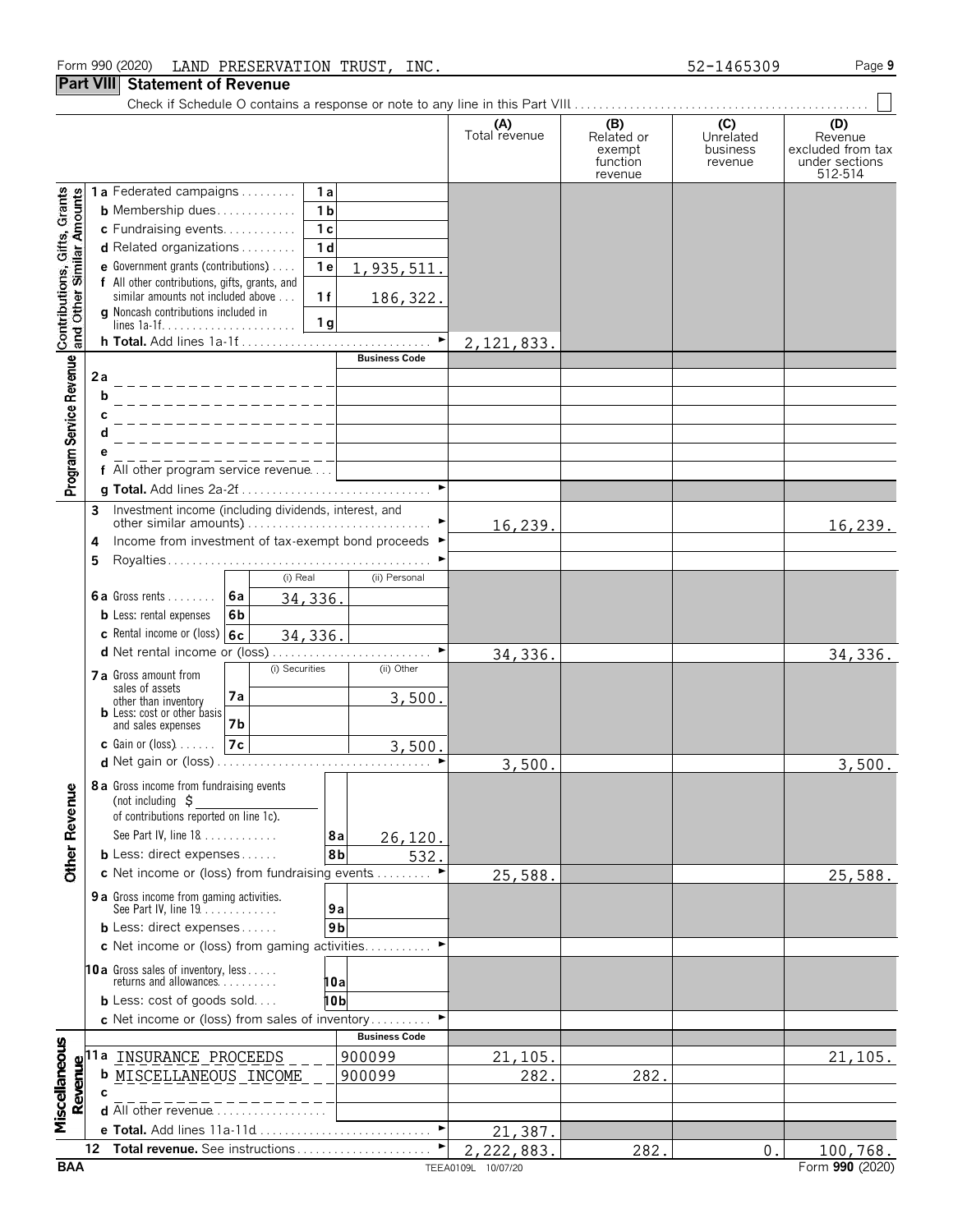| Section 501(c)(3) and 501(c)(4) organizations must complete all columns. All other organizations must complete column (A). |                                                                                                                                                                                                               |                       |                                    |                                                      |                                |  |  |  |
|----------------------------------------------------------------------------------------------------------------------------|---------------------------------------------------------------------------------------------------------------------------------------------------------------------------------------------------------------|-----------------------|------------------------------------|------------------------------------------------------|--------------------------------|--|--|--|
|                                                                                                                            |                                                                                                                                                                                                               |                       |                                    |                                                      |                                |  |  |  |
|                                                                                                                            | Do not include amounts reported on lines<br>6b, 7b, 8b, 9b, and 10b of Part VIII.                                                                                                                             | (A)<br>Total expenses | (B)<br>Program service<br>expenses | $\overline{C}$<br>Management and<br>general expenses | (D)<br>Fundraising<br>expenses |  |  |  |
| 1                                                                                                                          | Grants and other assistance to domestic<br>organizations and domestic governments.                                                                                                                            |                       |                                    |                                                      |                                |  |  |  |
| $\mathcal{P}$                                                                                                              | Grants and other assistance to domestic<br>individuals. See Part IV, line 22                                                                                                                                  |                       |                                    |                                                      |                                |  |  |  |
| 3                                                                                                                          | Grants and other assistance to foreign<br>organizations, foreign governments, and for-<br>eign individuals. See Part IV, lines 15 and 16                                                                      |                       |                                    |                                                      |                                |  |  |  |
| 4                                                                                                                          | Benefits paid to or for members                                                                                                                                                                               |                       |                                    |                                                      |                                |  |  |  |
| 5                                                                                                                          | Compensation of current officers, directors,<br>trustees, and key employees                                                                                                                                   | 31,731.               | 30,874.                            | 564.                                                 | 293.                           |  |  |  |
| 6                                                                                                                          | Compensation not included above to<br>disqualified persons (as defined under<br>section 4958(f)(1)) and persons described                                                                                     | 0.                    | 0.                                 | 0.                                                   | 0.                             |  |  |  |
| 7                                                                                                                          | Other salaries and wages                                                                                                                                                                                      | 35,208.               | 34,258                             | 625                                                  | 325.                           |  |  |  |
| 8                                                                                                                          | Pension plan accruals and contributions<br>(include section $401(k)$ and $403(b)$ )<br>employer contributions)                                                                                                |                       |                                    |                                                      |                                |  |  |  |
| 9                                                                                                                          | Other employee benefits                                                                                                                                                                                       | 4,642.                | 4,499.                             | 94                                                   | 49.                            |  |  |  |
| 10                                                                                                                         | Payroll taxes                                                                                                                                                                                                 | 5,191                 | 5,051                              | 92.                                                  | 48.                            |  |  |  |
| 11                                                                                                                         | Fees for services (nonemployees):                                                                                                                                                                             |                       |                                    |                                                      |                                |  |  |  |
|                                                                                                                            |                                                                                                                                                                                                               |                       |                                    |                                                      |                                |  |  |  |
|                                                                                                                            |                                                                                                                                                                                                               |                       |                                    |                                                      |                                |  |  |  |
|                                                                                                                            |                                                                                                                                                                                                               | 15,649.               |                                    | 15,649.                                              |                                |  |  |  |
|                                                                                                                            |                                                                                                                                                                                                               |                       |                                    |                                                      |                                |  |  |  |
|                                                                                                                            | e Professional fundraising services. See Part IV, line 17                                                                                                                                                     |                       |                                    |                                                      |                                |  |  |  |
|                                                                                                                            | f Investment management fees                                                                                                                                                                                  |                       |                                    |                                                      |                                |  |  |  |
|                                                                                                                            | g Other. (If line 11q amount exceeds 10% of line 25, column<br>(A) amount, list line 11g expenses on Schedule $0.$ )<br>12 Advertising and promotion                                                          | 82,994.               | 82,641.                            | 353.                                                 |                                |  |  |  |
| 13                                                                                                                         |                                                                                                                                                                                                               | 9,406.                | 766.                               | 8,640.                                               |                                |  |  |  |
| 14                                                                                                                         | Information technology                                                                                                                                                                                        |                       |                                    |                                                      |                                |  |  |  |
| 15                                                                                                                         |                                                                                                                                                                                                               |                       |                                    |                                                      |                                |  |  |  |
| 16                                                                                                                         | Occupancy                                                                                                                                                                                                     | 2,121.                | 2,121.                             |                                                      |                                |  |  |  |
| 17                                                                                                                         |                                                                                                                                                                                                               |                       |                                    |                                                      |                                |  |  |  |
| 18                                                                                                                         | Payments of travel or entertainment<br>expenses for any federal, state, or local<br>public officials. $\ldots$ . $\ldots$ . $\ldots$ . $\ldots$ . $\ldots$ .                                                  |                       |                                    |                                                      |                                |  |  |  |
| 19                                                                                                                         | Conferences, conventions, and meetings                                                                                                                                                                        |                       |                                    |                                                      |                                |  |  |  |
| 20                                                                                                                         | $Interest \dots \dots \dots \dots \dots \dots \dots \dots \dots \dots \dots \dots \dots \dots$                                                                                                                |                       |                                    |                                                      |                                |  |  |  |
| 21                                                                                                                         | Payments to affiliates                                                                                                                                                                                        |                       |                                    |                                                      |                                |  |  |  |
| 22                                                                                                                         | Depreciation, depletion, and amortization                                                                                                                                                                     | 90,409.               | 87,619.                            | 1,835.                                               | 955.                           |  |  |  |
| 23                                                                                                                         | Insurance                                                                                                                                                                                                     | 8,406.                | 2,684.                             | 5,722.                                               |                                |  |  |  |
| 24                                                                                                                         | Other expenses. Itemize expenses not<br>covered above (List miscellaneous expenses<br>on line 24e. If line 24e amount exceeds 10%<br>of line 25, column (A) amount, list line 24e<br>expenses on Schedule O.) |                       |                                    |                                                      |                                |  |  |  |
|                                                                                                                            | a PURCHASE OF LAND EASEMENTS                                                                                                                                                                                  | 1,749,622             | 1,749,622                          |                                                      |                                |  |  |  |
|                                                                                                                            | <b>b COURSE AND LAND MAINTENANCE</b>                                                                                                                                                                          | 35,912                | 35,912                             |                                                      |                                |  |  |  |
|                                                                                                                            | c SOCIAL MEDIA                                                                                                                                                                                                | 20,319                |                                    |                                                      | 20, 319.                       |  |  |  |
|                                                                                                                            | d LEGACY CHASE                                                                                                                                                                                                | 8,530                 | 8,530                              |                                                      |                                |  |  |  |
|                                                                                                                            |                                                                                                                                                                                                               | 33,707.               | 23,948.                            | 9,743.                                               | 16.                            |  |  |  |
| 25                                                                                                                         | Total functional expenses. Add lines 1 through 24e                                                                                                                                                            | 2, 133, 847.          | 2,068,525.                         | 43, 317.                                             | 22,005.                        |  |  |  |
|                                                                                                                            | 26 Joint costs. Complete this line only if                                                                                                                                                                    |                       |                                    |                                                      |                                |  |  |  |
|                                                                                                                            | the organization reported in column (B)<br>joint costs from a combined educational<br>campaign and fundraising solicitation.<br>Check here $\blacktriangleright$   if following                               |                       |                                    |                                                      |                                |  |  |  |

SOP 98-2 (ASC 958-720). . . . . . . . . . . . . . . . .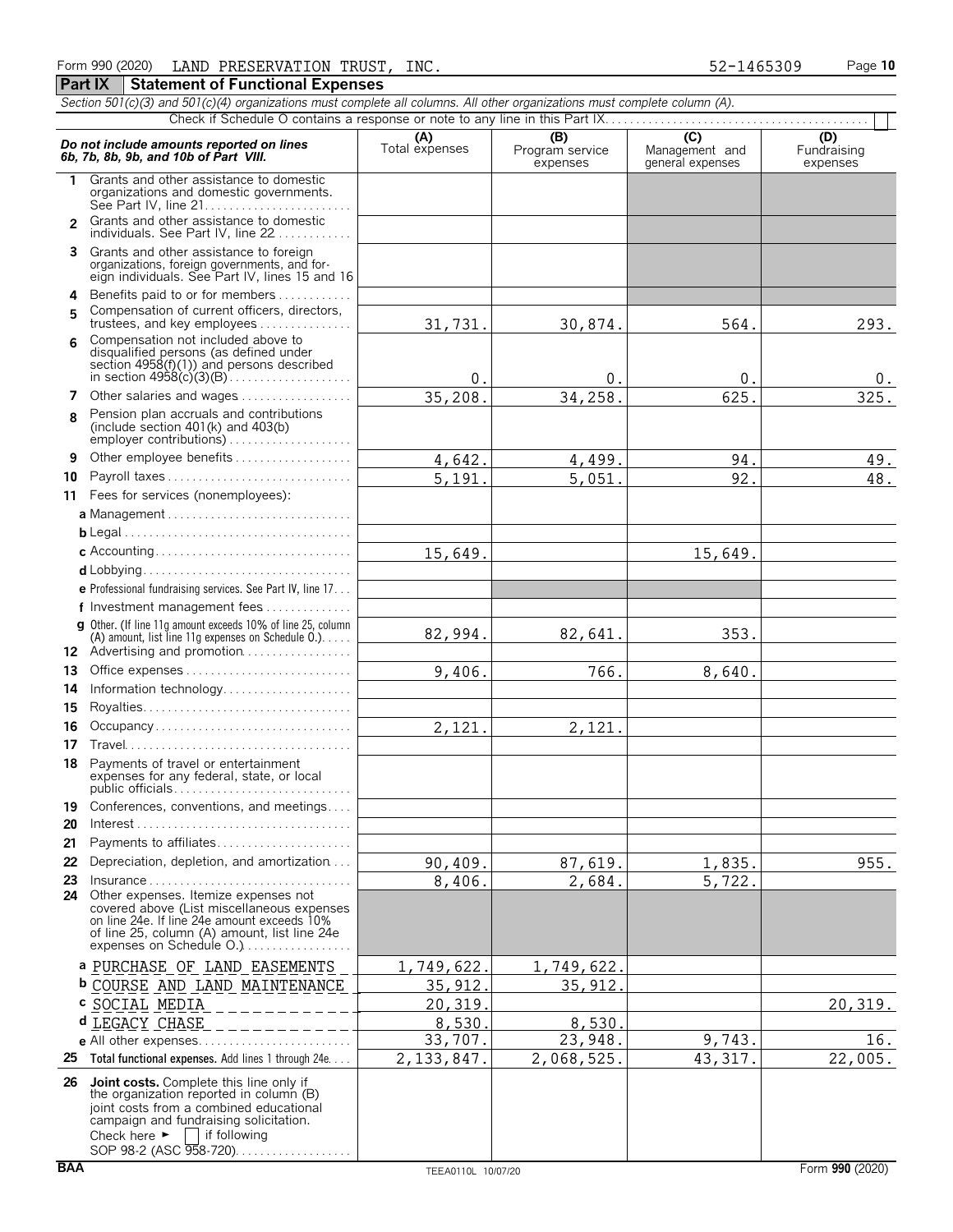### Form 990 (2020) LAND PRESERVATION TRUST, INC. 52-1465309 Page 11 **Part X Balance Sheet**

|                            |                |                                                                                                                                                                                                                  |                    |                | (A)<br>Beginning of year |                 | (B)<br>End of year |
|----------------------------|----------------|------------------------------------------------------------------------------------------------------------------------------------------------------------------------------------------------------------------|--------------------|----------------|--------------------------|-----------------|--------------------|
|                            | 1              |                                                                                                                                                                                                                  |                    |                |                          | 1               |                    |
|                            | $\overline{2}$ |                                                                                                                                                                                                                  |                    |                | 86,402.                  | $\mathbf{2}$    | 160,924.           |
|                            | 3              |                                                                                                                                                                                                                  |                    |                | 3                        | 5,000.          |                    |
|                            | Δ              |                                                                                                                                                                                                                  |                    |                |                          | 4               |                    |
|                            | 5              | Loans and other receivables from any current or former officer, director, trustee, key employee, creator or founder, substantial contributor, or 35% controlled entity or family member of any of these persons  |                    |                |                          | 5               |                    |
|                            |                |                                                                                                                                                                                                                  |                    |                |                          |                 |                    |
|                            | 6              | Loans and other receivables from other disqualified persons (as defined under                                                                                                                                    |                    |                |                          | 6               |                    |
|                            |                | section 4958(f)(1)), and persons described in section $4958(c)(3)(B)$                                                                                                                                            |                    |                |                          |                 |                    |
|                            | 7              |                                                                                                                                                                                                                  |                    |                |                          | 7               |                    |
| Assets                     | 8              |                                                                                                                                                                                                                  |                    |                |                          | 8               |                    |
|                            | 9              |                                                                                                                                                                                                                  |                    |                |                          | 9               | 6,762.             |
|                            |                | <b>10a</b> Land, buildings, and equipment: cost or other basis.<br>Complete Part VI of Schedule D                                                                                                                | 10a                | 4,406,731.     |                          |                 |                    |
|                            |                | b Less: accumulated depreciation                                                                                                                                                                                 | 10 <sub>b</sub>    | 2,023,904.     | 2,415,246.               | 10c             | 2,382,827.         |
|                            | 11             |                                                                                                                                                                                                                  |                    |                | 226,701                  | 11              | 701,026.           |
|                            | 12             | Investments - other securities. See Part IV, line 11                                                                                                                                                             |                    |                |                          | 12              |                    |
|                            | 13             | Investments - program-related. See Part IV, line 11                                                                                                                                                              |                    |                |                          | 13              |                    |
|                            | 14             |                                                                                                                                                                                                                  |                    |                |                          | 14              |                    |
|                            | 15             |                                                                                                                                                                                                                  |                    | 473, 207.      | 15                       | 151,290.        |                    |
|                            | 16             | <b>Total assets.</b> Add lines 1 through 15 (must equal line 33)                                                                                                                                                 | 3,201,556.         | 16             | 3,407,829.               |                 |                    |
|                            | 17             |                                                                                                                                                                                                                  | 19,696.            | 17             | 7,205.                   |                 |                    |
|                            | 18             |                                                                                                                                                                                                                  |                    |                |                          | 18              |                    |
|                            | 19             |                                                                                                                                                                                                                  |                    |                |                          | $\overline{19}$ |                    |
|                            | 20             |                                                                                                                                                                                                                  |                    |                |                          | 20              |                    |
|                            | 21             | Escrow or custodial account liability. Complete Part IV of Schedule D.                                                                                                                                           |                    |                |                          | 21              |                    |
| Liabilities                | 22             | Loans and other payables to any current or former officer, director, trustee,<br>key employee, creator or founder, substantial contributor, or 35%<br>controlled entity or family member of any of these persons |                    |                |                          | 22              |                    |
|                            |                |                                                                                                                                                                                                                  |                    |                |                          |                 |                    |
|                            | 23             | Secured mortgages and notes payable to unrelated third parties                                                                                                                                                   |                    |                |                          | 23              |                    |
|                            | 24             | Unsecured notes and loans payable to unrelated third parties                                                                                                                                                     |                    |                |                          | 24              |                    |
|                            | 25             | Other liabilities (including federal income tax, payables to related third parties, and other liabilities not included on lines 17-24). Complete Part X of Schedule D.                                           |                    |                |                          | 25              | 90,036.            |
|                            | 26             |                                                                                                                                                                                                                  |                    |                | 19,696.                  | 26              | 97,241.            |
| ω                          |                | Organizations that follow FASB ASC 958, check here ►<br>and complete lines 27, 28, 32, and 33.                                                                                                                   |                    | $\mathbf{x}$   |                          |                 |                    |
|                            | 27             | Net assets without donor restrictions.                                                                                                                                                                           |                    |                | 2,743,527.               | 27              | 2,842,073.         |
|                            | 28             |                                                                                                                                                                                                                  |                    |                | 438, 333.                | 28              | 468,515.           |
| Net Assets or Fund Balance |                | Organizations that do not follow FASB ASC 958, check here ►<br>and complete lines 29 through 33.                                                                                                                 |                    | $\blacksquare$ |                          |                 |                    |
|                            | 29             | Capital stock or trust principal, or current funds                                                                                                                                                               |                    |                |                          | 29              |                    |
|                            | 30             | Paid-in or capital surplus, or land, building, or equipment fund                                                                                                                                                 |                    |                |                          | 30              |                    |
|                            | 31             | Retained earnings, endowment, accumulated income, or other funds                                                                                                                                                 |                    |                |                          | 31              |                    |
|                            | 32             |                                                                                                                                                                                                                  |                    |                | 3,181,860                | 32              | 3,310,588.         |
|                            | 33             | Total liabilities and net assets/fund balances                                                                                                                                                                   |                    |                | 3,201,556.               | 33              | 3,407,829.         |
| <b>BAA</b>                 |                |                                                                                                                                                                                                                  | TEEA0111L 10/07/20 |                |                          |                 | Form 990 (2020)    |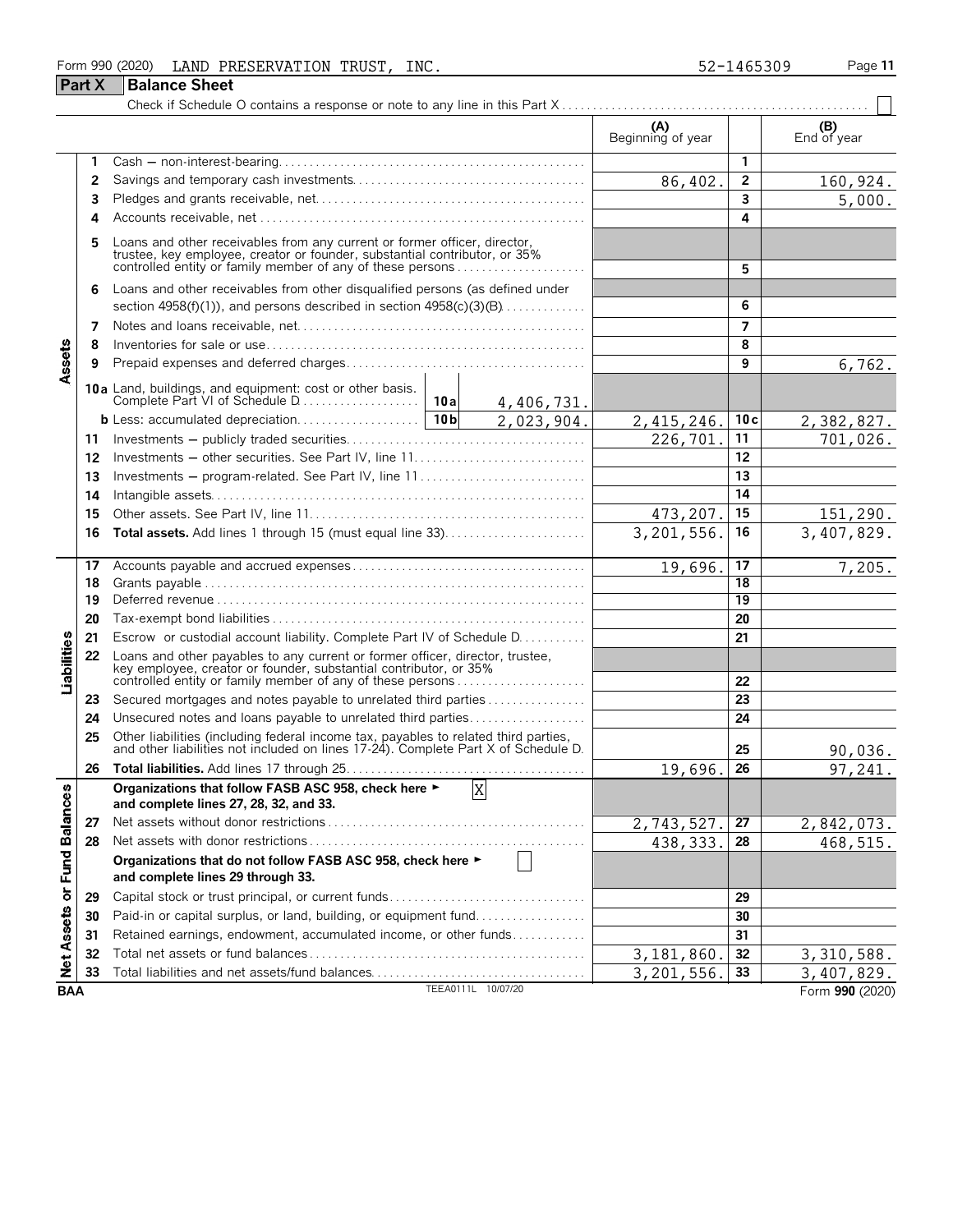|            |                | Form 990 (2020) | LAND PRESERVATION TRUST, INC.                                                                                                                                                                                                                        | 52-1465309     |                |            | Page 12         |
|------------|----------------|-----------------|------------------------------------------------------------------------------------------------------------------------------------------------------------------------------------------------------------------------------------------------------|----------------|----------------|------------|-----------------|
|            | <b>Part XI</b> |                 | Reconciliation of Net Assets                                                                                                                                                                                                                         |                |                |            |                 |
|            |                |                 |                                                                                                                                                                                                                                                      |                |                |            |                 |
| 1          |                |                 |                                                                                                                                                                                                                                                      | $\mathbf{1}$   |                |            | 2,222,883.      |
| 2          |                |                 |                                                                                                                                                                                                                                                      | $\mathbf{2}$   |                |            | 2, 133, 847.    |
| 3          |                |                 |                                                                                                                                                                                                                                                      | 3              |                |            | 89,036.         |
| 4          |                |                 |                                                                                                                                                                                                                                                      | 4              |                |            | 3,181,860.      |
| 5          |                |                 |                                                                                                                                                                                                                                                      | 5              |                |            | 39,692.         |
| 6          |                |                 |                                                                                                                                                                                                                                                      | 6              |                |            |                 |
| 7          |                |                 |                                                                                                                                                                                                                                                      | $\overline{7}$ |                |            |                 |
| 8          |                |                 |                                                                                                                                                                                                                                                      | 8              |                |            |                 |
| 9          |                |                 |                                                                                                                                                                                                                                                      | 9              |                |            | 0.              |
| 10         |                |                 | Net assets or fund balances at end of year. Combine lines 3 through 9 (must equal Part X, line 32,                                                                                                                                                   | 10             |                |            | 3,310,588.      |
|            |                |                 | <b>Part XII Financial Statements and Reporting</b>                                                                                                                                                                                                   |                |                |            |                 |
|            |                |                 |                                                                                                                                                                                                                                                      |                |                |            |                 |
|            |                |                 |                                                                                                                                                                                                                                                      |                |                | <b>Yes</b> | <b>No</b>       |
|            |                |                 | Accounting method used to prepare the Form 990:<br>X Accrual<br>Cash<br>Other                                                                                                                                                                        |                |                |            |                 |
|            |                | in Schedule O.  | If the organization changed its method of accounting from a prior year or checked 'Other,' explain                                                                                                                                                   |                |                |            |                 |
|            |                |                 | 2a Were the organization's financial statements compiled or reviewed by an independent accountant?                                                                                                                                                   |                | 2a             |            | X               |
|            |                |                 | If 'Yes,' check a box below to indicate whether the financial statements for the year were compiled or reviewed on a<br>separate basis, consolidated basis, or both:<br>Consolidated basis<br>Both consolidated and separate basis<br>Separate basis |                |                |            |                 |
|            |                |                 |                                                                                                                                                                                                                                                      |                | 2 <sub>b</sub> | Χ          |                 |
|            | X              |                 | If 'Yes,' check a box below to indicate whether the financial statements for the year were audited on a separate<br>basis, consolidated basis, or both:<br>Consolidated basis<br>Both consolidated and separate basis<br>Separate basis              |                |                |            |                 |
|            |                |                 | c If 'Yes' to line 2a or 2b, does the organization have a committee that assumes responsibility for oversight of the audit,<br>review, or compilation of its financial statements and selection of an independent accountant?                        |                | 2c             | X          |                 |
|            |                | on Schedule O.  | If the organization changed either its oversight process or selection process during the tax year, explain                                                                                                                                           |                |                |            |                 |
|            |                |                 | 3a As a result of a federal award, was the organization required to undergo an audit or audits as set forth in the Single                                                                                                                            |                | Зa             |            | X               |
|            |                |                 | b If 'Yes,' did the organization undergo the required audit or audits? If the organization did not undergo the required audit<br>or audits, explain why on Schedule O and describe any steps taken to undergo such audits                            |                | 3 <sub>b</sub> |            |                 |
| <b>BAA</b> |                |                 | TEEA0112L 10/19/20                                                                                                                                                                                                                                   |                |                |            | Form 990 (2020) |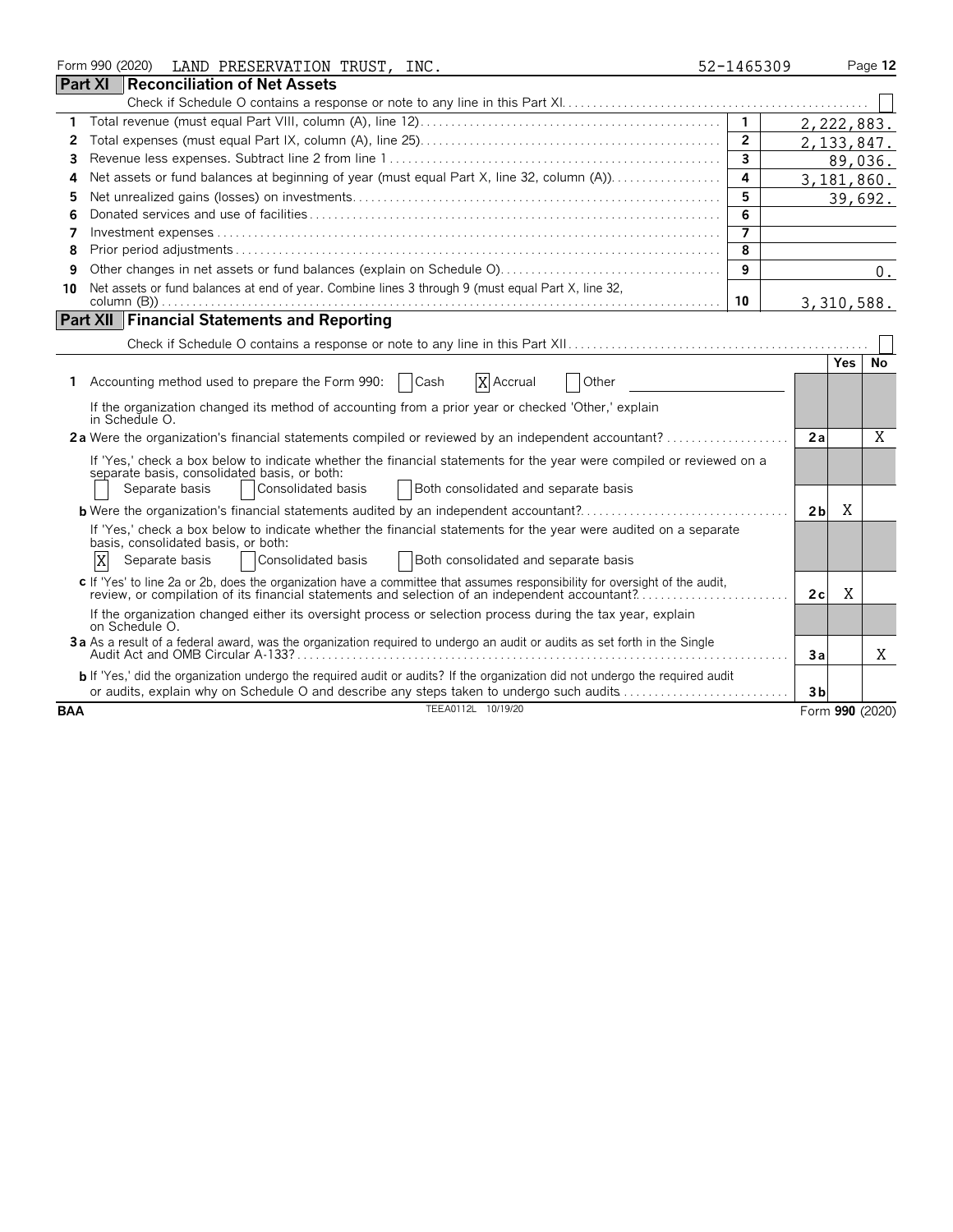| <b>SCHEDULE A</b>    |  |  |
|----------------------|--|--|
| (Form 990 or 990-FZ) |  |  |

## **Public Charity Status and Public Support SUPPORE A**

**COMPOSCHEDULE A**<br>(Form 990 or 990-EZ) Complete if the organization is a section 501(c)(3) organization or a section<br>4947(a)(1) nonexempt charitable trust.

Attach to Form 990 or Form 990-EZ.

| 2020                  |  |
|-----------------------|--|
| <b>Open to Public</b> |  |

| Department of the Treasury<br>Internal Revenue Service |                                                                                                                                      |                                    |                                          | ► Go to www.irs.gov/Form990 for instructions and the latest information. |                                                                                                                                                                                                                                                                                                                                                                                                                    |     |                                          |                            | Inspection                                                                                                                              |  |  |
|--------------------------------------------------------|--------------------------------------------------------------------------------------------------------------------------------------|------------------------------------|------------------------------------------|--------------------------------------------------------------------------|--------------------------------------------------------------------------------------------------------------------------------------------------------------------------------------------------------------------------------------------------------------------------------------------------------------------------------------------------------------------------------------------------------------------|-----|------------------------------------------|----------------------------|-----------------------------------------------------------------------------------------------------------------------------------------|--|--|
| Name of the organization                               |                                                                                                                                      |                                    |                                          |                                                                          |                                                                                                                                                                                                                                                                                                                                                                                                                    |     |                                          |                            | Employer identification number                                                                                                          |  |  |
|                                                        |                                                                                                                                      |                                    | LAND PRESERVATION TRUST, INC.            |                                                                          |                                                                                                                                                                                                                                                                                                                                                                                                                    |     |                                          | 52-1465309                 |                                                                                                                                         |  |  |
| Part I                                                 |                                                                                                                                      |                                    |                                          |                                                                          | <b>Reason for Public Charity Status.</b> (All organizations must complete this part.) See instructions.                                                                                                                                                                                                                                                                                                            |     |                                          |                            |                                                                                                                                         |  |  |
|                                                        |                                                                                                                                      |                                    |                                          |                                                                          | The organization is not a private foundation because it is: (For lines 1 through 12, check only one box.)                                                                                                                                                                                                                                                                                                          |     |                                          |                            |                                                                                                                                         |  |  |
| 1                                                      |                                                                                                                                      |                                    |                                          |                                                                          | A church, convention of churches, or association of churches described in section 170(b)(1)(A)(i).                                                                                                                                                                                                                                                                                                                 |     |                                          |                            |                                                                                                                                         |  |  |
| 2                                                      |                                                                                                                                      |                                    |                                          |                                                                          | A school described in section 170(b)(1)(A)(ii). (Attach Schedule E (Form 990 or 990-EZ).)                                                                                                                                                                                                                                                                                                                          |     |                                          |                            |                                                                                                                                         |  |  |
| 3                                                      |                                                                                                                                      |                                    |                                          |                                                                          | A hospital or a cooperative hospital service organization described in section 170(b)(1)(A)(iii).                                                                                                                                                                                                                                                                                                                  |     |                                          |                            |                                                                                                                                         |  |  |
| 4                                                      | A medical research organization operated in conjunction with a hospital described in section 170(b)(1)(A)(iii). Enter the hospital's |                                    |                                          |                                                                          |                                                                                                                                                                                                                                                                                                                                                                                                                    |     |                                          |                            |                                                                                                                                         |  |  |
|                                                        |                                                                                                                                      | name, city, and state:             |                                          |                                                                          | _____________________________                                                                                                                                                                                                                                                                                                                                                                                      |     |                                          |                            |                                                                                                                                         |  |  |
| 5                                                      |                                                                                                                                      |                                    |                                          | section 170(b)(1)(A)(iv). (Complete Part II.)                            | An organization operated for the benefit of a college or university owned or operated by a governmental unit described in                                                                                                                                                                                                                                                                                          |     |                                          |                            |                                                                                                                                         |  |  |
| 6                                                      |                                                                                                                                      |                                    |                                          |                                                                          | A federal, state, or local government or governmental unit described in section 170(b)(1)(A)(v).                                                                                                                                                                                                                                                                                                                   |     |                                          |                            |                                                                                                                                         |  |  |
| 7                                                      | Χ                                                                                                                                    |                                    |                                          | in section 170(b)(1)(A)(vi). (Complete Part II.)                         | An organization that normally receives a substantial part of its support from a governmental unit or from the general public described                                                                                                                                                                                                                                                                             |     |                                          |                            |                                                                                                                                         |  |  |
| 8                                                      |                                                                                                                                      |                                    |                                          |                                                                          | A community trust described in section 170(b)(1)(A)(vi). (Complete Part II.)                                                                                                                                                                                                                                                                                                                                       |     |                                          |                            |                                                                                                                                         |  |  |
| 9                                                      |                                                                                                                                      |                                    |                                          |                                                                          | An agricultural research organization described in <b>section 170(b)(1)(A)(ix)</b> operated in conjunction with a land-grant college                                                                                                                                                                                                                                                                               |     |                                          |                            |                                                                                                                                         |  |  |
|                                                        |                                                                                                                                      |                                    |                                          |                                                                          | or university or a non-land-grant college of agriculture (see instructions). Enter the name, city, and state of the college or                                                                                                                                                                                                                                                                                     |     |                                          |                            |                                                                                                                                         |  |  |
|                                                        |                                                                                                                                      | university:                        |                                          |                                                                          | -----------------------------                                                                                                                                                                                                                                                                                                                                                                                      |     |                                          |                            |                                                                                                                                         |  |  |
| 10                                                     |                                                                                                                                      |                                    |                                          | June 30, 1975. See section 509(a)(2). (Complete Part III.)               | An organization that normally receives (1) more than 33-1/3% of its support from contributions, membership fees, and gross receipts<br>from activities related to its exempt functions, subject to certain exceptions; and (2) no more than 33-1/3% of its support from gross<br>investment income and unrelated business taxable income (less section 511 tax) from businesses acquired by the organization after |     |                                          |                            |                                                                                                                                         |  |  |
| 11                                                     |                                                                                                                                      |                                    |                                          |                                                                          | An organization organized and operated exclusively to test for public safety. See section 509(a)(4).                                                                                                                                                                                                                                                                                                               |     |                                          |                            |                                                                                                                                         |  |  |
| 12                                                     |                                                                                                                                      |                                    |                                          |                                                                          |                                                                                                                                                                                                                                                                                                                                                                                                                    |     |                                          |                            | An organization organized and operated exclusively for the benefit of, to perform the functions of, or to carry out the purposes of one |  |  |
|                                                        |                                                                                                                                      |                                    |                                          |                                                                          | or more publicly supported organizations described in section 509(a)(1) or section 509(a)(2). See section 509(a)(3). Check the box in<br>lines 12a through 12d that describes the type of supporting organization and complete lines 12e, 12f, and 12g.                                                                                                                                                            |     |                                          |                            |                                                                                                                                         |  |  |
| а                                                      |                                                                                                                                      |                                    |                                          |                                                                          |                                                                                                                                                                                                                                                                                                                                                                                                                    |     |                                          |                            |                                                                                                                                         |  |  |
|                                                        |                                                                                                                                      |                                    |                                          |                                                                          | Type I. A supporting organization operated, supervised, or controlled by its supported organization(s), typically by giving the supported organization(s) the power to regularly appoint or elect a majority of the directors                                                                                                                                                                                      |     |                                          |                            |                                                                                                                                         |  |  |
|                                                        |                                                                                                                                      |                                    | complete Part IV, Sections A and B.      |                                                                          |                                                                                                                                                                                                                                                                                                                                                                                                                    |     |                                          |                            |                                                                                                                                         |  |  |
| b                                                      |                                                                                                                                      |                                    | must complete Part IV, Sections A and C. |                                                                          | Type II. A supporting organization supervised or controlled in connection with its supported organization(s), by having control or<br>management of the supporting organization vested in the same persons that control or manage the supported organization(s). You                                                                                                                                               |     |                                          |                            |                                                                                                                                         |  |  |
| С                                                      |                                                                                                                                      |                                    |                                          |                                                                          | Type III functionally integrated. A supporting organization operated in connection with, and functionally integrated with, its supported organization(s) (see instructions). You must complete Part IV, Sections A, D, and E.                                                                                                                                                                                      |     |                                          |                            |                                                                                                                                         |  |  |
| d                                                      |                                                                                                                                      |                                    |                                          |                                                                          | Type III non-functionally integrated. A supporting organization operated in connection with its supported organization(s) that is not                                                                                                                                                                                                                                                                              |     |                                          |                            |                                                                                                                                         |  |  |
|                                                        |                                                                                                                                      |                                    |                                          |                                                                          | functionally integrated. The organization generally must satisfy a distribution requirement and an attentiveness requirement (see<br>instructions). You must complete Part IV, Sections A and D, and Part V.                                                                                                                                                                                                       |     |                                          |                            |                                                                                                                                         |  |  |
| е                                                      |                                                                                                                                      |                                    |                                          |                                                                          | Check this box if the organization received a written determination from the IRS that it is a Type I, Type II, Type III functionally                                                                                                                                                                                                                                                                               |     |                                          |                            |                                                                                                                                         |  |  |
|                                                        |                                                                                                                                      |                                    |                                          |                                                                          | integrated, or Type III non-functionally integrated supporting organization.                                                                                                                                                                                                                                                                                                                                       |     |                                          |                            |                                                                                                                                         |  |  |
|                                                        |                                                                                                                                      |                                    |                                          | g Provide the following information about the supported organization(s). |                                                                                                                                                                                                                                                                                                                                                                                                                    |     |                                          |                            |                                                                                                                                         |  |  |
|                                                        |                                                                                                                                      | (i) Name of supported organization |                                          | $(ii)$ $EIN$                                                             | (iii) Type of organization<br>(described on lines 1-10                                                                                                                                                                                                                                                                                                                                                             |     | $(iv)$ is the                            | (v) Amount of monetary     | (vi) Amount of other                                                                                                                    |  |  |
|                                                        |                                                                                                                                      |                                    |                                          |                                                                          | above (see instructions))                                                                                                                                                                                                                                                                                                                                                                                          |     | organization listed<br>in your governing | support (see instructions) | support (see instructions)                                                                                                              |  |  |
|                                                        |                                                                                                                                      |                                    |                                          |                                                                          |                                                                                                                                                                                                                                                                                                                                                                                                                    |     | document?                                |                            |                                                                                                                                         |  |  |
|                                                        |                                                                                                                                      |                                    |                                          |                                                                          |                                                                                                                                                                                                                                                                                                                                                                                                                    | Yes | No                                       |                            |                                                                                                                                         |  |  |
| (A)                                                    |                                                                                                                                      |                                    |                                          |                                                                          |                                                                                                                                                                                                                                                                                                                                                                                                                    |     |                                          |                            |                                                                                                                                         |  |  |
|                                                        |                                                                                                                                      |                                    |                                          |                                                                          |                                                                                                                                                                                                                                                                                                                                                                                                                    |     |                                          |                            |                                                                                                                                         |  |  |
| (B)                                                    |                                                                                                                                      |                                    |                                          |                                                                          |                                                                                                                                                                                                                                                                                                                                                                                                                    |     |                                          |                            |                                                                                                                                         |  |  |
|                                                        |                                                                                                                                      |                                    |                                          |                                                                          |                                                                                                                                                                                                                                                                                                                                                                                                                    |     |                                          |                            |                                                                                                                                         |  |  |
| (C)                                                    |                                                                                                                                      |                                    |                                          |                                                                          |                                                                                                                                                                                                                                                                                                                                                                                                                    |     |                                          |                            |                                                                                                                                         |  |  |
|                                                        |                                                                                                                                      |                                    |                                          |                                                                          |                                                                                                                                                                                                                                                                                                                                                                                                                    |     |                                          |                            |                                                                                                                                         |  |  |
| (D)                                                    |                                                                                                                                      |                                    |                                          |                                                                          |                                                                                                                                                                                                                                                                                                                                                                                                                    |     |                                          |                            |                                                                                                                                         |  |  |
| (E)                                                    |                                                                                                                                      |                                    |                                          |                                                                          |                                                                                                                                                                                                                                                                                                                                                                                                                    |     |                                          |                            |                                                                                                                                         |  |  |
|                                                        |                                                                                                                                      |                                    |                                          |                                                                          |                                                                                                                                                                                                                                                                                                                                                                                                                    |     |                                          |                            |                                                                                                                                         |  |  |

**Total**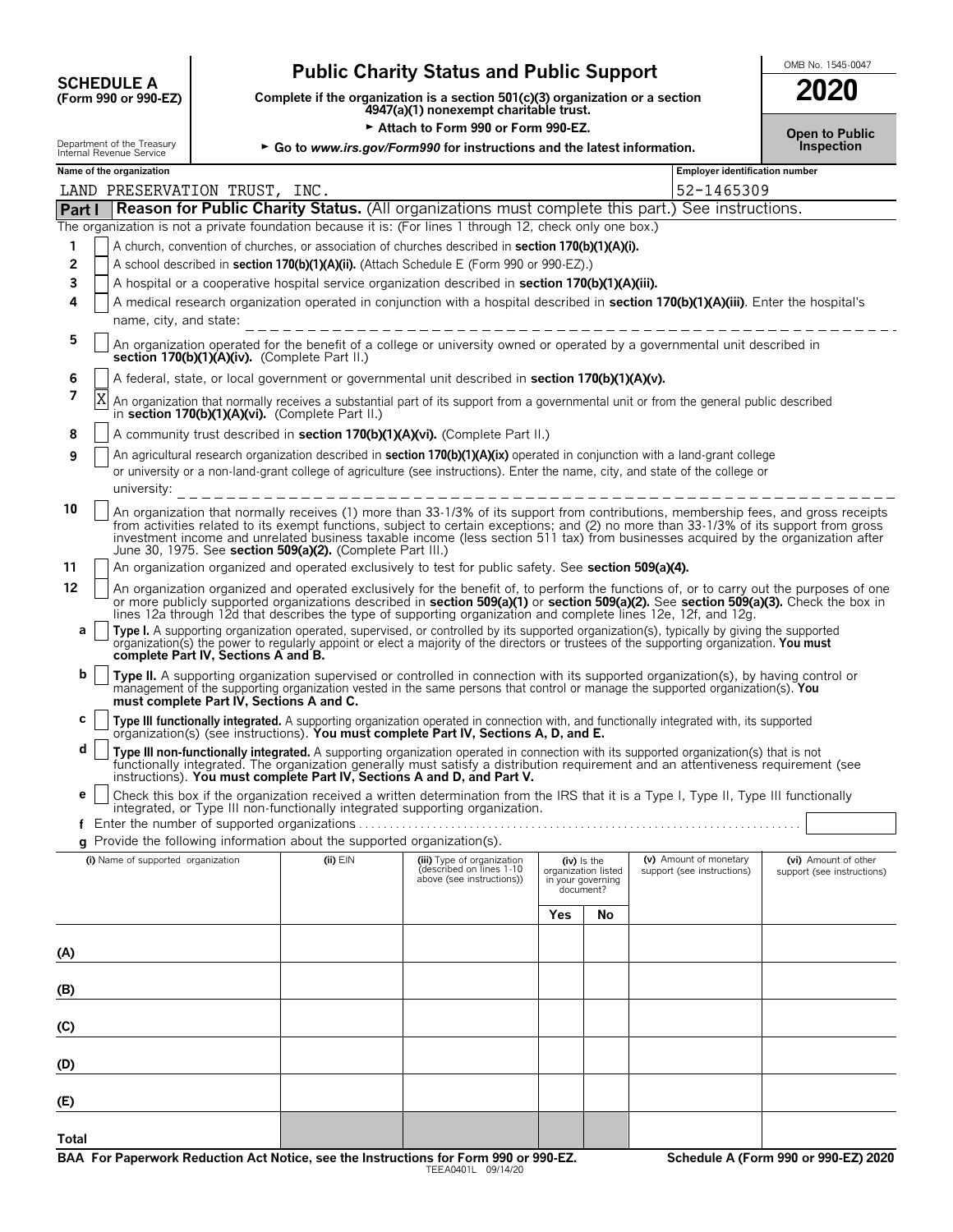| Schedule A (Form 990 or 990-EZ) 2020<br>LAND PRESERVATION TRUST, | INC. | 52-1465309 | Page 2 |
|------------------------------------------------------------------|------|------------|--------|
|------------------------------------------------------------------|------|------------|--------|

**Part II Support Schedule for Organizations Described in Sections 170(b)(1)(A)(iv) and 170(b)(1)(A)(vi)** (Complete only if you checked the box on line 5, 7, or 8 of Part I or if the organization failed to qualify under Part III. If the organization fails to qualify under the tests listed below, please complete Part III.)

|    | <b>Section A. Public Support</b>                                                                                                                                                                                                                                                                                                                                                            |            |          |            |                                                                      |            |                   |                          |
|----|---------------------------------------------------------------------------------------------------------------------------------------------------------------------------------------------------------------------------------------------------------------------------------------------------------------------------------------------------------------------------------------------|------------|----------|------------|----------------------------------------------------------------------|------------|-------------------|--------------------------|
|    | Calendar year (or fiscal year<br>beginning in) $\rightarrow$                                                                                                                                                                                                                                                                                                                                | (a) 2016   | (b) 2017 | $(c)$ 2018 | $(d)$ 2019                                                           | (e) 2020   |                   | (f) Total                |
|    | 1 Gifts, grants, contributions, and<br>membership fees received. (Do not<br>include any 'unusual grants.')                                                                                                                                                                                                                                                                                  | 2,438,046. |          |            | $804, 969. \vert 1, 576, 738. \vert 1, 934, 612. \vert 2, 121, 833.$ |            |                   | 8,876,198.               |
|    | 2 Tax revenues levied for the<br>organization's benefit and<br>either paid to or expended<br>on its behalf                                                                                                                                                                                                                                                                                  |            |          |            |                                                                      |            |                   | $0$ .                    |
|    | 3 The value of services or<br>facilities furnished by a<br>governmental unit to the<br>organization without charge                                                                                                                                                                                                                                                                          |            |          |            |                                                                      |            |                   | 0.                       |
|    | 4 Total. Add lines 1 through 3.                                                                                                                                                                                                                                                                                                                                                             | 2,438,046. |          |            | $804, 969.$   1,576,738.   1,934,612.   2,121,833.                   |            |                   | 8,876,198.               |
| 5. | The portion of total<br>contributions by each person<br>(other than a governmental<br>unit or publicly supported<br>organization) included on line 1<br>that exceeds 2% of the amount<br>shown on line 11, column (f)                                                                                                                                                                       |            |          |            |                                                                      |            |                   | $0$ .                    |
|    | 6 Public support. Subtract line 5<br>from line $4$                                                                                                                                                                                                                                                                                                                                          |            |          |            |                                                                      |            |                   | 8,876,198.               |
|    | <b>Section B. Total Support</b>                                                                                                                                                                                                                                                                                                                                                             |            |          |            |                                                                      |            |                   |                          |
|    | Calendar year (or fiscal year<br>beginning in) $\rightarrow$                                                                                                                                                                                                                                                                                                                                | (a) 2016   | (b) 2017 | $(c)$ 2018 | $(d)$ 2019                                                           | (e) 2020   |                   | (f) Total                |
|    | 7 Amounts from line 4                                                                                                                                                                                                                                                                                                                                                                       | 2,438,046. | 804,969. | 1,576,738. | 1,934,612.                                                           | 2,121,833. |                   | $\overline{8,876,198}$ . |
| 8  | Gross income from interest,<br>dividends, payments received<br>on securities loans, rents,<br>royalties, and income from<br>similar sources                                                                                                                                                                                                                                                 | 22,512.    | 37,625.  | 34,958.    | 64,570.                                                              | 50,575.    |                   | 210,240.                 |
| 9  | Net income from unrelated<br>business activities, whether or<br>not the business is regularly<br>carried on                                                                                                                                                                                                                                                                                 |            |          |            |                                                                      |            |                   | $0$ .                    |
| 10 | Other income. Do not include<br>gain or loss from the sale of<br>capital assets (Explain in Fart VI.)                                                                                                                                                                                                                                                                                       | 18,818.    | 154,762. | 9,945.     | 20,804.                                                              | 47,507.    |                   | 251,836.                 |
|    | 11 Total support. Add lines 7<br>through $10$                                                                                                                                                                                                                                                                                                                                               |            |          |            |                                                                      |            |                   | 9,338,274.               |
|    | 12 Gross receipts from related activities, etc. (see instructions).                                                                                                                                                                                                                                                                                                                         |            |          |            |                                                                      |            | $12 \overline{ }$ | 337, 418.                |
|    | 13 First 5 years. If the Form 990 is for the organization's first, second, third, fourth, or fifth tax year as a section 501(c)(3)                                                                                                                                                                                                                                                          |            |          |            |                                                                      |            |                   |                          |
|    | <b>Section C. Computation of Public Support Percentage</b>                                                                                                                                                                                                                                                                                                                                  |            |          |            |                                                                      |            |                   |                          |
|    |                                                                                                                                                                                                                                                                                                                                                                                             |            |          |            |                                                                      |            |                   | 95.05%                   |
|    |                                                                                                                                                                                                                                                                                                                                                                                             |            |          |            |                                                                      |            | 15                | 93.59%                   |
|    | 16a 33-1/3% support test-2020. If the organization did not check the box on line 13, and line 14 is 33-1/3% or more, check this box                                                                                                                                                                                                                                                         |            |          |            |                                                                      |            |                   |                          |
|    | b 33-1/3% support test-2019. If the organization did not check a box on line 13 or 16a, and line 15 is 33-1/3% or more, check this box                                                                                                                                                                                                                                                      |            |          |            |                                                                      |            |                   |                          |
|    | 17a 10%-facts-and-circumstances test-2020. If the organization did not check a box on line 13, 16a, or 16b, and line 14 is 10%<br>or more, and if the organization meets the facts-and-circumstances test, check this box and stop here. Explain in Part VI how<br>the organization meets the facts-and-circumstances test. The organization qualifies as a publicly supported organization |            |          |            |                                                                      |            |                   |                          |
|    | <b>b 10%-facts-and-circumstances test-2019.</b> If the organization did not check a box on line 13, 16a, 16b, or 17a, and line 15 is 10%<br>or more, and if the organization meets the facts-and-circumstances test, check this box and stop here. Explain in Part VI how the                                                                                                               |            |          |            |                                                                      |            |                   |                          |
|    | 18 Private foundation. If the organization did not check a box on line 13, 16a, 16b, 17a, or 17b, check this box and see instructions                                                                                                                                                                                                                                                       |            |          |            |                                                                      |            |                   |                          |

**BAA Schedule A (Form 990 or 990-EZ) 2020**

|  | 37. |  |
|--|-----|--|
|  |     |  |

| SERVATION TRUST, INC. |  |  |
|-----------------------|--|--|
|                       |  |  |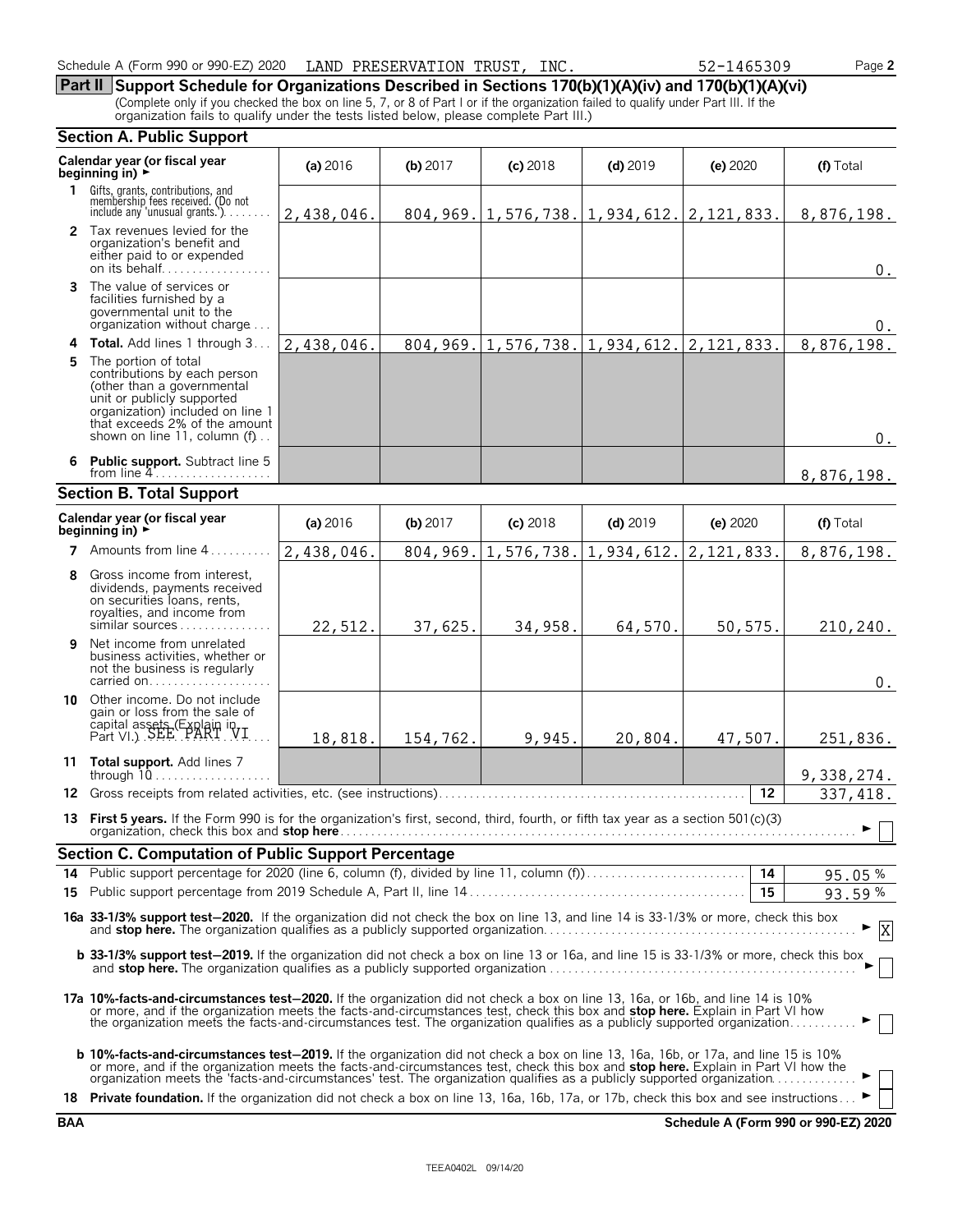### **Part III Support Schedule for Organizations Described in Section 509(a)(2)**

(Complete only if you checked the box on line 10 of Part I or if the organization failed to qualify under Part II. If the organization fails to qualify under the tests listed below, please complete Part II.)

|    | <b>Section A. Public Support</b>                                                                                                                                                                                                                               |          |            |            |            |          |           |
|----|----------------------------------------------------------------------------------------------------------------------------------------------------------------------------------------------------------------------------------------------------------------|----------|------------|------------|------------|----------|-----------|
|    | Calendar year (or fiscal year beginning in) ►                                                                                                                                                                                                                  | (a) 2016 | (b) $2017$ | $(c)$ 2018 | $(d)$ 2019 | (e) 2020 | (f) Total |
|    | 1 Gifts, grants, contributions,<br>and membership fees<br>received. (Do not include<br>any 'unusual grants.')                                                                                                                                                  |          |            |            |            |          |           |
|    | 2 Gross receipts from admissions,                                                                                                                                                                                                                              |          |            |            |            |          |           |
|    | merchandise sold or services                                                                                                                                                                                                                                   |          |            |            |            |          |           |
|    | performed, or facilities<br>furnished in any activity that is                                                                                                                                                                                                  |          |            |            |            |          |           |
|    | related to the organization's                                                                                                                                                                                                                                  |          |            |            |            |          |           |
|    | $tax\text{-}exempt$ purpose                                                                                                                                                                                                                                    |          |            |            |            |          |           |
| 3. | Gross receipts from activities<br>that are not an unrelated trade<br>or business under section 513.                                                                                                                                                            |          |            |            |            |          |           |
| 4  | Tax revenues levied for the                                                                                                                                                                                                                                    |          |            |            |            |          |           |
|    | organization's benefit and                                                                                                                                                                                                                                     |          |            |            |            |          |           |
|    | either paid to or expended on                                                                                                                                                                                                                                  |          |            |            |            |          |           |
| 5. | The value of services or                                                                                                                                                                                                                                       |          |            |            |            |          |           |
|    | facilities furnished by a<br>governmental unit to the                                                                                                                                                                                                          |          |            |            |            |          |           |
|    | organization without charge                                                                                                                                                                                                                                    |          |            |            |            |          |           |
|    | <b>6 Total.</b> Add lines 1 through 5                                                                                                                                                                                                                          |          |            |            |            |          |           |
|    | <b>7a</b> Amounts included on lines 1,                                                                                                                                                                                                                         |          |            |            |            |          |           |
|    | 2, and 3 received from<br>disqualified persons                                                                                                                                                                                                                 |          |            |            |            |          |           |
|    | <b>b</b> Amounts included on lines 2                                                                                                                                                                                                                           |          |            |            |            |          |           |
|    | and 3 received from other than                                                                                                                                                                                                                                 |          |            |            |            |          |           |
|    | disqualified persons that<br>exceed the greater of \$5,000 or                                                                                                                                                                                                  |          |            |            |            |          |           |
|    | 1% of the amount on line 13                                                                                                                                                                                                                                    |          |            |            |            |          |           |
|    |                                                                                                                                                                                                                                                                |          |            |            |            |          |           |
|    | c Add lines $7a$ and $7b$                                                                                                                                                                                                                                      |          |            |            |            |          |           |
|    | <b>Public support.</b> (Subtract line                                                                                                                                                                                                                          |          |            |            |            |          |           |
|    | <b>Section B. Total Support</b>                                                                                                                                                                                                                                |          |            |            |            |          |           |
|    | Calendar year (or fiscal year beginning in) $\blacktriangleright$                                                                                                                                                                                              | (a) 2016 | (b) 2017   | $(c)$ 2018 | $(d)$ 2019 | (e) 2020 | (f) Total |
| 9. | Amounts from line 6                                                                                                                                                                                                                                            |          |            |            |            |          |           |
|    | <b>10a</b> Gross income from interest, dividends,                                                                                                                                                                                                              |          |            |            |            |          |           |
|    | payments received on securities loans,<br>rents, royalties, and income from                                                                                                                                                                                    |          |            |            |            |          |           |
|    | $similar$ sources                                                                                                                                                                                                                                              |          |            |            |            |          |           |
|    | <b>b</b> Unrelated business taxable<br>income (less section 511                                                                                                                                                                                                |          |            |            |            |          |           |
|    | taxes) from businesses                                                                                                                                                                                                                                         |          |            |            |            |          |           |
|    | acquired after June 30, 1975                                                                                                                                                                                                                                   |          |            |            |            |          |           |
|    | c Add lines 10a and $10b$<br>Net income from unrelated business                                                                                                                                                                                                |          |            |            |            |          |           |
| 11 | activities not included in line 10b,                                                                                                                                                                                                                           |          |            |            |            |          |           |
|    | whether or not the business is                                                                                                                                                                                                                                 |          |            |            |            |          |           |
|    | requiarly carried on $\dots\dots\dots$<br>12 Other income. Do not include                                                                                                                                                                                      |          |            |            |            |          |           |
|    | gain or loss from the sale of                                                                                                                                                                                                                                  |          |            |            |            |          |           |
|    | capital assets (Explain in                                                                                                                                                                                                                                     |          |            |            |            |          |           |
|    | 13 Total support. (Add lines 9,<br>10c, 11, and $12.$ )                                                                                                                                                                                                        |          |            |            |            |          |           |
|    | 14 First 5 years. If the Form 990 is for the organization's first, second, third, fourth, or fifth tax year as a section 501(c)(3)                                                                                                                             |          |            |            |            |          |           |
|    | organization, check this box and stop here                                                                                                                                                                                                                     |          |            |            |            |          |           |
|    | <b>Section C. Computation of Public Support Percentage</b>                                                                                                                                                                                                     |          |            |            |            |          |           |
|    | 15 Public support percentage for 2020 (line 8, column (f), divided by line 13, column (f)                                                                                                                                                                      |          |            |            |            | 15       | %         |
|    |                                                                                                                                                                                                                                                                |          |            |            |            | 16       | oه        |
|    | Section D. Computation of Investment Income Percentage                                                                                                                                                                                                         |          |            |            |            |          |           |
| 17 | Investment income percentage for 2020 (line 10c, column (f), divided by line 13, column (f)                                                                                                                                                                    |          |            |            |            | 17       | %         |
| 18 |                                                                                                                                                                                                                                                                |          |            |            |            | 18       | ०७        |
|    | 19a 33-1/3% support tests-2020. If the organization did not check the box on line 14, and line 15 is more than 33-1/3%, and line 17<br>is not more than 33-1/3%, check this box and stop here. The organization qualifies as a publicly supported organization |          |            |            |            |          |           |
|    | <b>b</b> 33-1/3% support tests-2019. If the organization did not check a box on line 14 or line 19a, and line 16 is more than 33-1/3%, and                                                                                                                     |          |            |            |            |          |           |
|    | line 18 is not more than 33-1/3%, check this box and stop here. The organization qualifies as a publicly supported organization                                                                                                                                |          |            |            |            |          |           |
|    | 20 Private foundation. If the organization did not check a box on line 14, 19a, or 19b, check this box and see instructions                                                                                                                                    |          |            |            |            |          |           |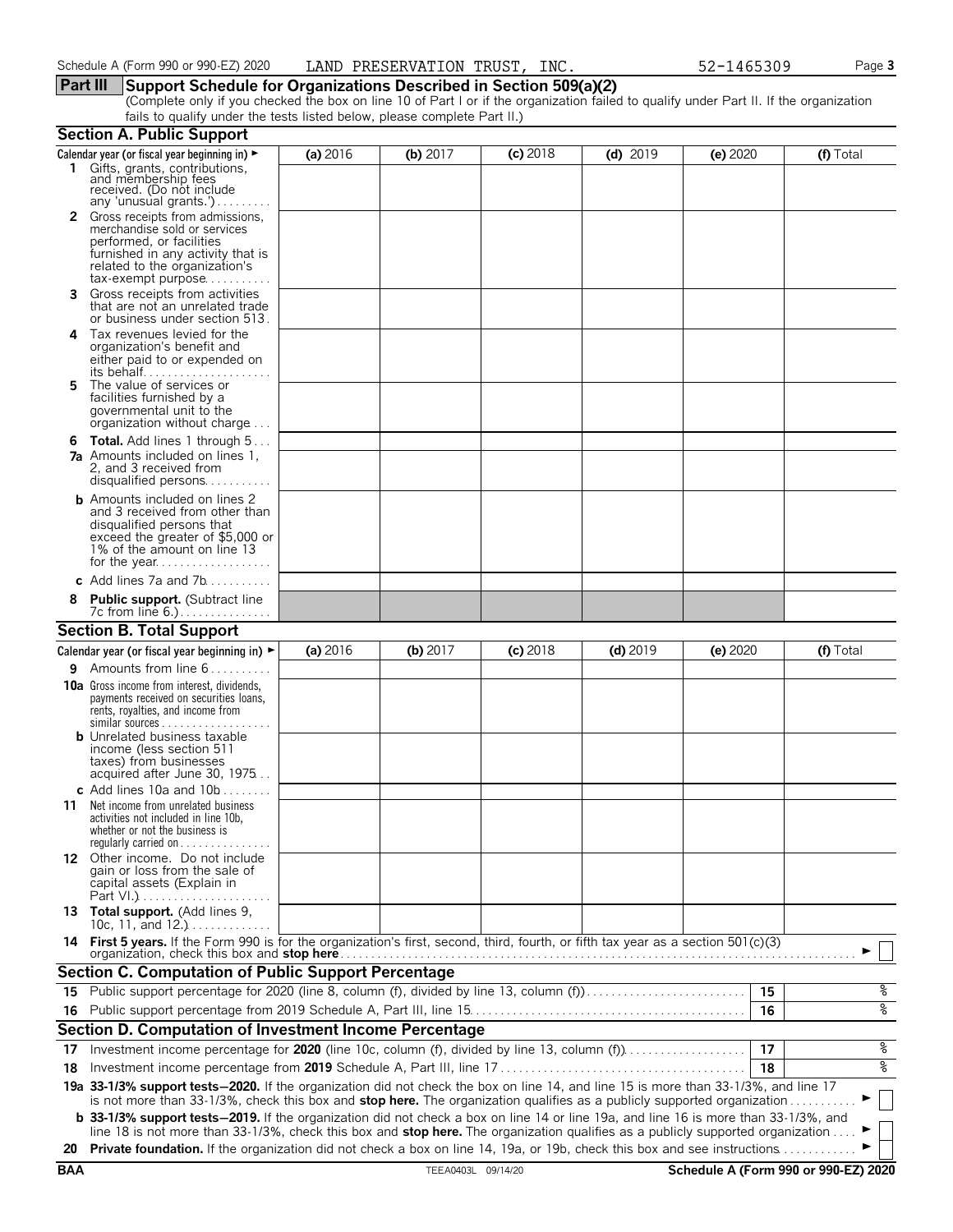### **Part IV Supporting Organizations**

(Complete only if you checked a box in line 12 on Part I. If you checked box 12a, Part I, complete Sections A and B. If you checked box 12b, Part I, complete Sections A and C. If you checked box 12c, Part I, complete Sections A, D, and E. If you checked box 12d, Part I, complete Sections A and D, and complete Part V.)

### **Section A. All Supporting Organizations**

|   |                                                                                                                                                                                                                                                                                                                                                                                                                                                                                                                                                      |                 | <b>Yes</b> | <b>No</b> |
|---|------------------------------------------------------------------------------------------------------------------------------------------------------------------------------------------------------------------------------------------------------------------------------------------------------------------------------------------------------------------------------------------------------------------------------------------------------------------------------------------------------------------------------------------------------|-----------------|------------|-----------|
|   | 1 Are all of the organization's supported organizations listed by name in the organization's governing documents?<br>If 'No,' describe in Part VI how the supported organizations are designated. If designated by class or purpose, describe<br>the designation. If historic and continuing relationship, explain.                                                                                                                                                                                                                                  | 1               |            |           |
|   | 2 Did the organization have any supported organization that does not have an IRS determination of status under section<br>509(a)(1) or (2)? If 'Yes,' explain in <b>Part VI</b> how the organization determined that the supported organization was<br>described in section $509(a)(1)$ or (2).                                                                                                                                                                                                                                                      | $\overline{2}$  |            |           |
|   | 3a Did the organization have a supported organization described in section 501(c)(4), (5), or (6)? If 'Yes,' answer lines 3b<br>and 3c below.                                                                                                                                                                                                                                                                                                                                                                                                        | 3a              |            |           |
|   | <b>b</b> Did the organization confirm that each supported organization qualified under section 501(c)(4), (5), or (6) and<br>satisfied the public support tests under section 509( $a(2)$ ? If 'Yes,' describe in <b>Part VI</b> when and how the organization<br>made the determination.                                                                                                                                                                                                                                                            | 3 <sub>b</sub>  |            |           |
|   | c Did the organization ensure that all support to such organizations was used exclusively for section $170(c)(2)(B)$<br>purposes? If 'Yes,' explain in <b>Part VI</b> what controls the organization put in place to ensure such use.                                                                                                                                                                                                                                                                                                                | 3c              |            |           |
|   | 4a Was any supported organization not organized in the United States ('foreign supported organization')? If 'Yes' and<br>if you checked box 12a or 12b in Part I, answer lines 4b and 4c below.                                                                                                                                                                                                                                                                                                                                                      | 4a              |            |           |
|   | <b>b</b> Did the organization have ultimate control and discretion in deciding whether to make grants to the foreign supported<br>organization? If 'Yes,' describe in <b>Part VI</b> how the organization had such control and discretion despite being controlled<br>or supervised by or in connection with its supported organizations.                                                                                                                                                                                                            | 4b              |            |           |
|   | c Did the organization support any foreign supported organization that does not have an IRS determination under<br>sections 501(c)(3) and 509(a)(1) or (2)? If 'Yes,' explain in <b>Part VI</b> what controls the organization used to ensure that<br>all support to the foreign supported organization was used exclusively for section $170(c)(2)(B)$ purposes.                                                                                                                                                                                    | 4c              |            |           |
|   | 5a Did the organization add, substitute, or remove any supported organizations during the tax year? If 'Yes,' answer lines<br>5b and 5c below (if applicable). Also, provide detail in <b>Part VI</b> , including (i) the names and EIN numbers of the<br>supported organizations added, substituted, or removed; (ii) the reasons for each such action; (iii) the<br>authority under the organization's organizing document authorizing such action; and (iv) how the action was<br>accomplished (such as by amendment to the organizing document). | 5a              |            |           |
|   | <b>b</b> Type I or Type II only. Was any added or substituted supported organization part of a class already designated in the<br>organization's organizing document?                                                                                                                                                                                                                                                                                                                                                                                | 5b              |            |           |
|   | c Substitutions only. Was the substitution the result of an event beyond the organization's control?                                                                                                                                                                                                                                                                                                                                                                                                                                                 | 5с              |            |           |
| 6 | Did the organization provide support (whether in the form of grants or the provision of services or facilities) to<br>anyone other than (i) its supported organizations, (ii) individuals that are part of the charitable class benefited by one<br>or more of its supported organizations, or (iii) other supporting organizations that also support or benefit one or more of<br>the filing organization's supported organizations? If 'Yes,' provide detail in Part VI.                                                                           | 6               |            |           |
| 7 | Did the organization provide a grant, loan, compensation, or other similar payment to a substantial contributor<br>(as defined in section $4958(c)(3)(c)$ ), a family member of a substantial contributor, or a 35% controlled entity with<br>regard to a substantial contributor? If 'Yes,' complete Part I of Schedule L (Form 990 or 990-EZ).                                                                                                                                                                                                     | 7               |            |           |
| 8 | Did the organization make a loan to a disqualified person (as defined in section 4958) not described in line 7? If 'Yes,'<br>complete Part I of Schedule L (Form 990 or 990-EZ).                                                                                                                                                                                                                                                                                                                                                                     | 8               |            |           |
|   | 9a Was the organization controlled directly or indirectly at any time during the tax year by one or more disqualified persons,<br>as defined in section 4946 (other than foundation managers and organizations described in section 509(a)(1) or (2))?<br>If 'Yes.' provide detail in <b>Part VI.</b>                                                                                                                                                                                                                                                | 9a              |            |           |
|   | <b>b</b> Did one or more disqualified persons (as defined in line 9a) hold a controlling interest in any entity in which the<br>supporting organization had an interest? If 'Yes,' provide detail in Part VI.                                                                                                                                                                                                                                                                                                                                        | 9b              |            |           |
|   | c Did a disqualified person (as defined in line 9a) have an ownership interest in, or derive any personal benefit from,<br>assets in which the supporting organization also had an interest? If 'Yes,' provide detail in <b>Part VI.</b>                                                                                                                                                                                                                                                                                                             | 9c              |            |           |
|   | 10a Was the organization subject to the excess business holdings rules of section 4943 because of section 4943(f) (regarding<br>certain Type II supporting organizations, and all Type III non-functionally integrated supporting organizations)? If 'Yes,'<br>answer line 10b below.                                                                                                                                                                                                                                                                | 10a             |            |           |
|   | <b>b</b> Did the organization have any excess business holdings in the tax year? (Use Schedule C, Form 4720, to determine<br>whether the organization had excess business holdings.).                                                                                                                                                                                                                                                                                                                                                                | 10 <sub>b</sub> |            |           |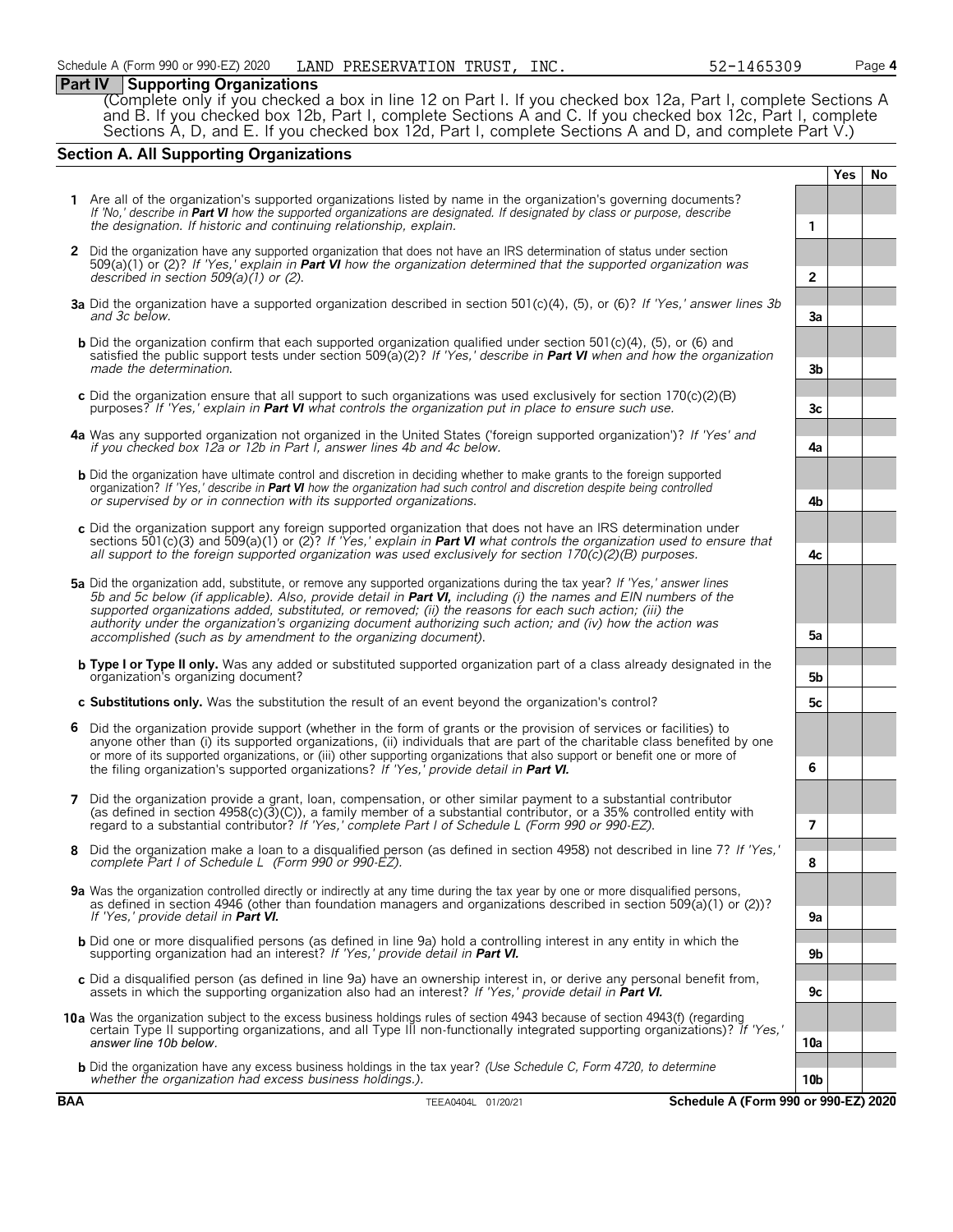| <b>Supporting Organizations (continued)</b><br>Part IV                                                                                                |                 |     |    |
|-------------------------------------------------------------------------------------------------------------------------------------------------------|-----------------|-----|----|
|                                                                                                                                                       |                 | Yes | N0 |
| Has the organization accepted a gift or contribution from any of the following persons?<br>11                                                         |                 |     |    |
| a A person who directly or indirectly controls, either alone or together with persons described in lines 11b and 11c below,                           |                 |     |    |
| the governing body of a supported organization?                                                                                                       | 11a             |     |    |
| <b>b</b> A family member of a person described in line 11a above?                                                                                     | 11 <sub>b</sub> |     |    |
| <b>C</b> A 35% controlled entity of a person described in line 11a or 11b above? If 'Yes' to line 11a, 11b, or 11c, provide detail in <b>Part VI.</b> | 11c             |     |    |

### **Section B. Type I Supporting Organizations**

- **1** Did the governing body, members of the governing body, officers acting in their official capacity, or membership of one or more supported organizations have the power to regularly appoint or elect at least a majority of the organization's officers, directors, or trustees at all times during the tax year? *If 'No,' describe in Part VI how the supported organization(s) effectively operated, supervised, or controlled the organization's activities. If the organization had more than one supported organization, describe how the powers to appoint and/or remove officers, directors, or trustees were allocated among the supported organizations and what conditions or restrictions, if any, applied to such powers* **1** *during the tax* year.
- **2** Did the organization operate for the benefit of any supported organization other than the supported organization(s) that operated, supervised, or controlled the supporting organization? *If 'Yes,' explain in Part VI how providing such benefit carried out the purposes of the supported organization(s) that operated, supervised, or controlled the supporting organization.* **2**

### **Section C. Type II Supporting Organizations**

**Yes No 1** Were a majority of the organization's directors or trustees during the tax year also a majority of the directors or trustees of each of the organization's supported organization(s)? *If 'No,' describe in Part VI how control or management of the supporting organization was vested in the same persons that controlled or managed the supported organization(s).* **1**

### **Section D. All Type III Supporting Organizations**

|                                                                                                                                                                                                                                                                                                                                                                                       | ∕e< |  |
|---------------------------------------------------------------------------------------------------------------------------------------------------------------------------------------------------------------------------------------------------------------------------------------------------------------------------------------------------------------------------------------|-----|--|
| 1 Did the organization provide to each of its supported organizations, by the last day of the fifth month of the<br>organization's tax year, (i) a written notice describing the type and amount of support provided during the prior tax<br>year, (ii) a copy of the Form 990 that was most recently filed as of the date of notification, and (iii) copies of the                   |     |  |
| organization's governing documents in effect on the date of notification, to the extent not previously provided?                                                                                                                                                                                                                                                                      |     |  |
| 2 Were any of the organization's officers, directors, or trustees either (i) appointed or elected by the supported organization(s) or (ii) serving on the governing body of a supported organization? If 'No,' explain in Part                                                                                                                                                        |     |  |
|                                                                                                                                                                                                                                                                                                                                                                                       |     |  |
| 3 By reason of the relationship described in line 2, above, did the organization's supported organizations have a significant<br>voice in the organization's investment policies and in directing the use of the organization's income or assets at<br>all times during the tax year? If 'Yes,' describe in <b>Part VI</b> the role the organization's supported organizations played |     |  |
| in this regard.                                                                                                                                                                                                                                                                                                                                                                       |     |  |

### **Section E. Type III Functionally Integrated Supporting Organizations**

- **1** *Check the box next to the method that the organization used to satisfy the Integral Part Test during the year (see instructions).*
- **a** The organization satisfied the Activities Test. *Complete line 2 below.*
- **b** The organization is the parent of each of its supported organizations. Complete **line 3** below.
- **c** The organization supported a governmental entity. *Describe in Part VI how you supported a governmental entity (see instructions).*

### **2** Activities Test. *Answer lines 2a and 2b below.* **Yes No**

- **a** Did substantially all of the organization's activities during the tax year directly further the exempt purposes of the supported organization(s) to which the organization was responsive? *If 'Yes,' then in Part VI identify those supported organizations and explain how these activities directly furthered their exempt purposes, how the organization was responsive to those supported organizations, and how the organization determined that these activities constituted substantially all of its activities.* **2a**
- **b** Did the activities described in line 2a, above, constitute activities that, but for the organization's involvement, one or more of the organization's supported organization(s) would have been engaged in? *If 'Yes,' explain in Part VI the reasons for the organization's position that its supported organization(s) would have engaged in these activities but for the organization's involvement.* **2b**
- **3** Parent of Supported Organizations. *Answer lines 3a and 3b below.*
- **a** Did the organization have the power to regularly appoint or elect a majority of the officers, directors, or trustees of each of the supported organizations? *If 'Yes' or 'No,' provide details in Part VI.* **3a**
- **b** Did the organization exercise a substantial degree of direction over the policies, programs, and activities of each of its supported organizations? *If 'Yes,' describe in Part VI the role played by the organization in this regard.* **3b**

**Yes No**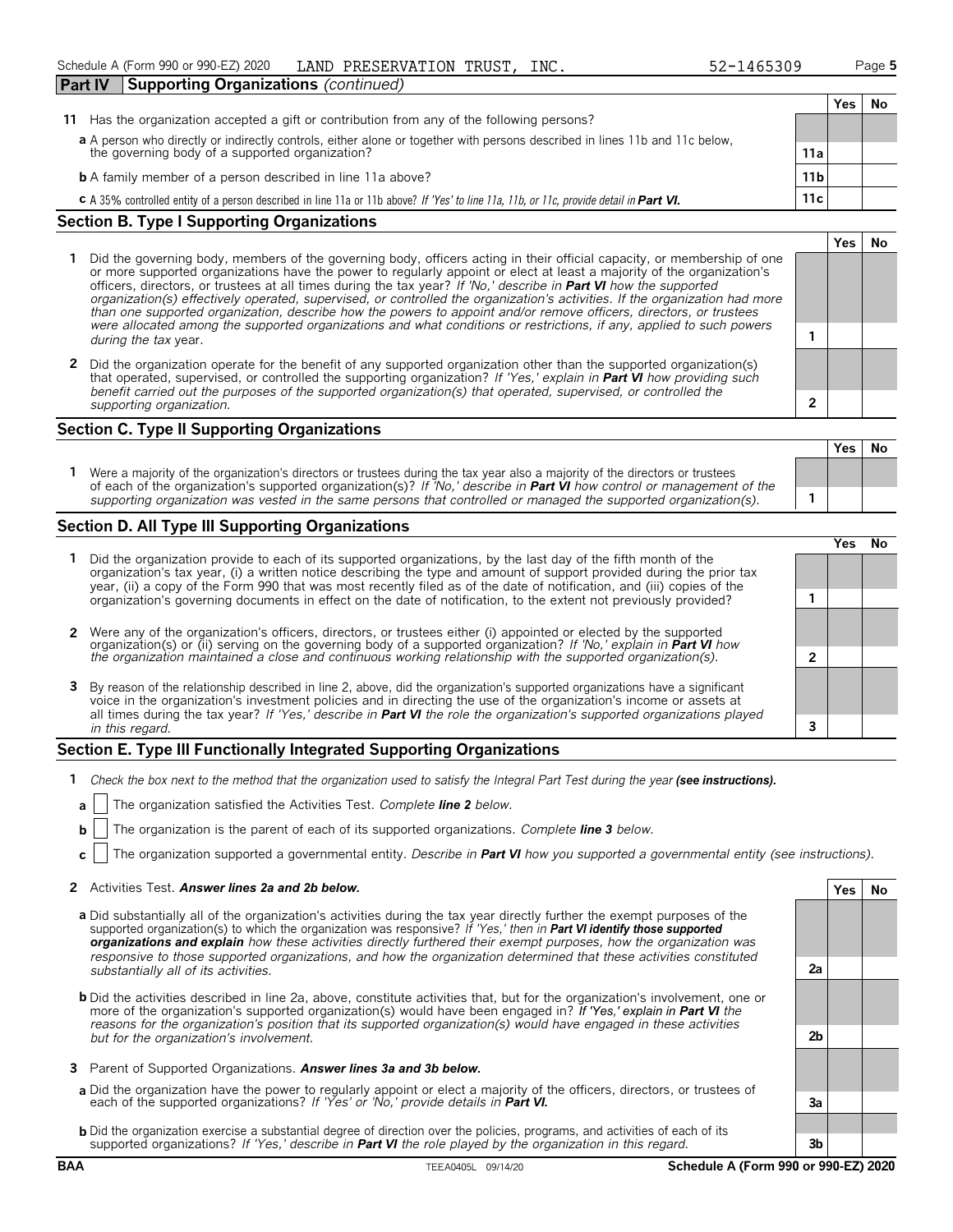Check here if the organization satisfied the Integral Part Test as a qualifying trust on Nov. 20, 1970 (explain in Part VI). See instructions. All other Type III non-functionally integrated supporting organizations must co **Section A – Adjusted Net Income** (B) Current Year (B) Current Year (B) Current Year (B) Current Year (Optional)

| 1            | Net short-term capital gain                                                                                                                                                                                    | 1                       |                |                                |
|--------------|----------------------------------------------------------------------------------------------------------------------------------------------------------------------------------------------------------------|-------------------------|----------------|--------------------------------|
| $\mathbf{2}$ | Recoveries of prior-year distributions                                                                                                                                                                         | $\overline{2}$          |                |                                |
| 3            | Other gross income (see instructions)                                                                                                                                                                          | 3                       |                |                                |
| 4            | Add lines 1 through 3.                                                                                                                                                                                         | 4                       |                |                                |
| 5.           | Depreciation and depletion                                                                                                                                                                                     | 5                       |                |                                |
| 6            | Portion of operating expenses paid or incurred for production or collection of gross<br>income or for management, conservation, or maintenance of property held for<br>production of income (see instructions) | 6                       |                |                                |
| 7            | Other expenses (see instructions)                                                                                                                                                                              | 7                       |                |                                |
|              | 8 Adjusted Net Income (subtract lines 5, 6, and 7 from line 4)                                                                                                                                                 | 8                       |                |                                |
|              | Section B - Minimum Asset Amount                                                                                                                                                                               |                         | (A) Prior Year | (B) Current Year<br>(optional) |
| 1            | Aggregate fair market value of all non-exempt-use assets (see instructions for short<br>tax year or assets held for part of year):                                                                             |                         |                |                                |
|              | a Average monthly value of securities                                                                                                                                                                          | 1a                      |                |                                |
|              | <b>b</b> Average monthly cash balances                                                                                                                                                                         | 1 <sub>b</sub>          |                |                                |
|              | c Fair market value of other non-exempt-use assets                                                                                                                                                             | 1c                      |                |                                |
|              | <b>d Total</b> (add lines 1a, 1b, and 1c)                                                                                                                                                                      | 1d                      |                |                                |
|              | e Discount claimed for blockage or other factors<br>(explain in detail in <b>Part VI</b> ):                                                                                                                    |                         |                |                                |
|              | 2 Acquisition indebtedness applicable to non-exempt-use assets                                                                                                                                                 | $\overline{2}$          |                |                                |
| 3            | Subtract line 2 from line 1d.                                                                                                                                                                                  | $\overline{\mathbf{3}}$ |                |                                |
| 4            | Cash deemed held for exempt use. Enter 0.015 of line 3 (for greater amount,<br>see instructions).                                                                                                              | 4                       |                |                                |
| 5.           | Net value of non-exempt-use assets (subtract line 4 from line 3)                                                                                                                                               | 5                       |                |                                |
| 6            | Multiply line 5 by 0.035.                                                                                                                                                                                      | 6                       |                |                                |
| 7            | Recoveries of prior-year distributions                                                                                                                                                                         | $\overline{7}$          |                |                                |
| 8            | Minimum Asset Amount (add line 7 to line 6)                                                                                                                                                                    | 8                       |                |                                |
|              | Section C - Distributable Amount                                                                                                                                                                               |                         |                | <b>Current Year</b>            |
| 1            | Adjusted net income for prior year (from Section A, line 8, column A)                                                                                                                                          | $\mathbf{1}$            |                |                                |
|              | 2 Enter 0.85 of line 1.                                                                                                                                                                                        | $\overline{2}$          |                |                                |
|              | 3 Minimum asset amount for prior year (from Section B, line 8, column A)                                                                                                                                       | 3                       |                |                                |
| 4            | Enter greater of line 2 or line 3.                                                                                                                                                                             | 4                       |                |                                |
| 5            | Income tax imposed in prior year                                                                                                                                                                               | 5                       |                |                                |
| 6            | Distributable Amount. Subtract line 5 from line 4, unless subject to emergency<br>temporary reduction (see instructions).                                                                                      | 6                       |                |                                |

**7**  $\mid$  Check here if the current year is the organization's first as a non-functionally integrated Type III supporting organization (see instructions).

**BAA Schedule A (Form 990 or 990-EZ) 2020**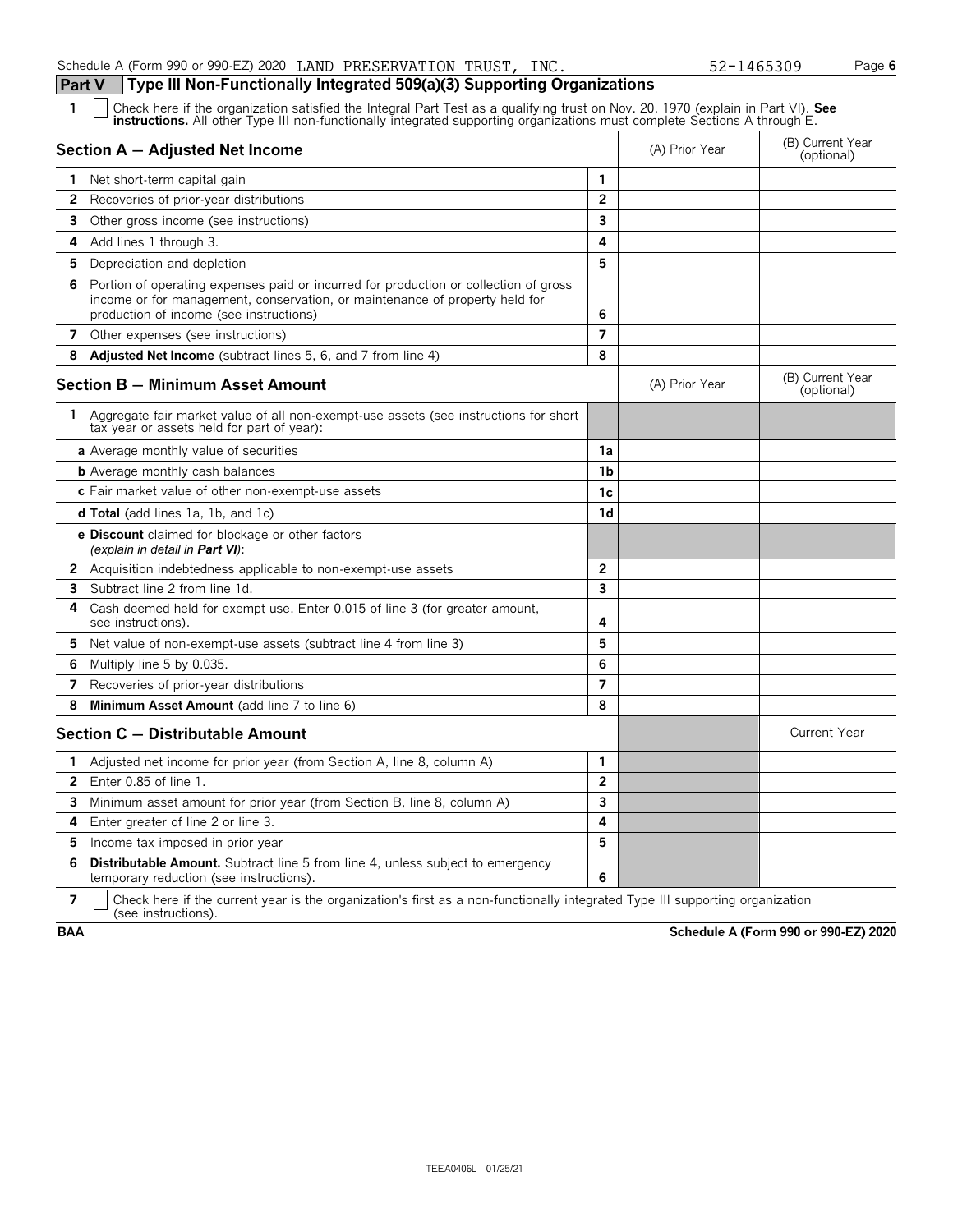| <b>Part V</b> | Type III Non-Functionally Integrated 509(a)(3) Supporting Organizations (continued)                                                                                           |                                              |                                               |    |                                                  |
|---------------|-------------------------------------------------------------------------------------------------------------------------------------------------------------------------------|----------------------------------------------|-----------------------------------------------|----|--------------------------------------------------|
|               | <b>Section D - Distributions</b>                                                                                                                                              |                                              |                                               |    | <b>Current Year</b>                              |
| 1             | Amounts paid to supported organizations to accomplish exempt purposes                                                                                                         |                                              |                                               | 1  |                                                  |
| 2             | Amounts paid to perform activity that directly furthers exempt purposes of supported organizations,<br>in excess of income from activity                                      |                                              |                                               | 2  |                                                  |
| 3             | Administrative expenses paid to accomplish exempt purposes of supported organizations                                                                                         |                                              |                                               | 3  |                                                  |
| 4             | Amounts paid to acquire exempt-use assets                                                                                                                                     |                                              |                                               | 4  |                                                  |
| 5             | Qualified set-aside amounts (prior IRS approval required $-$ provide details in <b>Part VI</b> )                                                                              |                                              |                                               | 5  |                                                  |
| 6             | Other distributions (describe in Part VI). See instructions.                                                                                                                  |                                              |                                               | 6  |                                                  |
| 7             | <b>Total annual distributions.</b> Add lines 1 through 6.                                                                                                                     |                                              |                                               | 7  |                                                  |
| 8             | Distributions to attentive supported organizations to which the organization is responsive (provide details<br>in Part VI). See instructions.                                 |                                              |                                               | 8  |                                                  |
| 9             | Distributable amount for 2020 from Section C, line 6                                                                                                                          |                                              |                                               | 9  |                                                  |
|               | 10 Line 8 amount divided by line 9 amount                                                                                                                                     |                                              |                                               | 10 |                                                  |
|               | Section E - Distribution Allocations (see instructions)                                                                                                                       | (i)<br><b>Excess</b><br><b>Distributions</b> | (ii)<br><b>Underdistributions</b><br>Pre-2020 |    | (iii)<br><b>Distributable</b><br>Amount for 2020 |
|               | Distributable amount for 2020 from Section C, line 6                                                                                                                          |                                              |                                               |    |                                                  |
| $\mathbf{2}$  | Underdistributions, if any, for years prior to 2020 (reasonable<br>cause required $-$ explain in <b>Part VI</b> ). See instructions.                                          |                                              |                                               |    |                                                  |
| 3             | Excess distributions carryover, if any, to 2020                                                                                                                               |                                              |                                               |    |                                                  |
|               | a From 2015                                                                                                                                                                   |                                              |                                               |    |                                                  |
|               | b From 2016                                                                                                                                                                   |                                              |                                               |    |                                                  |
|               | c From 2017.                                                                                                                                                                  |                                              |                                               |    |                                                  |
|               | $d$ From 2018                                                                                                                                                                 |                                              |                                               |    |                                                  |
|               | e From 2019                                                                                                                                                                   |                                              |                                               |    |                                                  |
|               | f Total of lines 3a through 3e                                                                                                                                                |                                              |                                               |    |                                                  |
|               | g Applied to underdistributions of prior years                                                                                                                                |                                              |                                               |    |                                                  |
|               | h Applied to 2020 distributable amount                                                                                                                                        |                                              |                                               |    |                                                  |
|               | i Carryover from 2015 not applied (see instructions)                                                                                                                          |                                              |                                               |    |                                                  |
|               | j Remainder. Subtract lines 3g, 3h, and 3i from line 3f.                                                                                                                      |                                              |                                               |    |                                                  |
| 4             | Distributions for 2020 from Section D,<br>\$<br>line $7:$                                                                                                                     |                                              |                                               |    |                                                  |
|               | a Applied to underdistributions of prior years                                                                                                                                |                                              |                                               |    |                                                  |
|               | <b>b</b> Applied to 2020 distributable amount                                                                                                                                 |                                              |                                               |    |                                                  |
|               | c Remainder. Subtract lines 4a and 4b from line 4.                                                                                                                            |                                              |                                               |    |                                                  |
| 5             | Remaining underdistributions for years prior to 2020, if any.<br>Subtract lines 3g and 4a from line 2. For result greater than<br>zero, explain in Part VI. See instructions. |                                              |                                               |    |                                                  |
|               | 6 Remaining underdistributions for 2020. Subtract lines 3h and 4b<br>from line 1. For result greater than zero, explain in Part VI. See<br>instructions.                      |                                              |                                               |    |                                                  |
|               | 7 Excess distributions carryover to 2021. Add lines 3j and 4c.                                                                                                                |                                              |                                               |    |                                                  |
|               | 8 Breakdown of line 7:                                                                                                                                                        |                                              |                                               |    |                                                  |
|               | <b>a</b> Excess from $2016$                                                                                                                                                   |                                              |                                               |    |                                                  |
|               | <b>b</b> Excess from 2017.                                                                                                                                                    |                                              |                                               |    |                                                  |
|               | <b>c</b> Excess from 2018                                                                                                                                                     |                                              |                                               |    |                                                  |
|               | <b>d</b> Excess from 2019                                                                                                                                                     |                                              |                                               |    |                                                  |
|               | <b>e</b> Excess from 2020.                                                                                                                                                    |                                              |                                               |    |                                                  |

**BAA Schedule A (Form 990 or 990-EZ) 2020**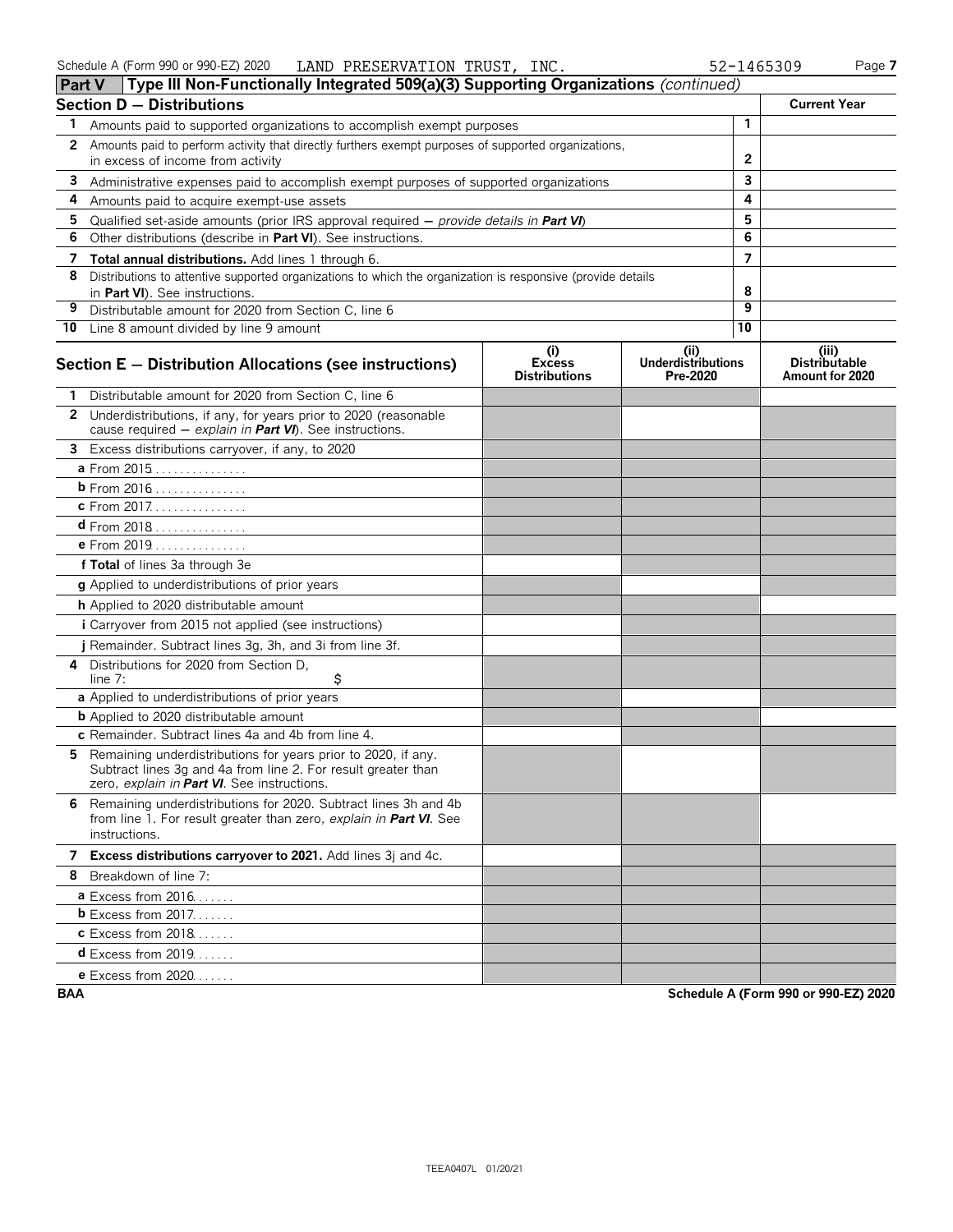**Part VI Supplemental Information.** Provide the explanations required by Part II, line 10; Part II, line 17a or 17b; Part III, line 12; Part IV, Section A, lines 1, 2, 3b, 3c, 4b, 4c, 5a, 6, 9a, 9b, 9c, 11a, 11b, and 11c; Part IV, Section B, lines 1 and 2; Part IV, Section C, line 1; Part IV, Section D, lines 2 and 3; Part IV, Section E, lines 1c, 2a, 2b, 3a, and 3b; Part V, line 1; Part V, Section B, line 1e; Part V, Section D, lines 5, 6, and 8; and Part V, Section E, lines 2, 5, and 6. Also complete this part for any additional information. (See instructions.)

### **PART II, LINE 10 - OTHER INCOME**

| NATURE AND SOURCE                          | 2020               | 2019      | 2018   | 2017                   | 2016    |
|--------------------------------------------|--------------------|-----------|--------|------------------------|---------|
| <b>OTHER</b><br>FUNDRAISING GROSS RECEIPTS | 282. \$            | 7,474. \$ |        | $345. \;$ \$ 5,648. \$ | 11,897. |
|                                            | 26,120.            | 13,330.   | 9,600. | 149,114.               | 6,921.  |
| INSURANCE PROCEEDS<br>TOTAL                | 21,105.<br>47,507. | 20,804.   |        | 9,945. \$ 154,762.     | 18,818. |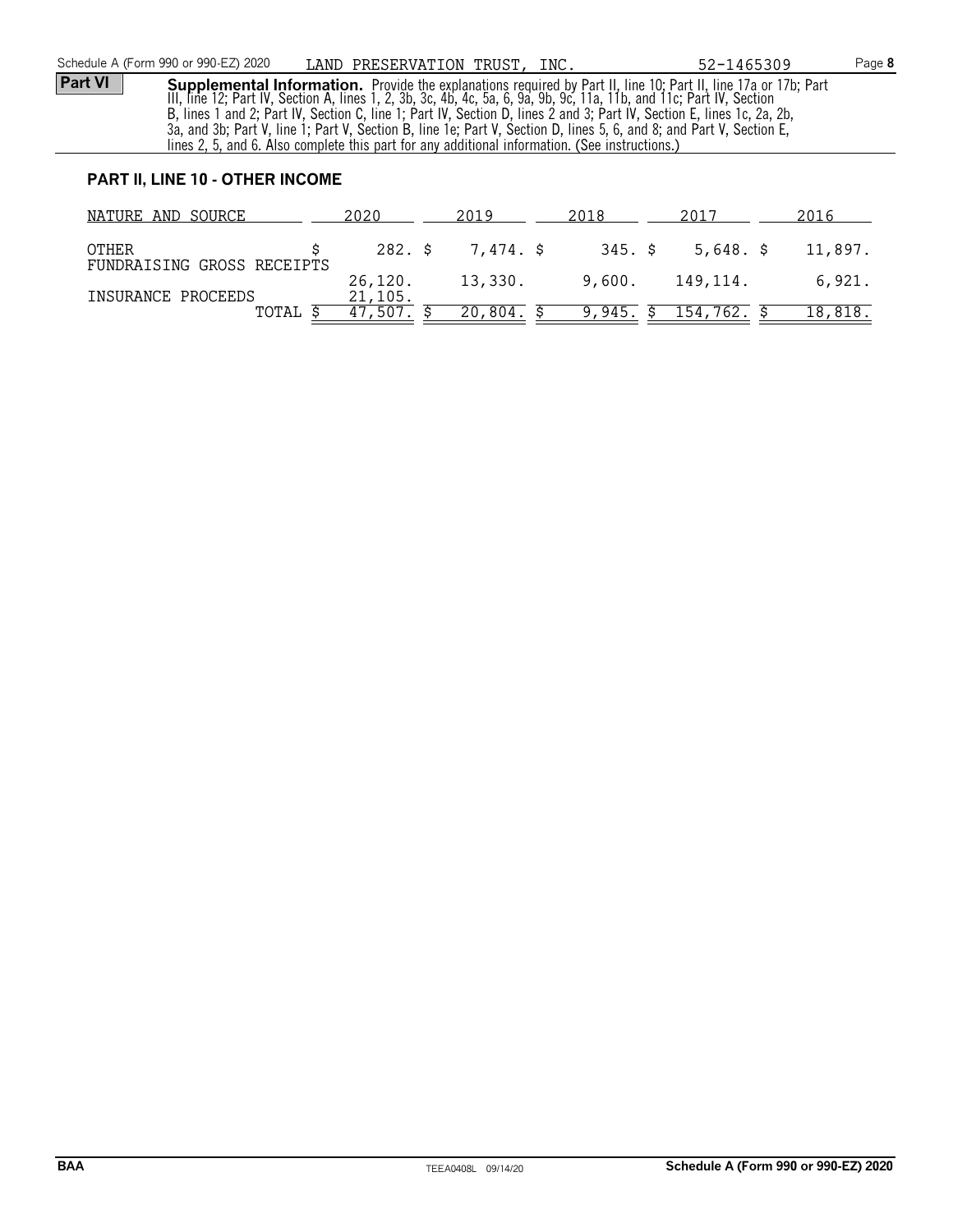| <b>Schedule B</b> |  |
|-------------------|--|
|-------------------|--|

**(Form 990, 990-EZ,**

| <u>UI JJU-I I J</u> |  |  |  |
|---------------------|--|--|--|
| Denartment of the T |  |  |  |

### [reasur **Internal Revenue Service** and **b G Formal Revenue Service for the latest informal <b>Form**

### OMB No. 1545-0047 **Schedule B** PUBLIC DISCLOSURE COPY **Schedule of Contributors**

| (Form 990, 990-EZ,                                     |                                                         | 2020 |
|--------------------------------------------------------|---------------------------------------------------------|------|
| or 990-PF)                                             | Attach to Form 990. Form 990-EZ, or Form 990-PF.        |      |
| Department of the Treasury<br>Internal Revenue Service | ► Go to www.irs.gov/Form990 for the latest information. |      |

| Name of the organization       |                                                                             | Employer identification number |
|--------------------------------|-----------------------------------------------------------------------------|--------------------------------|
| LAND PRESERVATION TRUST, INC.  |                                                                             | 52-1465309                     |
| Organization type (check one): |                                                                             |                                |
| Filers of:                     | Section:                                                                    |                                |
| Form 990 or 990-EZ             | $ X $ 501(c)( 3) (enter number) organization                                |                                |
|                                | $4947(a)(1)$ nonexempt charitable trust not treated as a private foundation |                                |
|                                | 527 political organization                                                  |                                |
| Form 990-PF                    | 501(c)(3) exempt private foundation                                         |                                |
|                                | 4947(a)(1) nonexempt charitable trust treated as a private foundation       |                                |
|                                | $501(c)(3)$ taxable private foundation                                      |                                |
|                                |                                                                             |                                |

Check if your organization is covered by the **General Rule** or a **Special Rule.**

Note: Only a section 501(c)(7), (8), or (10) organization can check boxes for both the General Rule and a Special Rule. See instructions.

### **General Rule**

For an organization filing Form 990, 990-EZ, or 990-PF that received, during the year, contributions totaling \$5,000 or more (in money or property) from any one contributor. Complete Parts I and II. See instructions for determining a contributor's total contributions.

### **Special Rules**

- For an organization described in section 501(c)(3) filing Form 990 or 990-EZ that met the 33-1/3% support test of the regulations under sections 509(a)(1) and 170(b)(1)(A)(vi), that checked Schedule A (Form 990 or 990-EZ), Part II, line 13, 16a, or 16b, and that received from any one contributor, during the year, total contributions of the greater of (**1**) \$5,000; or (**2**) 2% of the amount on (i) Form 990, Part VIII, line 1h; or (ii) Form 990-EZ, line 1. Complete Parts I and II. X
	- For an organization described in section 501(c)(7), (8), or (10) filing Form 990 or 990-EZ that received from any one contributor, during the year, total contributions of more than \$1,000 *exclusively* for religious, charitable, scientific, literary, or educational purposes, or for the prevention of cruelty to children or animals. Complete Parts I (entering 'N/A' in column (b) instead of the contributor name and address), II, and III.
		- For an organization described in section 501(c)(7), (8), or (10) filing Form 990 or 990-EZ that received from any one contributor, during the year, contributions *exclusively* for religious, charitable, etc., purposes, but no such contributions totaled more than \$1,000. If this box is checked, enter here the total contributions that were received during the year for an *exclusively* religious, charitable, etc., purpose. Don't complete any of the parts unless the **General Rule** applies to this organization because it received *nonexclusively* religious, charitable, etc., contributions totaling \$5,000 or more during the year .  $\blacktriangleright$ \$

**Caution:** An organization that isn't covered by the General Rule and/or the Special Rules doesn't file Schedule B (Form 990, 990-EZ, or 990-PF), but it **must** answer 'No' on Part IV, line 2, of its Form 990; or check the box on line H of its Form 990-EZ or on its Form 990-PF, Part I, line 2, to certify that it doesn't meet the filing requirements of Schedule B (Form 990, 990-EZ, or 990-PF).

**BAA For Paperwork Reduction Act Notice, see the instructions for Form 990, 990-EZ, or 990-PF. Schedule B (Form 990, 990-EZ, or 990-PF) (2020)**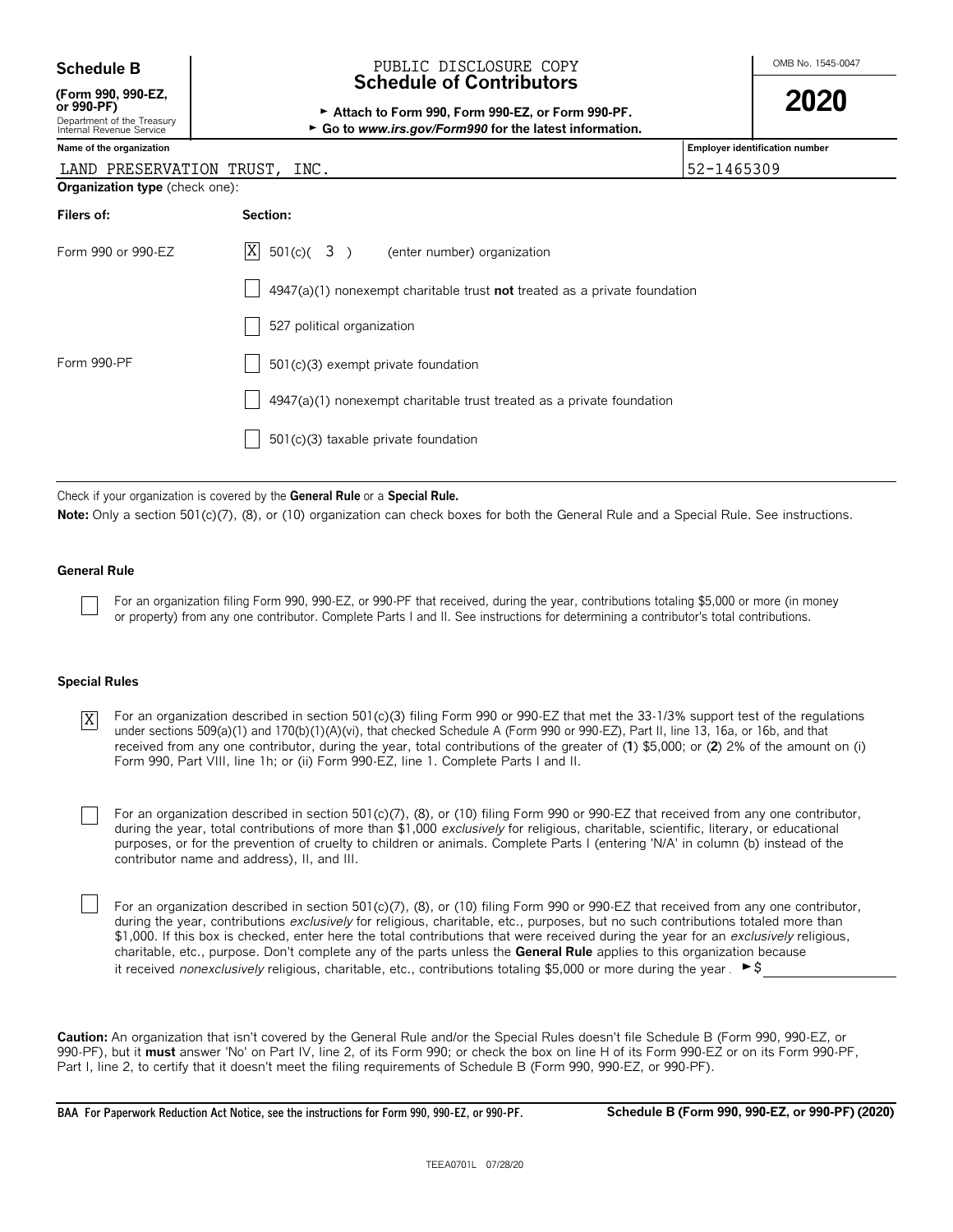| Schedule B (Form 990, 990-EZ, or 990-PF) (2020)                                                              |                                       | Page 2 |
|--------------------------------------------------------------------------------------------------------------|---------------------------------------|--------|
| Name of organization                                                                                         | <b>Employer identification number</b> |        |
| LAND PRESERVATION TRUST, INC.                                                                                | $152 - 1465309$                       |        |
| <b>Part I</b> Contributors (see instructions). Use duplicate copies of Part I if additional space is needed. |                                       |        |

| (a)<br>No.     | (b)<br>Name, address, and ZIP + 4 | (c)<br>Total<br>contributions | (d)<br>Type of contribution                                                           |
|----------------|-----------------------------------|-------------------------------|---------------------------------------------------------------------------------------|
| 1              |                                   | \$<br>1,847,753.              | Person<br>Χ<br>Payroll<br>Noncash<br>(Complete Part II for<br>noncash contributions.) |
| (a)<br>No.     | (b)<br>Name, address, and ZIP + 4 | (c)<br>Total<br>contributions | (d)<br>Type of contribution                                                           |
| $\overline{2}$ |                                   | \$<br>63,998.                 | Person<br>Χ<br>Payroll<br>Noncash<br>(Complete Part II for<br>noncash contributions.) |
| (a)<br>No.     | (b)<br>Name, address, and ZIP + 4 | (c)<br>Total<br>contributions | (d)<br>Type of contribution                                                           |
|                |                                   |                               | Person<br>Payroll<br>Noncash<br>(Complete Part II for<br>noncash contributions.)      |
| (a)<br>No.     | (b)<br>Name, address, and ZIP + 4 | (c)<br>Total<br>contributions | (d)<br>Type of contribution                                                           |
|                |                                   | Ś                             | Person<br>Payroll<br>Noncash<br>(Complete Part II for<br>noncash contributions.)      |
| (a)<br>Ňó.     | (b)<br>Name, address, and ZIP + 4 | (c)<br>Total<br>contributions | (d)<br>Type of contribution                                                           |
|                |                                   | \$                            | Person<br>Payroll<br>Noncash<br>(Complete Part II for<br>noncash contributions.)      |
| (a)<br>No.     | (b)<br>Name, address, and ZIP + 4 | (c)<br>Total<br>contributions | (d)<br>Type of contribution                                                           |
|                |                                   | \$                            | Person<br>Payroll<br>Noncash                                                          |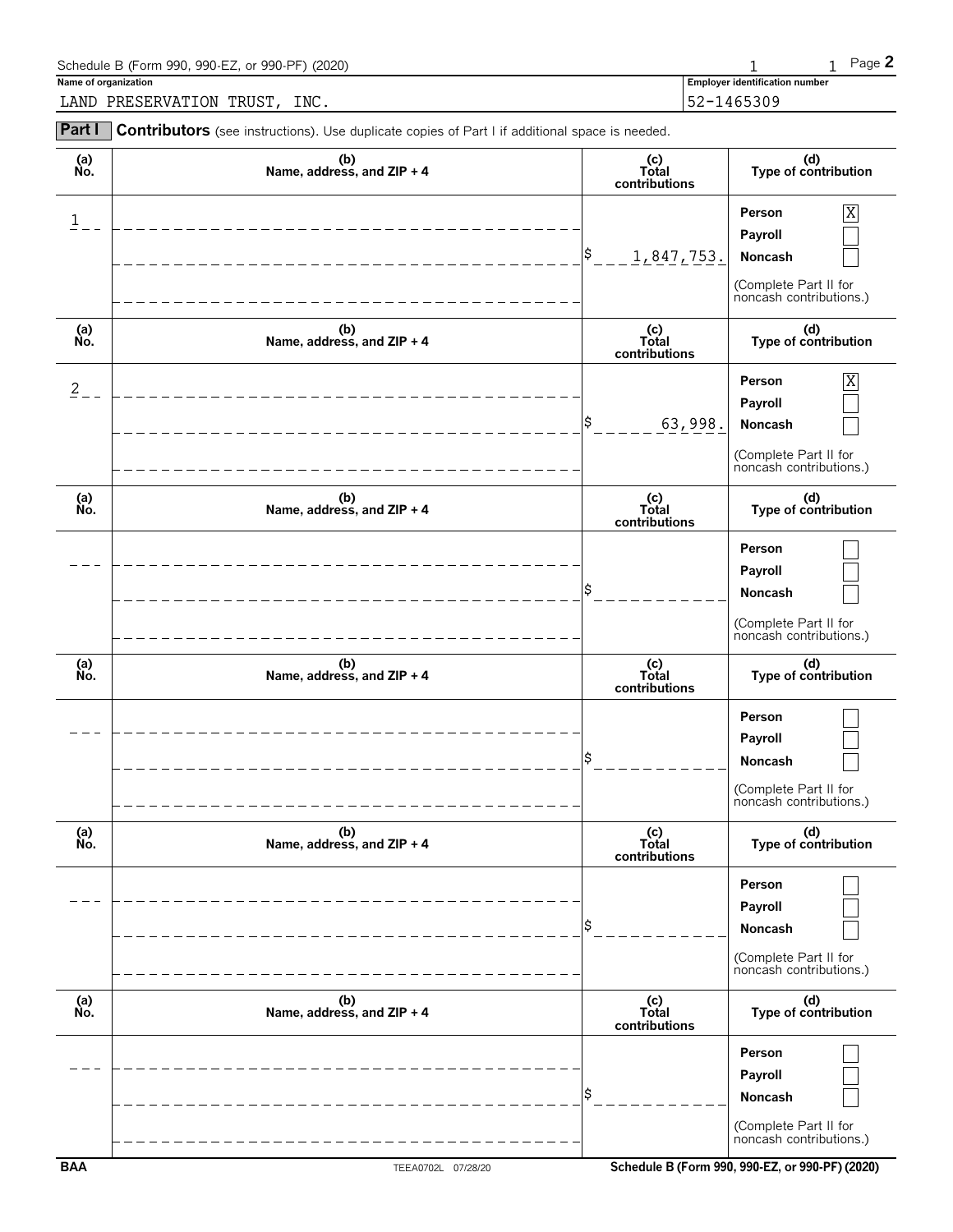| Schedule B (Form 990, 990-EZ, or 990-PF) (2020) |                                       | Page $\mathbf 5$ |
|-------------------------------------------------|---------------------------------------|------------------|
| Name of organization                            | <b>Employer identification number</b> |                  |
| INC.<br>LAND PRESERVATION TRUST,                | 52-1465309                            |                  |

**Part II** Noncash Property (see instructions). Use duplicate copies of Part II if additional space is needed.

| (a) $No.$ from<br>Part I  | (b)<br>Description of noncash property given | (c)<br>FMV (or estimate)<br>(See instructions.) | (d)<br>Date received |
|---------------------------|----------------------------------------------|-------------------------------------------------|----------------------|
|                           | N/A                                          |                                                 |                      |
|                           |                                              | \$                                              |                      |
| (a) No.<br>from<br>Part I | (b)<br>Description of noncash property given | (c)<br>FMV (or estimate)<br>(See instructions.) | (d)<br>Date received |
|                           |                                              |                                                 |                      |
|                           |                                              | \$                                              |                      |
| (a) No.<br>from<br>Part I | (b)<br>Description of noncash property given | (c)<br>FMV (or estimate)<br>(See instructions.) | (d)<br>Date received |
|                           |                                              |                                                 |                      |
|                           |                                              | \$                                              |                      |
| (a) No.<br>from<br>Part I | (b)<br>Description of noncash property given | (c)<br>FMV (or estimate)<br>(See instructions.) | (d)<br>Date received |
|                           |                                              |                                                 |                      |
|                           |                                              | \$                                              |                      |
| (a) No.<br>from<br>Part I | (b)<br>Description of noncash property given | (c)<br>FMV (or estimate)<br>(See instructions.) | (d)<br>Date received |
|                           |                                              |                                                 |                      |
|                           |                                              | \$                                              |                      |
| (a) $No.$ from<br>Part I  | (b)<br>Description of noncash property given | (c)<br>FMV (or estimate)<br>(See instructions.) | (d)<br>Date received |
|                           |                                              |                                                 |                      |
|                           |                                              |                                                 |                      |
| <b>BAA</b>                |                                              | Schedule B (Form 990, 990-EZ, or 990-PF) (2020) |                      |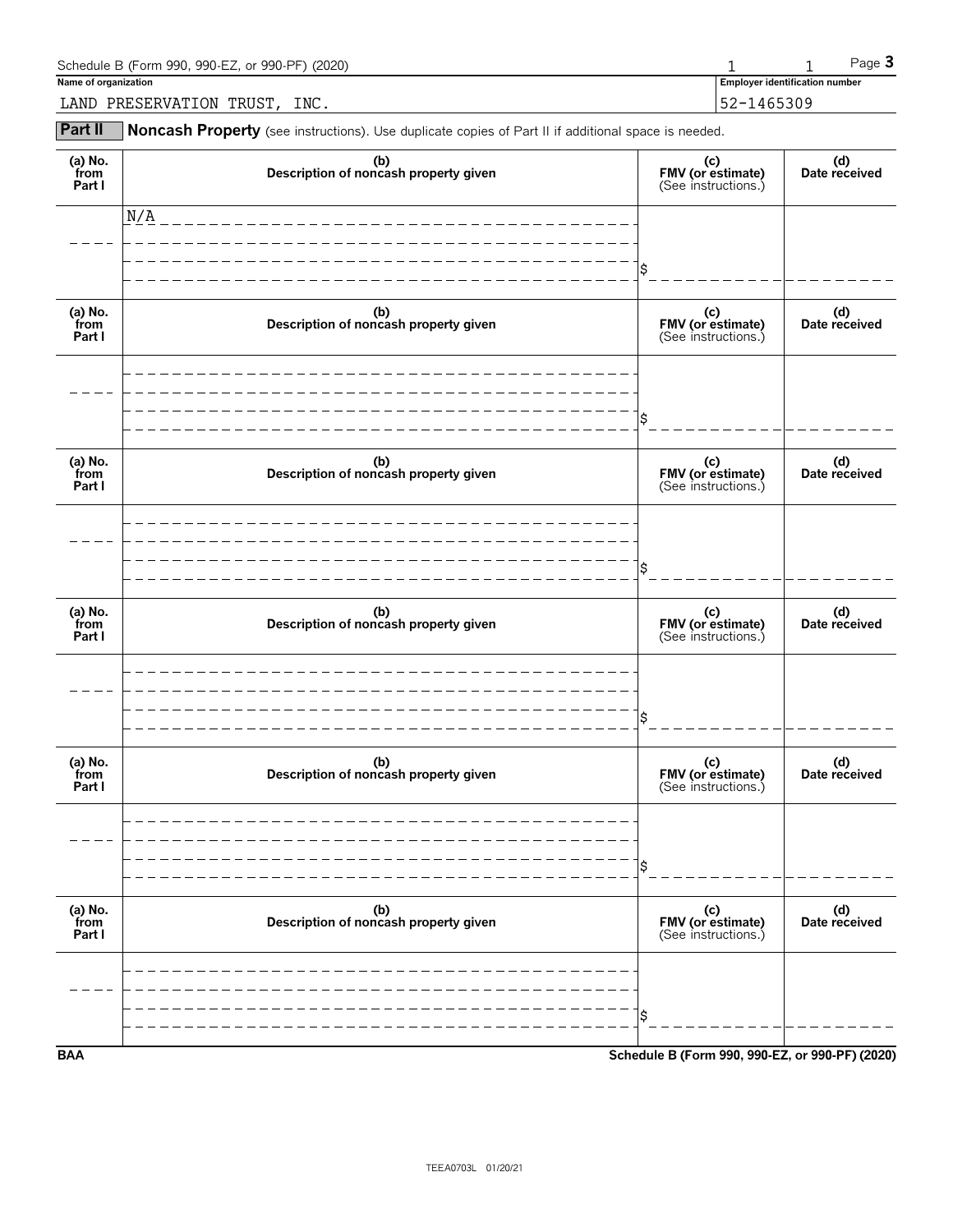|                           | Schedule B (Form 990, 990-EZ, or 990-PF) (2020)                                                                                                                                                                                                  |                       |                                          |                                                     | Page 4 |  |  |
|---------------------------|--------------------------------------------------------------------------------------------------------------------------------------------------------------------------------------------------------------------------------------------------|-----------------------|------------------------------------------|-----------------------------------------------------|--------|--|--|
| Name of organization      | LAND PRESERVATION TRUST, INC.                                                                                                                                                                                                                    |                       |                                          | <b>Employer identification number</b><br>52-1465309 |        |  |  |
| Part III                  | Exclusively religious, charitable, etc., contributions to organizations described in section 501(c)(7), (8),                                                                                                                                     |                       |                                          |                                                     |        |  |  |
|                           | or (10) that total more than \$1,000 for the year from any one contributor. Complete columns (a) through (e) and<br>the following line entry. For organizations completing Part III, enter the total of exclusively religious, charitable, etc., |                       |                                          |                                                     |        |  |  |
|                           | contributions of \$1,000 or less for the year. (Enter this information once. See instructions.)                                                                                                                                                  |                       |                                          | $\blacktriangleright$ \$                            | N/A    |  |  |
|                           | Use duplicate copies of Part III if additional space is needed.                                                                                                                                                                                  |                       |                                          |                                                     |        |  |  |
| (a)<br>No. from<br>Part I | (b) Purpose of gift                                                                                                                                                                                                                              | (c) Use of gift       |                                          | (d) Description of how gift is held                 |        |  |  |
|                           | N/A<br>_________________                                                                                                                                                                                                                         | _____________________ |                                          |                                                     |        |  |  |
|                           |                                                                                                                                                                                                                                                  |                       |                                          |                                                     |        |  |  |
|                           |                                                                                                                                                                                                                                                  |                       |                                          |                                                     |        |  |  |
|                           |                                                                                                                                                                                                                                                  | (e) Transfer of gift  |                                          |                                                     |        |  |  |
|                           | Transferee's name, address, and ZIP + 4                                                                                                                                                                                                          |                       |                                          | Relationship of transferor to transferee            |        |  |  |
|                           |                                                                                                                                                                                                                                                  |                       |                                          |                                                     |        |  |  |
|                           |                                                                                                                                                                                                                                                  |                       |                                          |                                                     |        |  |  |
|                           |                                                                                                                                                                                                                                                  |                       |                                          |                                                     |        |  |  |
| (a)<br>No. from           | (b) Purpose of gift                                                                                                                                                                                                                              | (c) Use of gift       |                                          | (d) Description of how gift is held                 |        |  |  |
| Part I                    |                                                                                                                                                                                                                                                  |                       |                                          |                                                     |        |  |  |
|                           |                                                                                                                                                                                                                                                  |                       |                                          |                                                     |        |  |  |
|                           |                                                                                                                                                                                                                                                  |                       |                                          |                                                     |        |  |  |
|                           |                                                                                                                                                                                                                                                  | (e) Transfer of gift  |                                          |                                                     |        |  |  |
|                           | Transferee's name, address, and ZIP + 4<br>Relationship of transferor to transferee                                                                                                                                                              |                       |                                          |                                                     |        |  |  |
|                           |                                                                                                                                                                                                                                                  |                       |                                          |                                                     |        |  |  |
|                           |                                                                                                                                                                                                                                                  |                       |                                          |                                                     |        |  |  |
|                           |                                                                                                                                                                                                                                                  |                       |                                          |                                                     |        |  |  |
| (a)<br>No. from           | (b) Purpose of gift                                                                                                                                                                                                                              | (c) Use of gift       |                                          | (d) Description of how gift is held                 |        |  |  |
| Part I                    |                                                                                                                                                                                                                                                  |                       |                                          |                                                     |        |  |  |
|                           |                                                                                                                                                                                                                                                  |                       |                                          |                                                     |        |  |  |
|                           |                                                                                                                                                                                                                                                  |                       |                                          |                                                     |        |  |  |
|                           |                                                                                                                                                                                                                                                  |                       |                                          |                                                     |        |  |  |
|                           |                                                                                                                                                                                                                                                  | (e) Transfer of gift  |                                          |                                                     |        |  |  |
|                           | Transferee's name, address, and ZIP + 4                                                                                                                                                                                                          |                       | Relationship of transferor to transferee |                                                     |        |  |  |
|                           |                                                                                                                                                                                                                                                  |                       |                                          |                                                     |        |  |  |
|                           |                                                                                                                                                                                                                                                  |                       |                                          |                                                     |        |  |  |
|                           |                                                                                                                                                                                                                                                  |                       |                                          |                                                     |        |  |  |
| (a)<br>No. from           | (b) Purpose of gift                                                                                                                                                                                                                              | (c) Use of gift       |                                          | (d) Description of how gift is held                 |        |  |  |
| Part I                    |                                                                                                                                                                                                                                                  |                       |                                          |                                                     |        |  |  |
|                           |                                                                                                                                                                                                                                                  |                       |                                          |                                                     |        |  |  |
|                           |                                                                                                                                                                                                                                                  |                       |                                          |                                                     |        |  |  |
|                           |                                                                                                                                                                                                                                                  |                       |                                          |                                                     |        |  |  |
|                           |                                                                                                                                                                                                                                                  | (e) Transfer of gift  |                                          |                                                     |        |  |  |
|                           | Transferee's name, address, and ZIP + 4                                                                                                                                                                                                          |                       |                                          | Relationship of transferor to transferee            |        |  |  |
|                           |                                                                                                                                                                                                                                                  |                       |                                          |                                                     |        |  |  |
|                           |                                                                                                                                                                                                                                                  |                       |                                          |                                                     |        |  |  |
| <b>BAA</b>                |                                                                                                                                                                                                                                                  |                       |                                          | Schedule B (Form 990, 990-EZ, or 990-PF) (2020)     |        |  |  |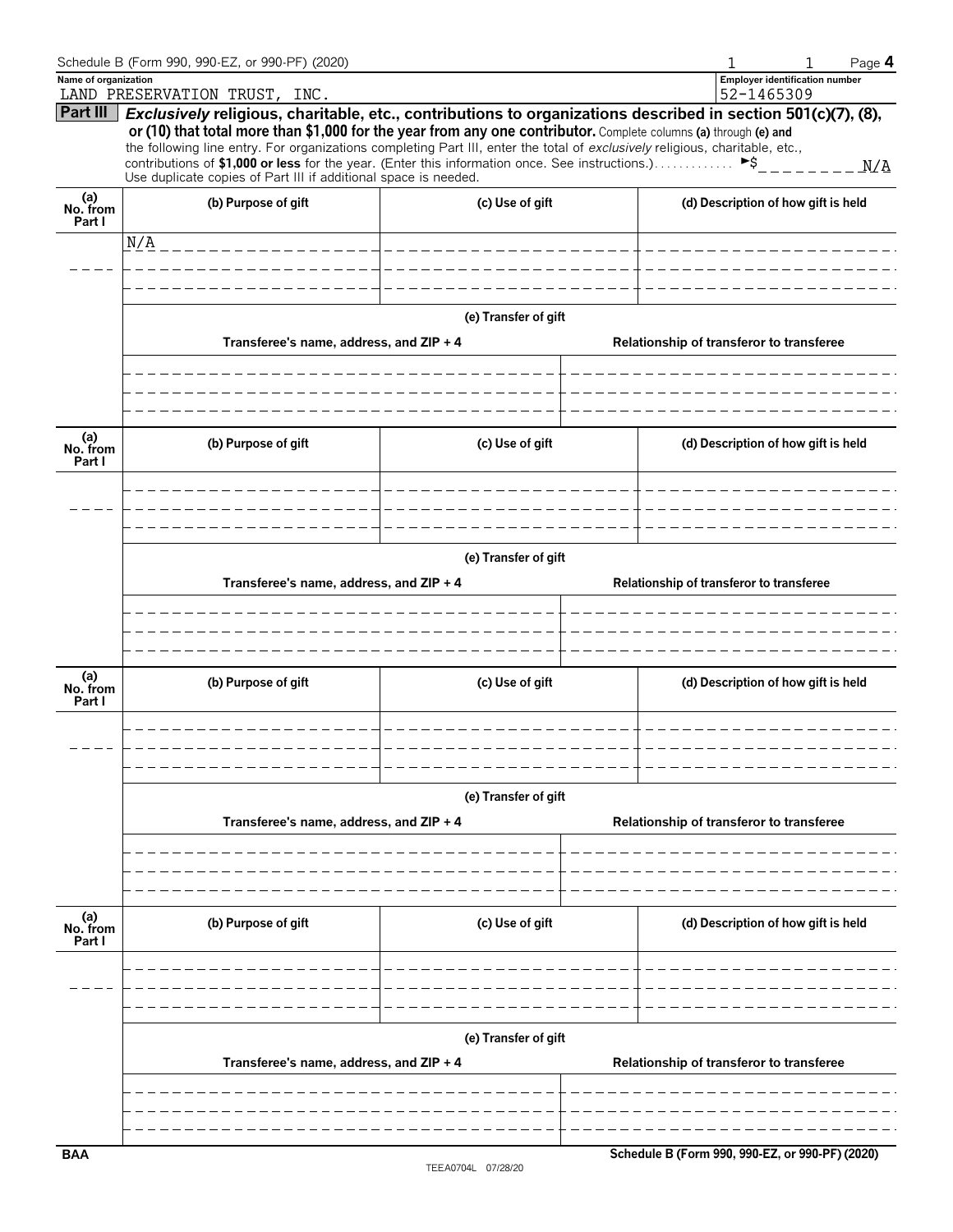| <b>SCHEDULE C</b>    |  |  |  |
|----------------------|--|--|--|
| (Form 990 or 990-EZ) |  |  |  |

# **Political Campaign and Lobbying Activities**  $\frac{\text{OMB No. 1545-0047}}{2020}$

For Organizations Exempt From Income Tax Under section 501(c) and section 527

**(6)**

Department of the Treasury Letton Departe if the organization is described below. ► Attach to Form 990 or Form 990-EZ.<br>Internal Revenue Service Letton Letton Control Museum Letton Control Museum Letton Museum Letton Museu

|              | Internal Revenue Service                             |                                                                                                                                                                                                                                                                                                                                                                                                                |           |                                                    | <b>IIISPECUOLI</b>                                                        |
|--------------|------------------------------------------------------|----------------------------------------------------------------------------------------------------------------------------------------------------------------------------------------------------------------------------------------------------------------------------------------------------------------------------------------------------------------------------------------------------------------|-----------|----------------------------------------------------|---------------------------------------------------------------------------|
|              |                                                      | If the organization answered 'Yes,' on Form 990, Part IV, line 3, or Form 990-EZ, Part V, line 46 (Political Campaign Activities), then                                                                                                                                                                                                                                                                        |           |                                                    |                                                                           |
|              |                                                      | • Section 501(c)(3) organizations: Complete Parts I-A and B. Do not complete Part I-C.<br>• Section 501(c) (other than section 501(c)(3)) organizations: Complete Parts I-A and C below. Do not complete Part I-B.                                                                                                                                                                                             |           |                                                    |                                                                           |
|              | · Section 527 organizations: Complete Part I-A only. |                                                                                                                                                                                                                                                                                                                                                                                                                |           |                                                    |                                                                           |
|              |                                                      | If the organization answered 'Yes,' on Form 990, Part IV, line 4, or Form 990-EZ, Part VI, line 47 (Lobbying Activities), then                                                                                                                                                                                                                                                                                 |           |                                                    |                                                                           |
|              |                                                      | • Section 501(c)(3) organizations that have filed Form 5768 (election under section 501(h)): Complete Part II-A. Do not complete Part II-B.<br>Section 501(c)(3) organizations that have NOT filed Form 5768 (election under section 501(h)): Complete Part II-B. Do not complete                                                                                                                              |           |                                                    |                                                                           |
|              | Part II-A.                                           |                                                                                                                                                                                                                                                                                                                                                                                                                |           |                                                    |                                                                           |
|              | (Proxy Tax) (See separate instructions), then        | If the organization answered 'Yes,' on Form 990, Part IV, line 5 (Proxy Tax) (See separate instructions) or Form 990-EZ, Part V, line 35c                                                                                                                                                                                                                                                                      |           |                                                    |                                                                           |
|              |                                                      | • Section 501(c)(4), (5), or (6) organizations: Complete Part III.                                                                                                                                                                                                                                                                                                                                             |           |                                                    |                                                                           |
|              | Name of organization                                 |                                                                                                                                                                                                                                                                                                                                                                                                                |           | <b>Employer identification number</b>              |                                                                           |
|              | LAND PRESERVATION TRUST, INC.                        |                                                                                                                                                                                                                                                                                                                                                                                                                |           | 52-1465309                                         |                                                                           |
|              |                                                      | Part I-A Complete if the organization is exempt under section 501(c) or is a section 527 organization.                                                                                                                                                                                                                                                                                                         |           |                                                    |                                                                           |
| 1            |                                                      | Provide a description of the organization's direct and indirect political campaign activities in Part IV.<br>(See instructions for definition of 'political campaign activities')                                                                                                                                                                                                                              |           |                                                    |                                                                           |
| $\mathbf{2}$ |                                                      |                                                                                                                                                                                                                                                                                                                                                                                                                |           |                                                    |                                                                           |
|              |                                                      |                                                                                                                                                                                                                                                                                                                                                                                                                |           |                                                    |                                                                           |
|              |                                                      | Part I-B Complete if the organization is exempt under section 501(c)(3).                                                                                                                                                                                                                                                                                                                                       |           |                                                    |                                                                           |
| 1            |                                                      | Enter the amount of any excise tax incurred by the organization under section 4955                                                                                                                                                                                                                                                                                                                             |           | $\triangleright$ \$                                | $0$ .                                                                     |
| 2            |                                                      |                                                                                                                                                                                                                                                                                                                                                                                                                |           |                                                    | $0$ .                                                                     |
| 3            |                                                      |                                                                                                                                                                                                                                                                                                                                                                                                                |           |                                                    | Yes<br><b>No</b>                                                          |
|              |                                                      |                                                                                                                                                                                                                                                                                                                                                                                                                |           |                                                    | Yes<br>No                                                                 |
|              | <b>b</b> If 'Yes,' describe in Part IV.              |                                                                                                                                                                                                                                                                                                                                                                                                                |           |                                                    |                                                                           |
|              |                                                      | Part I-C Complete if the organization is exempt under section 501(c), except section 501(c)(3).                                                                                                                                                                                                                                                                                                                |           |                                                    |                                                                           |
| 1            |                                                      | Enter the amount directly expended by the filing organization for section 527 exempt function activities                                                                                                                                                                                                                                                                                                       |           | ► \$                                               |                                                                           |
| 2            |                                                      | Enter the amount of the filing organization's funds contributed to other organizations for section                                                                                                                                                                                                                                                                                                             |           | ► \$                                               |                                                                           |
| 3            |                                                      | Total exempt function expenditures. Add lines 1 and 2. Enter here and on Form 1120-POL,                                                                                                                                                                                                                                                                                                                        |           | $\blacktriangleright$ \$                           |                                                                           |
| 4            |                                                      |                                                                                                                                                                                                                                                                                                                                                                                                                |           |                                                    | Yes<br><b>No</b>                                                          |
| 5            |                                                      | Enter the names, addresses and employer identification number (EIN) of all section 527 political organizations to which the filing                                                                                                                                                                                                                                                                             |           |                                                    |                                                                           |
|              |                                                      | organization made payments. For each organization listed, enter the amount paid from the filing organization's funds. Also enter the<br>amount of political contributions received that were promptly and directly delivered to a separate political organization, such as a separate<br>segregated fund or a political action committee (PAC). If additional space is needed, provide information in Part IV. |           |                                                    |                                                                           |
|              | (a) Name                                             | (b) Address                                                                                                                                                                                                                                                                                                                                                                                                    | $(c)$ EIN | (d) Amount paid from                               | (e) Amount of political                                                   |
|              |                                                      |                                                                                                                                                                                                                                                                                                                                                                                                                |           | filing organization's<br>funds. If none, enter-0-. | contributions received and<br>promptly and directly                       |
|              |                                                      |                                                                                                                                                                                                                                                                                                                                                                                                                |           |                                                    | delivered to a separate<br>political organization. If<br>none, enter -0-. |
|              |                                                      |                                                                                                                                                                                                                                                                                                                                                                                                                |           |                                                    |                                                                           |
| (1)          |                                                      |                                                                                                                                                                                                                                                                                                                                                                                                                |           |                                                    |                                                                           |
| (2)          |                                                      |                                                                                                                                                                                                                                                                                                                                                                                                                |           |                                                    |                                                                           |
| (3)          |                                                      |                                                                                                                                                                                                                                                                                                                                                                                                                |           |                                                    |                                                                           |
| (4)          |                                                      |                                                                                                                                                                                                                                                                                                                                                                                                                |           |                                                    |                                                                           |
| (5)          |                                                      |                                                                                                                                                                                                                                                                                                                                                                                                                |           |                                                    |                                                                           |

**BAA For Paperwork Reduction Act Notice, see the Instructions for Form 990 or 990-EZ. Schedule C (Form 990 or 990-EZ) 2020**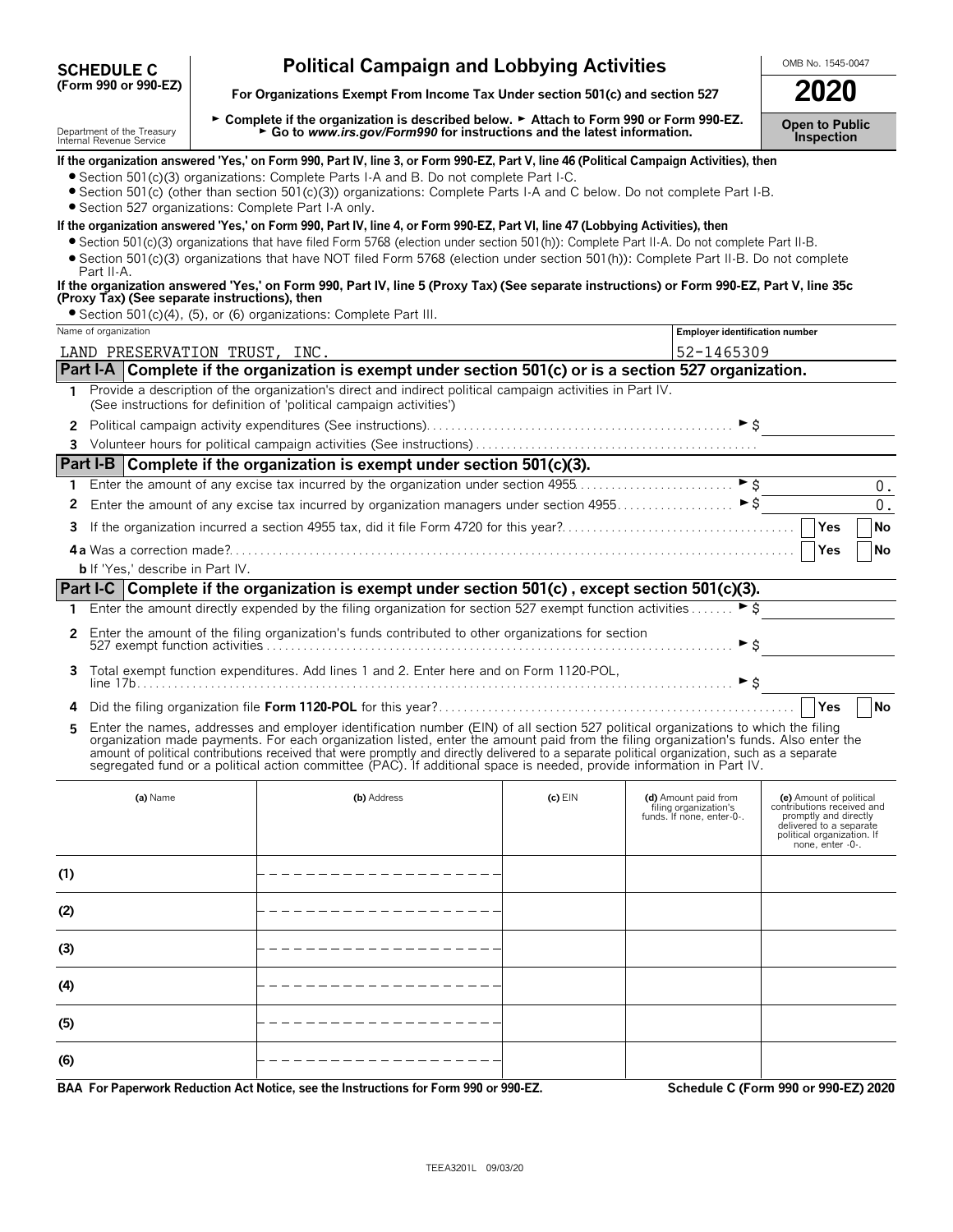| Schedule <b>C</b> (Form 990 or 990-EZ) 2020 $\,$ LAND $\,$ PRESERVATION $\,$ TRUST, $\,$ INC $\,$ |  |  |  |
|---------------------------------------------------------------------------------------------------|--|--|--|
|---------------------------------------------------------------------------------------------------|--|--|--|

|                                                                            | Schedule C (Form 990 or 990-EZ) 2020 LAND PRESERVATION TRUST, INC.                                                  | 52-1465309                          | Page 2                         |  |  |  |  |  |
|----------------------------------------------------------------------------|---------------------------------------------------------------------------------------------------------------------|-------------------------------------|--------------------------------|--|--|--|--|--|
| <b>Part II-A</b><br>section 501(h)).                                       | Complete if the organization is exempt under section 501(c)(3) and filed Form 5768 (election under                  |                                     |                                |  |  |  |  |  |
| A Check $\blacktriangleright$                                              | if the filing organization belongs to an affiliated group (and list in Part IV each affiliated group member's name, |                                     |                                |  |  |  |  |  |
|                                                                            | address, EIN, expenses, and share of excess lobbying expenditures).                                                 |                                     |                                |  |  |  |  |  |
| <b>B</b> Check $\blacktriangleright$                                       | if the filing organization checked box A and 'limited control' provisions apply.                                    |                                     |                                |  |  |  |  |  |
|                                                                            | Limits on Lobbying Expenditures<br>(The term 'expenditures' means amounts paid or incurred.)                        | (a) Filing<br>organization's totals | (b) Affiliated<br>group totals |  |  |  |  |  |
|                                                                            | 1a Total lobbying expenditures to influence public opinion (grassroots lobbying)                                    |                                     |                                |  |  |  |  |  |
|                                                                            | <b>b</b> Total lobbying expenditures to influence a legislative body (direct lobbying)                              |                                     |                                |  |  |  |  |  |
|                                                                            |                                                                                                                     |                                     |                                |  |  |  |  |  |
|                                                                            |                                                                                                                     |                                     |                                |  |  |  |  |  |
|                                                                            |                                                                                                                     |                                     |                                |  |  |  |  |  |
| f Lobbying nontaxable amount. Enter the amount from the following table in |                                                                                                                     |                                     |                                |  |  |  |  |  |
| If the amount on line 1e, column (a) or (b) is:                            | The lobbying nontaxable amount is:                                                                                  |                                     |                                |  |  |  |  |  |
| Not over \$500,000                                                         | 20% of the amount on line 1e.                                                                                       |                                     |                                |  |  |  |  |  |
| Over \$500,000 but not over \$1,000,000                                    | \$100,000 plus 15% of the excess over \$500,000.                                                                    |                                     |                                |  |  |  |  |  |
| Over \$1,000,000 but not over \$1,500,000                                  | \$175,000 plus 10% of the excess over \$1,000,000.                                                                  |                                     |                                |  |  |  |  |  |
| Over \$1,500,000 but not over \$17,000,000                                 | \$225,000 plus 5% of the excess over \$1,500,000.                                                                   |                                     |                                |  |  |  |  |  |
| Over \$17,000,000                                                          | \$1,000,000.                                                                                                        |                                     |                                |  |  |  |  |  |
|                                                                            |                                                                                                                     |                                     |                                |  |  |  |  |  |
|                                                                            |                                                                                                                     |                                     |                                |  |  |  |  |  |
|                                                                            |                                                                                                                     |                                     |                                |  |  |  |  |  |
|                                                                            | i If there is an amount other than zero on either line 1h or line 1i, did the organization file Form 4720 reporting |                                     | Yes<br>No                      |  |  |  |  |  |

### **4-Year Averaging Period Under Section 501(h) (Some organizations that made a section 501(h) election do not have to complete all of the five columns below. See the separate instructions for lines 2a through 2f.)**

## **Lobbying Expenditures During 4-Year Averaging Period** Calendar year (or fiscal year **(a)** 2017 **(b)** 2018 **(c)** 2019 **(d)** 2020 **(e)** Total beginning in) **2 a** Lobbying nontaxable amount **b** Lobbying ceiling<br>amount (150% of line<br>2a, column (e)) **c** Total lobbying expenditures **d** Grassroots nontaxable amount **e** Grassroots ceiling amount (150% of line 2d, column (e)) **f** Grassroots lobbying expenditures

**BAA Schedule C (Form 990 or 990-EZ) 2020**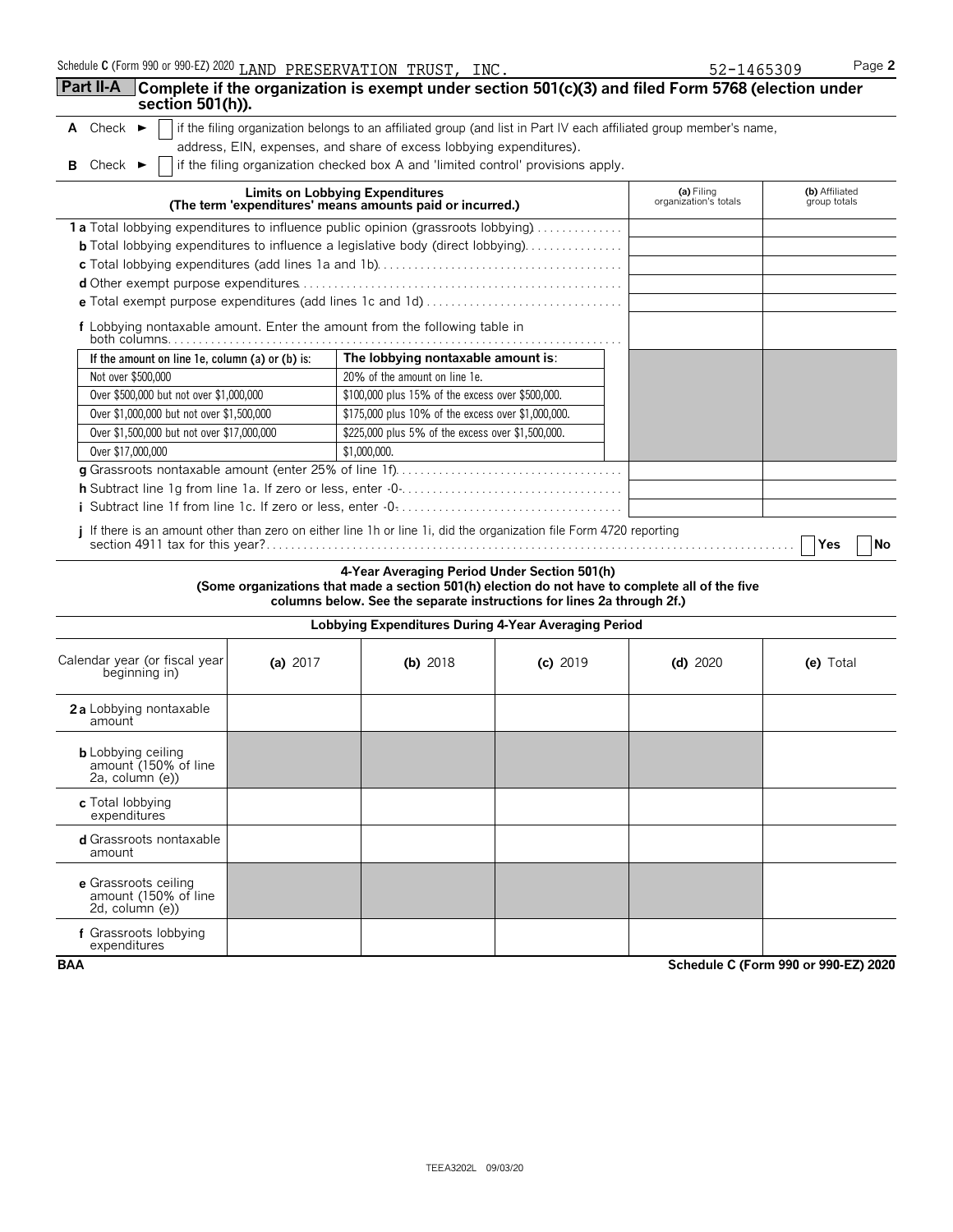|  |  |  | Schedule C (Form 990 or 990-EZ) 2020 LAND PRESERVATION TRUST, |  | INC. | 52-1465309 | $\circ$ age $\circ$ |
|--|--|--|---------------------------------------------------------------|--|------|------------|---------------------|
|--|--|--|---------------------------------------------------------------|--|------|------------|---------------------|

### **Part II-B Complete if the organization is exempt under section 501(c)(3) and has NOT filed Form 5768 (election under section 501(h)).**

| For each 'Yes' response on lines 1a through 1i below, provide in Part IV a detailed description<br>of the lobbying activity.<br><b>Yes</b>                                                                                                               |   | (a) | (b)                     |        |     |  |
|----------------------------------------------------------------------------------------------------------------------------------------------------------------------------------------------------------------------------------------------------------|---|-----|-------------------------|--------|-----|--|
|                                                                                                                                                                                                                                                          |   | No  |                         | Amount |     |  |
| SEE PART TV<br>During the year, did the filing organization attempt to influence foreign, national, state, or local<br>legislation, including any attempt to influence public opinion on a legislative matter or referendum,<br>through the use of:      |   |     |                         |        |     |  |
|                                                                                                                                                                                                                                                          | X |     |                         |        |     |  |
| <b>b</b> Paid staff or management (include compensation in expenses reported on lines 1c through 1i)?                                                                                                                                                    | X |     |                         |        |     |  |
|                                                                                                                                                                                                                                                          |   | X   |                         |        |     |  |
|                                                                                                                                                                                                                                                          |   | X   |                         |        |     |  |
|                                                                                                                                                                                                                                                          |   | X   |                         |        |     |  |
|                                                                                                                                                                                                                                                          |   | X   |                         |        |     |  |
| <b>g</b> Direct contact with legislators, their staffs, government officials, or a legislative body?                                                                                                                                                     | X |     |                         |        |     |  |
| h Rallies, demonstrations, seminars, conventions, speeches, lectures, or any similar means?                                                                                                                                                              |   | X   |                         |        |     |  |
|                                                                                                                                                                                                                                                          |   | X   |                         |        |     |  |
|                                                                                                                                                                                                                                                          |   |     |                         |        | 0.  |  |
| <b>2a</b> Did the activities in line 1 cause the organization to be not described in section $501(c)(3)$ ?                                                                                                                                               |   | X   |                         |        |     |  |
|                                                                                                                                                                                                                                                          |   |     |                         |        |     |  |
| c If 'Yes,' enter the amount of any tax incurred by organization managers under section $4912$                                                                                                                                                           |   |     |                         |        |     |  |
| d If the filing organization incurred a section 4912 tax, did it file Form 4720 for this year?                                                                                                                                                           |   |     |                         |        |     |  |
| <b>Part III-A</b> Complete if the organization is exempt under section 501(c)(4), section 501(c)(5), or<br>section $501(c)(6)$ .                                                                                                                         |   |     |                         |        |     |  |
|                                                                                                                                                                                                                                                          |   |     |                         | Yes    | No. |  |
| Were substantially all (90% or more) dues received nondeductible by members?<br>1                                                                                                                                                                        |   |     | $\overline{1}$          |        |     |  |
| 2                                                                                                                                                                                                                                                        |   |     | $\overline{2}$          |        |     |  |
| Did the organization agree to carry over lobbying and political campaign activity expenditures from the prior year?<br>3                                                                                                                                 |   |     | $\overline{\mathbf{3}}$ |        |     |  |
| Part III-B <br>Complete if the organization is exempt under section $501(c)(4)$ , section $501(c)(5)$ , or section $501(c)$<br>(6) and if either (a) BOTH Part III-A, lines 1 and 2, are answered 'No,' OR (b) Part III-A, line 3, is<br>answered 'Yes.' |   |     |                         |        |     |  |

### **1** Dues, assessments and similar amounts from members. . . . . . . . . . . . . . . . . . . . . . . . . . . . . . . . . . . . . . . . . . . . . . . . . . **1 2** Section 162(e) nondeductible lobbying and political expenditures **(do not include amounts of political expenses for which the section 527(f) tax was paid). a** Current year. . . . . . . . . . . . . . . . . . . . . . . . . . . . . . . . . . . . . . . . . . . . . . . . . . . . . . . . . . . . . . . . . . . . . . . . . . . . . . . . . . . . . . . . . . . **2 a b** Carryover from last year. . . . . . . . . . . . . . . . . . . . . . . . . . . . . . . . . . . . . . . . . . . . . . . . . . . . . . . . . . . . . . . . . . . . . . . . . . . . . . . . **2 b c** Total. . . . . . . . . . . . . . . . . . . . . . . . . . . . . . . . . . . . . . . . . . . . . . . . . . . . . . . . . . . . . . . . . . . . . . . . . . . . . . . . . . . . . . . . . . . . . . . . . . **2 c 3** Aggregate amount reported in section 6033(e)(1)(A) notices of nondeductible section 162(e) dues . . . . . . . . . . **3 4** If notices were sent and the amount on line 2c exceeds the amount on line 3, what portion of the excess does the organization agree to carryover to the reasonable estimate of nondeductible lobbying and political

### **Part IV Supplemental Information**

Provide the descriptions required for Part I-A, line 1; Part I-B, line 4; Part I-C, line 5; Part II-A (affiliated group list); Part II-A, lines 1 and 2 (See instructions); and Part II-B, line 1. Also, complete this part for any additional information.

expenditure next year?. . . . . . . . . . . . . . . . . . . . . . . . . . . . . . . . . . . . . . . . . . . . . . . . . . . . . . . . . . . . . . . . . . . . . . . . . . . . . . . . . **4 5** Taxable amount of lobbying and political expenditures (See instructions). . . . . . . . . . . . . . . . . . . . . . . . . . . . . . . . . . **5**

### **PART II-B - DESCRIPTION OF LOBBYING ACTIVITY**

LOBBYING ACTIVITIES FOR THE YEAR WERE MINIMAL IN NATURE AND PERFORMED MAINLY BY

VOLUNTEERS. LOBBYING ACTIVITIES ARE AN EFFORT TO GET THE STATE OF MARYLAND AND

BALTIMORE COUNTY TO APPROVE FUNDING FOR LAND PRESERVATION.

52-1465309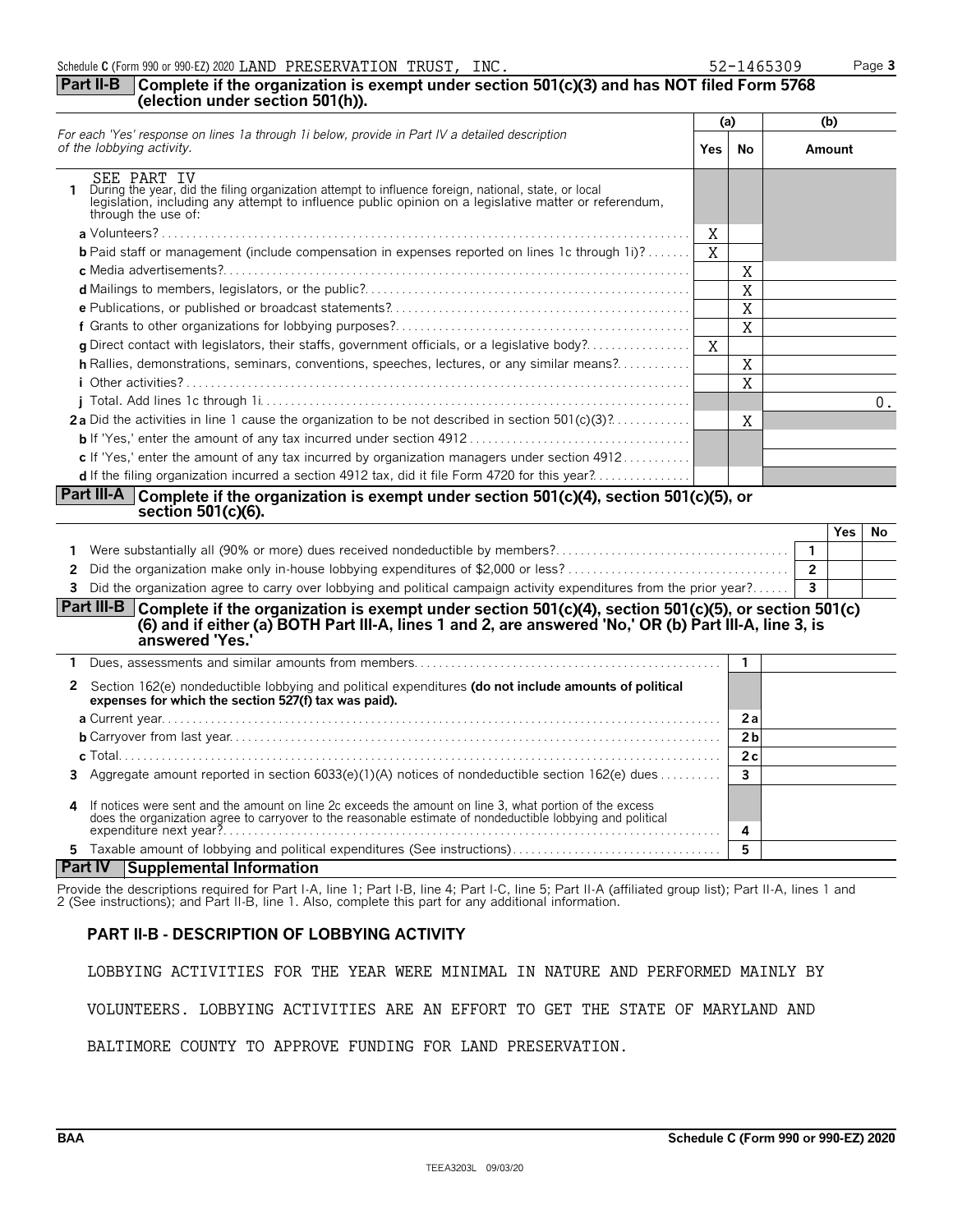| <b>SCHEDULE D</b> |  |
|-------------------|--|
| (Form 990)        |  |

### **SCHEDULE D Supplemental Financial Statements CHEDULE D COOL**

**Part IV, line 6, 7, 8, 9, 10, 11a, 11b, 11c, 11d, 11e, 11f, 12a, or 12b.**<br>
Part IV, line 6, 7, 8, 9, 10, 11a, 11b, 11c, 11d, 11e, 11f, 12a, or 12b.

Attach to Form 990.

Department of the Treasury **Constitution Compartment of the Treasury <b>Constitution Compartment of the Treasury Public**<br>Inspection **Inspection**<br>**Name of the organization** 

**Name of the organization Employer identification number**

|          | LAND PRESERVATION TRUST, INC.                                                                                                                                                                                                                                                                                                                                                          |                         |                                                | 52-1465309                                         |
|----------|----------------------------------------------------------------------------------------------------------------------------------------------------------------------------------------------------------------------------------------------------------------------------------------------------------------------------------------------------------------------------------------|-------------------------|------------------------------------------------|----------------------------------------------------|
| Part I   | Organizations Maintaining Donor Advised Funds or Other Similar Funds or Accounts.                                                                                                                                                                                                                                                                                                      |                         |                                                |                                                    |
|          | Complete if the organization answered 'Yes' on Form 990, Part IV, line 6.                                                                                                                                                                                                                                                                                                              |                         |                                                |                                                    |
|          |                                                                                                                                                                                                                                                                                                                                                                                        | (a) Donor advised funds |                                                | (b) Funds and other accounts                       |
| 1        | Total number at end of year                                                                                                                                                                                                                                                                                                                                                            |                         |                                                |                                                    |
| 2        | Aggregate value of contributions to (during year).                                                                                                                                                                                                                                                                                                                                     |                         |                                                |                                                    |
| 3        | Aggregate value of grants from (during year)                                                                                                                                                                                                                                                                                                                                           |                         |                                                |                                                    |
| 4        | Aggregate value at end of year                                                                                                                                                                                                                                                                                                                                                         |                         |                                                |                                                    |
|          |                                                                                                                                                                                                                                                                                                                                                                                        |                         |                                                |                                                    |
| 5        | Did the organization inform all donors and donor advisors in writing that the assets held in donor advised funds<br>are the organization's property, subject to the organization's exclusive legal control?                                                                                                                                                                            |                         |                                                | Yes<br>No                                          |
| 6        | Did the organization inform all grantees, donors, and donor advisors in writing that grant funds can be used only for charitable purposes and not for the benefit of the donor or donor advisor, or for any other purpose conf                                                                                                                                                         |                         |                                                | Yes<br>No                                          |
| Part II  | <b>Conservation Easements.</b>                                                                                                                                                                                                                                                                                                                                                         |                         |                                                |                                                    |
|          | Complete if the organization answered 'Yes' on Form 990, Part IV, line 7.                                                                                                                                                                                                                                                                                                              |                         |                                                |                                                    |
| 1        | Purpose(s) of conservation easements held by the organization (check all that apply).                                                                                                                                                                                                                                                                                                  |                         |                                                |                                                    |
|          | Preservation of land for public use (for example, recreation or education)                                                                                                                                                                                                                                                                                                             |                         |                                                | Preservation of a historically important land area |
|          | X<br>Protection of natural habitat                                                                                                                                                                                                                                                                                                                                                     |                         | Preservation of a certified historic structure |                                                    |
|          | ΙX<br>Preservation of open space                                                                                                                                                                                                                                                                                                                                                       |                         |                                                |                                                    |
| 2        | Complete lines 2a through 2d if the organization held a qualified conservation contribution in the form of a conservation easement on the                                                                                                                                                                                                                                              |                         |                                                |                                                    |
|          | last day of the tax year.                                                                                                                                                                                                                                                                                                                                                              |                         |                                                |                                                    |
|          |                                                                                                                                                                                                                                                                                                                                                                                        |                         |                                                | Held at the End of the Tax Year                    |
|          |                                                                                                                                                                                                                                                                                                                                                                                        |                         | $2a$ 349                                       |                                                    |
|          |                                                                                                                                                                                                                                                                                                                                                                                        |                         | $2b$  13,196                                   |                                                    |
|          | c Number of conservation easements on a certified historic structure included in (a) $\dots \dots \dots$                                                                                                                                                                                                                                                                               |                         | 2c                                             |                                                    |
|          | <b>d</b> Number of conservation easements included in (c) acquired after 7/25/06, and not on a historic                                                                                                                                                                                                                                                                                |                         | 2d                                             |                                                    |
| 3        | Number of conservation easements modified, transferred, released, extinguished, or terminated by the organization during the<br>tax year ►                                                                                                                                                                                                                                             |                         |                                                |                                                    |
|          | Number of states where property subject to conservation easement is located ►                                                                                                                                                                                                                                                                                                          |                         | 1                                              |                                                    |
| 5        | Does the organization have a written policy regarding the periodic monitoring, inspection, handling of violations,                                                                                                                                                                                                                                                                     |                         |                                                |                                                    |
|          | and enforcement of the conservation easements it holds? SEE PART XIII                                                                                                                                                                                                                                                                                                                  |                         |                                                | $X$ Yes<br>No                                      |
| 6        | Staff and volunteer hours devoted to monitoring, inspecting, handling of violations, and enforcing conservation easements during the year<br>60                                                                                                                                                                                                                                        |                         |                                                |                                                    |
| 7        | Amount of expenses incurred in monitoring, inspecting, handling of violations, and enforcing conservation easements during the year<br>►S<br>4,675.                                                                                                                                                                                                                                    |                         |                                                |                                                    |
|          | Does each conservation easement reported on line 2(d) above satisfy the requirements of section 170(h)(4)(B)(i)<br>and section $170(h)(4)(B)(ii)$ ?.                                                                                                                                                                                                                                   |                         |                                                | $\neg$ Yes<br>No                                   |
| 9.       | In Part XIII, describe how the organization reports conservation easements in its revenue and expense statement and balance sheet, and<br>include, if applicable, the text of the footnote to the organization's financial statements that describes the organization's accounting for<br>SEE PART XIII<br>conservation easements.                                                     |                         |                                                |                                                    |
| Part III | Organizations Maintaining Collections of Art, Historical Treasures, or Other Similar Assets.                                                                                                                                                                                                                                                                                           |                         |                                                |                                                    |
|          | Complete if the organization answered 'Yes' on Form 990, Part IV, line 8.                                                                                                                                                                                                                                                                                                              |                         |                                                |                                                    |
|          | 1a If the organization elected, as permitted under FASB ASC 958, not to report in its revenue statement and balance sheet works of art,<br>historical treasures, or other similar assets held for public exhibition, education, or research in furtherance of public service, provide in<br>Part XIII the text of the footnote to its financial statements that describes these items. |                         |                                                |                                                    |
|          | b If the organization elected, as permitted under FASB ASC 958, to report in its revenue statement and balance sheet works of art,<br>historical treasures, or other similar assets held for public exhibition, education, or research in furtherance of public service, provide the<br>following amounts relating to these items:                                                     |                         |                                                |                                                    |
|          |                                                                                                                                                                                                                                                                                                                                                                                        |                         |                                                |                                                    |
|          |                                                                                                                                                                                                                                                                                                                                                                                        |                         |                                                | $\triangleright$ \$                                |
|          | 2 If the organization received or held works of art, historical treasures, or other similar assets for financial gain, provide the following<br>amounts required to be reported under FASB ASC 958 relating to these items:                                                                                                                                                            |                         |                                                |                                                    |
|          |                                                                                                                                                                                                                                                                                                                                                                                        |                         |                                                | ►\$                                                |
|          |                                                                                                                                                                                                                                                                                                                                                                                        |                         |                                                | $\blacktriangleright$ \$                           |
|          | BAA For Paperwork Reduction Act Notice, see the Instructions for Form 990. TEEA3301L 08/18/20                                                                                                                                                                                                                                                                                          |                         |                                                | Schedule D (Form 990) 2020                         |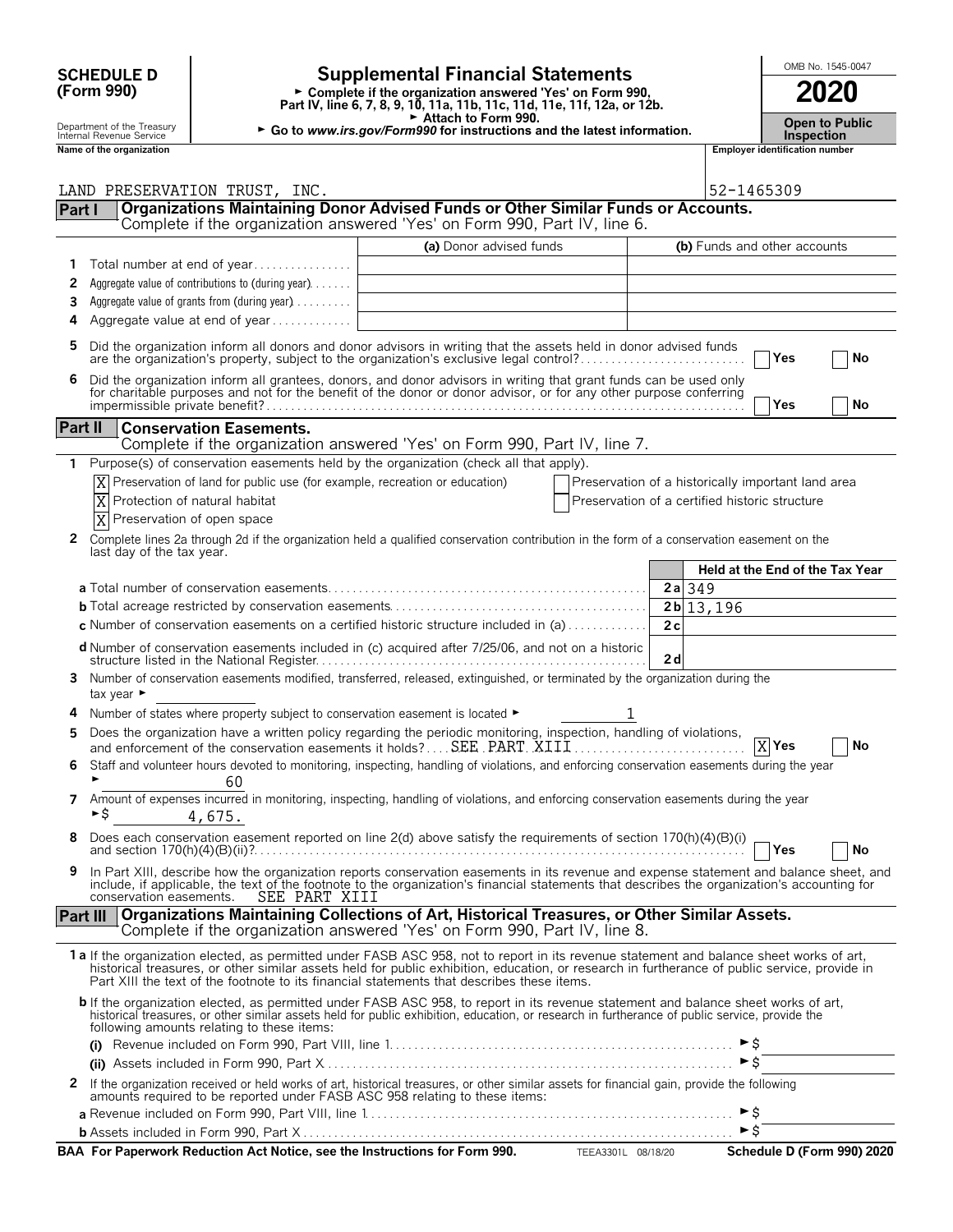| Schedule D (Form 990) 2020 LAND PRESERVATION TRUST, INC.                                                                                                                                                                  |                                                                                                                                                                  |                                         |         |                                    | 52-1465309                      |                |                            | Page 2    |  |
|---------------------------------------------------------------------------------------------------------------------------------------------------------------------------------------------------------------------------|------------------------------------------------------------------------------------------------------------------------------------------------------------------|-----------------------------------------|---------|------------------------------------|---------------------------------|----------------|----------------------------|-----------|--|
| Organizations Maintaining Collections of Art, Historical Treasures, or Other Similar Assets (continued)<br>Part III                                                                                                       |                                                                                                                                                                  |                                         |         |                                    |                                 |                |                            |           |  |
| Using the organization's acquisition, accession, and other records, check any of the following that make significant use of its collection<br>3.<br>items (check all that apply):                                         |                                                                                                                                                                  |                                         |         |                                    |                                 |                |                            |           |  |
| Public exhibition<br>Loan or exchange program<br>a<br>d                                                                                                                                                                   |                                                                                                                                                                  |                                         |         |                                    |                                 |                |                            |           |  |
| Scholarly research<br>Other<br>b                                                                                                                                                                                          |                                                                                                                                                                  |                                         |         |                                    |                                 |                |                            |           |  |
| C<br>4                                                                                                                                                                                                                    | Preservation for future generations<br>Provide a description of the organization's collections and explain how they further the organization's exempt purpose in |                                         |         |                                    |                                 |                |                            |           |  |
| Part XIII.<br>5                                                                                                                                                                                                           |                                                                                                                                                                  |                                         |         |                                    |                                 |                |                            |           |  |
| During the year, did the organization solicit or receive donations of art, historical treasures, or other similar assets to be sold to raise funds rather than to be maintained as part of the organization's collection? |                                                                                                                                                                  |                                         |         |                                    |                                 | Yes            |                            | No        |  |
| Part IV Escrow and Custodial Arrangements. Complete if the organization answered 'Yes' on Form 990, Part IV,                                                                                                              |                                                                                                                                                                  |                                         |         |                                    |                                 |                |                            |           |  |
| line 9, or reported an amount on Form 990, Part X, line 21.                                                                                                                                                               |                                                                                                                                                                  |                                         |         |                                    |                                 |                |                            |           |  |
| 1a Is the organization an agent, trustee, custodian or other intermediary for contributions or other assets not included                                                                                                  |                                                                                                                                                                  |                                         |         |                                    |                                 | Yes            |                            | <b>No</b> |  |
| <b>b</b> If 'Yes,' explain the arrangement in Part XIII and complete the following table:                                                                                                                                 |                                                                                                                                                                  |                                         |         |                                    |                                 |                |                            |           |  |
|                                                                                                                                                                                                                           |                                                                                                                                                                  |                                         |         |                                    |                                 | Amount         |                            |           |  |
|                                                                                                                                                                                                                           |                                                                                                                                                                  |                                         |         |                                    |                                 |                |                            |           |  |
|                                                                                                                                                                                                                           |                                                                                                                                                                  |                                         |         |                                    | 1 d                             |                |                            |           |  |
|                                                                                                                                                                                                                           |                                                                                                                                                                  |                                         |         |                                    | 1e                              |                |                            |           |  |
|                                                                                                                                                                                                                           |                                                                                                                                                                  |                                         |         |                                    | 1f                              |                |                            |           |  |
| 2a Did the organization include an amount on Form 990, Part X, line 21, for escrow or custodial account liability?                                                                                                        |                                                                                                                                                                  |                                         |         |                                    |                                 |                |                            | No        |  |
|                                                                                                                                                                                                                           |                                                                                                                                                                  |                                         |         |                                    |                                 |                |                            |           |  |
| <b>Part V</b><br>Endowment Funds. Complete if the organization answered 'Yes' on Form 990, Part IV, line 10.                                                                                                              |                                                                                                                                                                  |                                         |         |                                    |                                 |                |                            |           |  |
|                                                                                                                                                                                                                           | (a) Current year                                                                                                                                                 | (b) Prior year                          |         | (c) Two years back                 | (d) Three years back            |                | (e) Four years back        |           |  |
| <b>1 a</b> Beginning of year balance                                                                                                                                                                                      | 50,000.                                                                                                                                                          |                                         | 50,000. | 50,000.                            | 50,000.                         |                |                            | 50,000.   |  |
| <b>b</b> Contributions                                                                                                                                                                                                    |                                                                                                                                                                  |                                         |         |                                    |                                 |                |                            |           |  |
| <b>c</b> Net investment earnings, gains,                                                                                                                                                                                  |                                                                                                                                                                  |                                         |         |                                    |                                 |                |                            |           |  |
| <b>d</b> Grants or scholarships $\ldots$                                                                                                                                                                                  |                                                                                                                                                                  |                                         |         |                                    |                                 |                |                            |           |  |
| <b>e</b> Other expenditures for facilities                                                                                                                                                                                |                                                                                                                                                                  |                                         |         |                                    |                                 |                |                            |           |  |
| and programs                                                                                                                                                                                                              |                                                                                                                                                                  |                                         |         |                                    | 0.                              |                |                            |           |  |
| f Administrative expenses                                                                                                                                                                                                 |                                                                                                                                                                  |                                         |         |                                    |                                 |                |                            |           |  |
| <b>g</b> End of year balance $\ldots \ldots \ldots$                                                                                                                                                                       | 50,000.                                                                                                                                                          |                                         | 50,000. | 50,000.                            | 50,000.                         |                |                            | 50,000.   |  |
| 2 Provide the estimated percentage of the current year end balance (line 1g, column (a)) held as:                                                                                                                         |                                                                                                                                                                  |                                         |         |                                    |                                 |                |                            |           |  |
| a Board designated or quasi-endowment $\blacktriangleright$                                                                                                                                                               |                                                                                                                                                                  |                                         |         |                                    |                                 |                |                            |           |  |
| <b>b</b> Permanent endowment ►<br>c Term endowment ►                                                                                                                                                                      | $100.00\text{ }^{\circ}$                                                                                                                                         |                                         |         |                                    |                                 |                |                            |           |  |
| The percentages on lines 2a, 2b, and 2c should equal 100%.                                                                                                                                                                |                                                                                                                                                                  |                                         |         |                                    |                                 |                |                            |           |  |
|                                                                                                                                                                                                                           |                                                                                                                                                                  |                                         |         |                                    |                                 |                |                            |           |  |
| 3 a Are there endowment funds not in the possession of the organization that are held and administered for the<br>organization by:                                                                                        |                                                                                                                                                                  |                                         |         |                                    |                                 |                | <b>Yes</b>                 | No        |  |
|                                                                                                                                                                                                                           |                                                                                                                                                                  |                                         |         |                                    |                                 | 3a(i)          |                            | Χ         |  |
|                                                                                                                                                                                                                           |                                                                                                                                                                  |                                         |         |                                    |                                 | 3a(ii)         |                            | X         |  |
|                                                                                                                                                                                                                           |                                                                                                                                                                  |                                         |         |                                    |                                 | 3 <sub>b</sub> |                            |           |  |
| 4 Describe in Part XIII the intended uses of the organization's endowment funds. SEE PART XIII                                                                                                                            |                                                                                                                                                                  |                                         |         |                                    |                                 |                |                            |           |  |
| <b>Part VI</b> Land, Buildings, and Equipment.                                                                                                                                                                            |                                                                                                                                                                  |                                         |         |                                    |                                 |                |                            |           |  |
| Complete if the organization answered 'Yes' on Form 990, Part IV, line 11a. See Form 990, Part X, line 10.                                                                                                                |                                                                                                                                                                  |                                         |         |                                    |                                 |                |                            |           |  |
| Description of property                                                                                                                                                                                                   |                                                                                                                                                                  | (a) Cost or other basis<br>(investment) |         | (b) Cost or other<br>basis (other) | (c) Accumulated<br>depreciation |                | (d) Book value             |           |  |
|                                                                                                                                                                                                                           |                                                                                                                                                                  |                                         |         | 2,140,564.                         |                                 |                | 2,140,564.                 |           |  |
|                                                                                                                                                                                                                           |                                                                                                                                                                  |                                         |         | 71,690.                            | 597.                            |                |                            | 71,093.   |  |
| c Leasehold improvements                                                                                                                                                                                                  |                                                                                                                                                                  |                                         |         | 2,130,956.                         | 1,965,167.                      |                |                            | 165,789.  |  |
|                                                                                                                                                                                                                           |                                                                                                                                                                  |                                         |         |                                    |                                 |                |                            |           |  |
|                                                                                                                                                                                                                           |                                                                                                                                                                  |                                         |         | 63,521.                            | 58,140.                         |                |                            | 5,381.    |  |
| Total. Add lines 1a through 1e. (Column (d) must equal Form 990, Part X, column (B), line 10c.)                                                                                                                           |                                                                                                                                                                  |                                         |         |                                    |                                 |                | 2,382,827.                 |           |  |
| <b>BAA</b>                                                                                                                                                                                                                |                                                                                                                                                                  |                                         |         |                                    |                                 |                | Schedule D (Form 990) 2020 |           |  |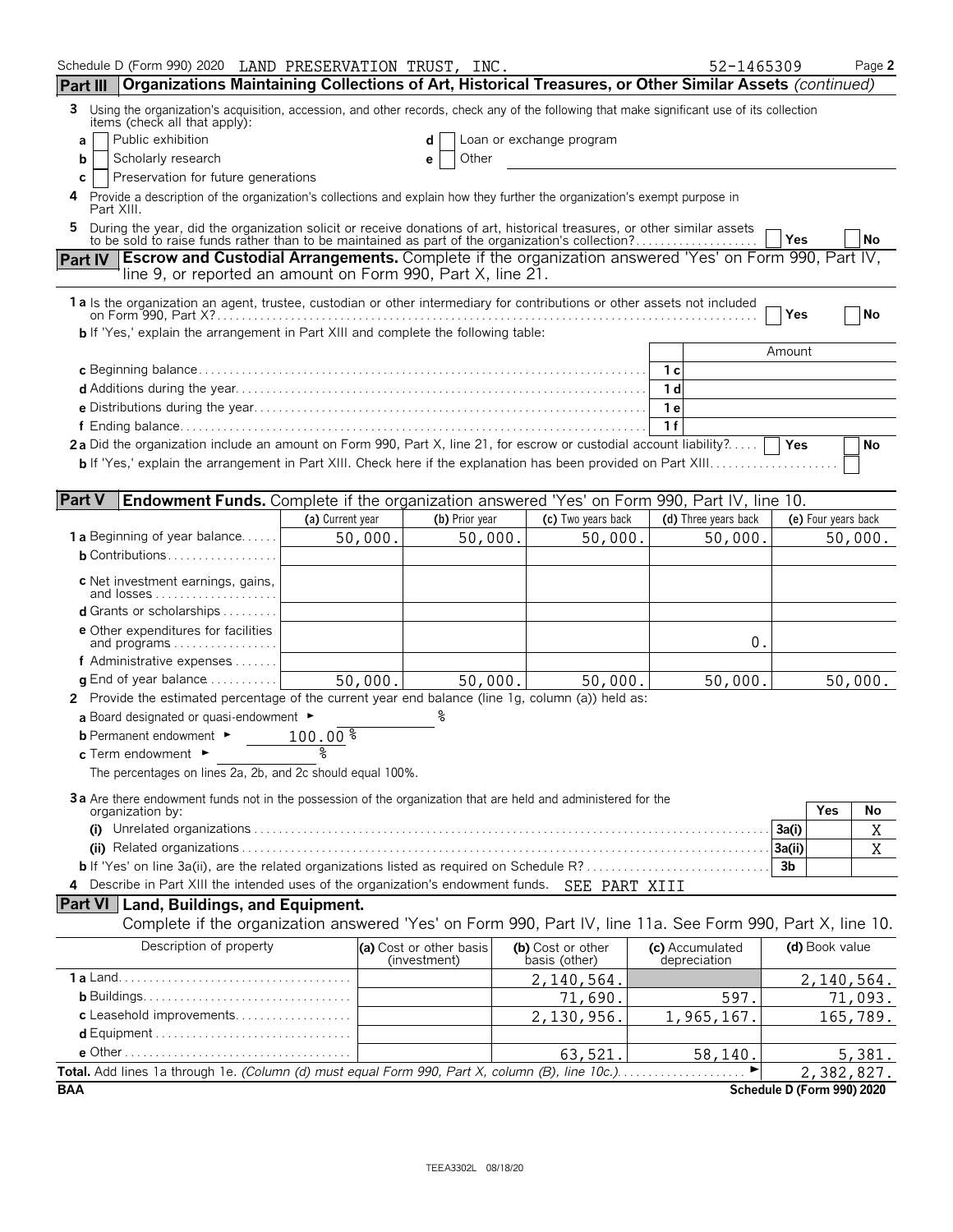| Schedule D (Form 990) 2020<br>LAND PRESERVATION TRUST,                                                                                                   | INC.                         | 52-1465309                                                | Page 3         |
|----------------------------------------------------------------------------------------------------------------------------------------------------------|------------------------------|-----------------------------------------------------------|----------------|
| Part VII   Investments - Other Securities.<br>Complete if the organization answered 'Yes' on Form 990, Part IV, line 11b. See Form 990, Part X, line 12. |                              | N/A                                                       |                |
| (a) Description of security or category (including name of security)                                                                                     | (b) Book value               | (c) Method of valuation: Cost or end-of-year market value |                |
| (1) Financial derivatives                                                                                                                                |                              |                                                           |                |
|                                                                                                                                                          |                              |                                                           |                |
| (3) Other                                                                                                                                                |                              |                                                           |                |
| (A)                                                                                                                                                      |                              |                                                           |                |
| (B)                                                                                                                                                      |                              |                                                           |                |
| (C)                                                                                                                                                      |                              |                                                           |                |
| (D)<br>(E)                                                                                                                                               |                              |                                                           |                |
| (F)                                                                                                                                                      |                              |                                                           |                |
| (G)                                                                                                                                                      |                              |                                                           |                |
| (H)                                                                                                                                                      |                              |                                                           |                |
| $($ l $)$                                                                                                                                                |                              |                                                           |                |
| Total. (Column (b) must equal Form 990, Part X, column (B) line 12.)                                                                                     |                              |                                                           |                |
| Part VIII Investments - Program Related.                                                                                                                 |                              | N/A                                                       |                |
| Complete if the organization answered 'Yes' on Form 990, Part IV, line 11c. See Form 990, Part X, line 13.                                               |                              |                                                           |                |
| (a) Description of investment                                                                                                                            | (b) Book value               | (c) Method of valuation: Cost or end-of-year market value |                |
| (1)                                                                                                                                                      |                              |                                                           |                |
| (2)<br>(3)                                                                                                                                               |                              |                                                           |                |
| (4)                                                                                                                                                      |                              |                                                           |                |
| (5)                                                                                                                                                      |                              |                                                           |                |
| (6)                                                                                                                                                      |                              |                                                           |                |
| (7)                                                                                                                                                      |                              |                                                           |                |
| (8)                                                                                                                                                      |                              |                                                           |                |
| (9)                                                                                                                                                      |                              |                                                           |                |
| (10)                                                                                                                                                     |                              |                                                           |                |
| Total. (Column (b) must equal Form 990, Part X, column (B) line 13.).                                                                                    |                              |                                                           |                |
| Part IX<br><b>Other Assets.</b><br>Complete if the organization answered 'Yes' on Form 990, Part IV, line 11d. See Form 990, Part X, line 15.            | N/A                          |                                                           |                |
|                                                                                                                                                          | (a) Description              |                                                           | (b) Book value |
| (1)                                                                                                                                                      |                              |                                                           |                |
| (2)                                                                                                                                                      |                              |                                                           |                |
| (3)<br>(4)                                                                                                                                               |                              |                                                           |                |
| $\overline{(5)}$                                                                                                                                         |                              |                                                           |                |
| (6)                                                                                                                                                      |                              |                                                           |                |
| (7)                                                                                                                                                      |                              |                                                           |                |
| (8)                                                                                                                                                      |                              |                                                           |                |
| (9)<br>(10)                                                                                                                                              |                              |                                                           |                |
|                                                                                                                                                          |                              | ▶                                                         |                |
| <b>Other Liabilities.</b><br>Part X                                                                                                                      |                              |                                                           |                |
| Complete if the organization answered 'Yes' on Form 990, Part IV, line 11e or 11f. See Form 990, Part X, line 25.                                        |                              |                                                           |                |
| 1.                                                                                                                                                       | (a) Description of liability |                                                           | (b) Book value |
| (1) Federal income taxes                                                                                                                                 |                              |                                                           |                |
| (2) REFUNDABLE ADVANCE -<br><b>OTHER</b><br>(3) REFUNDABLE ADVANCE<br>SBA LOAN                                                                           |                              |                                                           | 72,201.        |
| $\overline{\phantom{a}}$<br>(4)                                                                                                                          |                              |                                                           | 17,835.        |
| $\overline{(5)}$                                                                                                                                         |                              |                                                           |                |
| (6)                                                                                                                                                      |                              |                                                           |                |
| (7)                                                                                                                                                      |                              |                                                           |                |
| (8)                                                                                                                                                      |                              |                                                           |                |
| (9)                                                                                                                                                      |                              |                                                           |                |
| (10)<br>(11)                                                                                                                                             |                              |                                                           |                |
|                                                                                                                                                          |                              |                                                           | 90,036.        |
|                                                                                                                                                          |                              |                                                           |                |

2. Liability for uncertain tax positions. In Part XIII, provide the text of the footnote to the organization's financial statements that reports the organization's liability for uncertain tax positions under FASB ASC 740. Check here if the text of the footnote has been provided in Part XIII. . . . . . . . . . . . . . . . . . . . . . . . . . . . . . . . . . . . . . . . . . . . . . . . . . . . . . . . X SEE PART XIII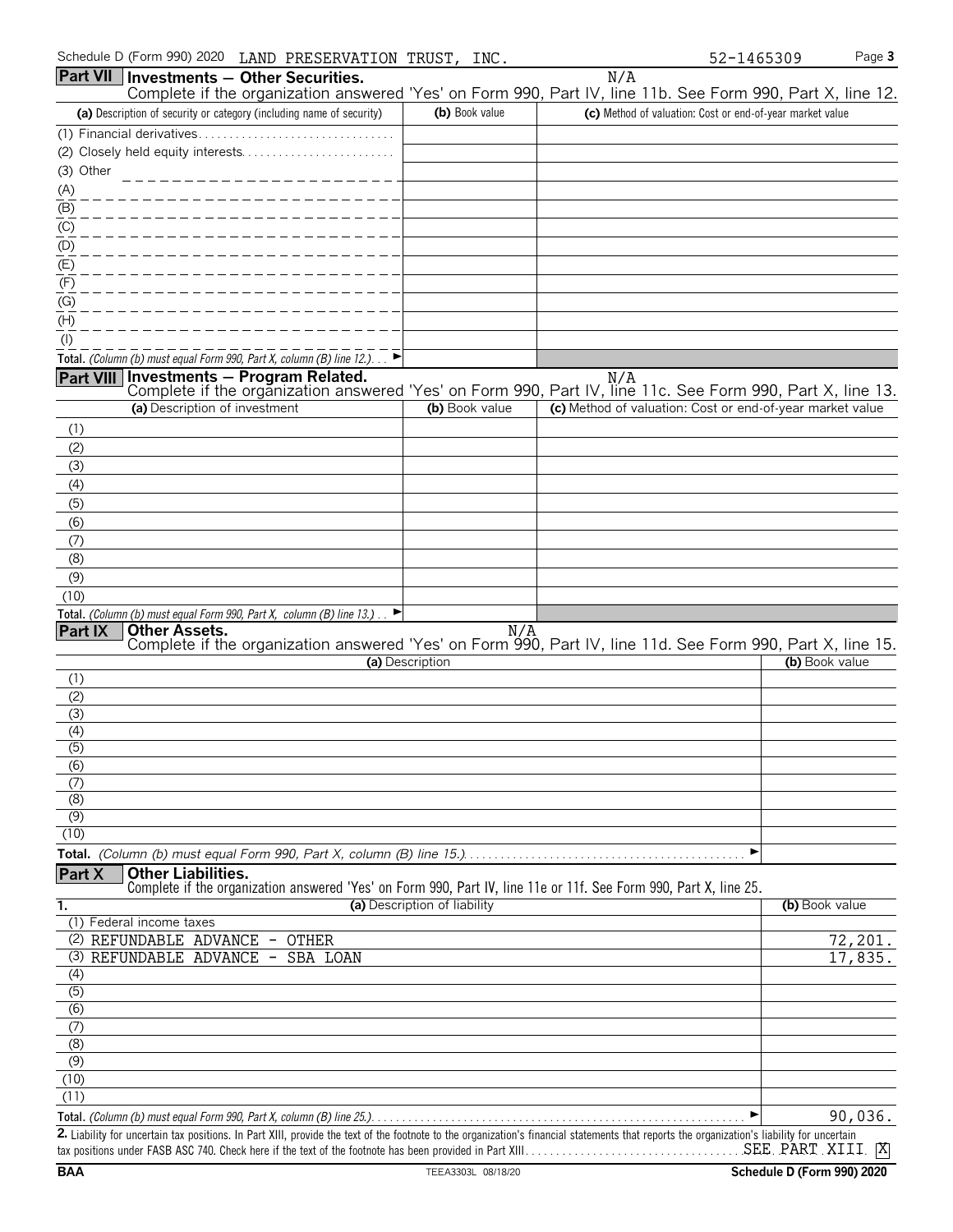| Schedule D (Form 990) 2020 LAND PRESERVATION TRUST, INC.                                              | 52-1465309     | Page 4       |
|-------------------------------------------------------------------------------------------------------|----------------|--------------|
| <b>Part XI</b> Reconciliation of Revenue per Audited Financial Statements With Revenue per Return.    |                |              |
| Complete if the organization answered 'Yes' on Form 990, Part IV, line 12a.                           |                |              |
| $\mathbf{1}$                                                                                          | $\mathbf{1}$   | 2, 263, 107. |
| Amounts included on line 1 but not on Form 990, Part VIII, line 12:<br>2                              |                |              |
| 39,692.                                                                                               |                |              |
| 2 <sub>b</sub>                                                                                        |                |              |
|                                                                                                       |                |              |
| d Other (Describe in Part XIII.) SEE PART XIII [1]<br>532.                                            |                |              |
|                                                                                                       | 2e             | 40,224.      |
| 3.                                                                                                    | $\mathbf{3}$   | 2,222,883.   |
| Amounts included on Form 990, Part VIII, line 12, but not on line 1:                                  |                |              |
|                                                                                                       |                |              |
|                                                                                                       |                |              |
|                                                                                                       | 4с             |              |
| 5 Total revenue. Add lines 3 and 4c. (This must equal Form 990, Part I, line 12.)                     | $5^{\circ}$    | 2,222,883.   |
| <b>Part XII</b> Reconciliation of Expenses per Audited Financial Statements With Expenses per Return. |                |              |
| Complete if the organization answered 'Yes' on Form 990, Part IV, line 12a.                           |                |              |
|                                                                                                       | $\mathbf{1}$   | 2, 134, 379. |
| Amounts included on line 1 but not on Form 990, Part IX, line 25:<br>2                                |                |              |
|                                                                                                       |                |              |
| 2 <sub>b</sub>                                                                                        |                |              |
|                                                                                                       |                |              |
| 2d<br>532.                                                                                            |                |              |
|                                                                                                       | 2e             | 532.         |
| 3                                                                                                     | 3              | 2, 133, 847. |
| Amounts included on Form 990, Part IX, line 25, but not on line 1:<br>4                               |                |              |
| <b>a</b> Investment expenses not included on Form 990, Part VIII, line 7b. 4a                         |                |              |
|                                                                                                       |                |              |
|                                                                                                       | 4 c            |              |
|                                                                                                       | $\overline{5}$ | 2, 133, 847. |
| Part XIII Supplemental Information.                                                                   |                |              |

Provide the descriptions required for Part II, lines 3, 5, and 9; Part III, lines 1a and 4; Part IV, lines 1b and 2b; Part V,

line 4; Part X, line 2; Part XI, lines 2d and 4b; and Part XII, lines 2d and 4b. Also complete this part to provide any additional information.

### **PART II, LINE 5 - SUMMARIZED POLICY**

SCHEDULE D, PART II, LINE 9

### **PART II, LINE 9 - ORGANIZATION REPORTING OF CONSERVATION EASEMENTS**

THE TRUST IS A SPONSOR OF THE MARYLAND RURAL LEGACY PROGRAM THE PROGRAM, WHICH WAS

ESTABLISHED TO PROTECT AREAS RICH IN AGRICULTURAL, FORESTRY, NATURAL AND CULTURAL

RESOURCES. AS A SPONSOR OF THIS PROGRAM, THE TRUST PURCHASES EASEMENTS FROM THIRD

PARTIES WITH GRANTS FROM THE PROGRAM. THE ESCROW FUND CONSISTS PRIMARILY OF CASH AND

### **BAA Schedule D (Form 990) 2020** THE INTEREST ON THE PRINCIPAL BALANCE. THE PRINCIPAL BALANCE RELATES TO THE PORTION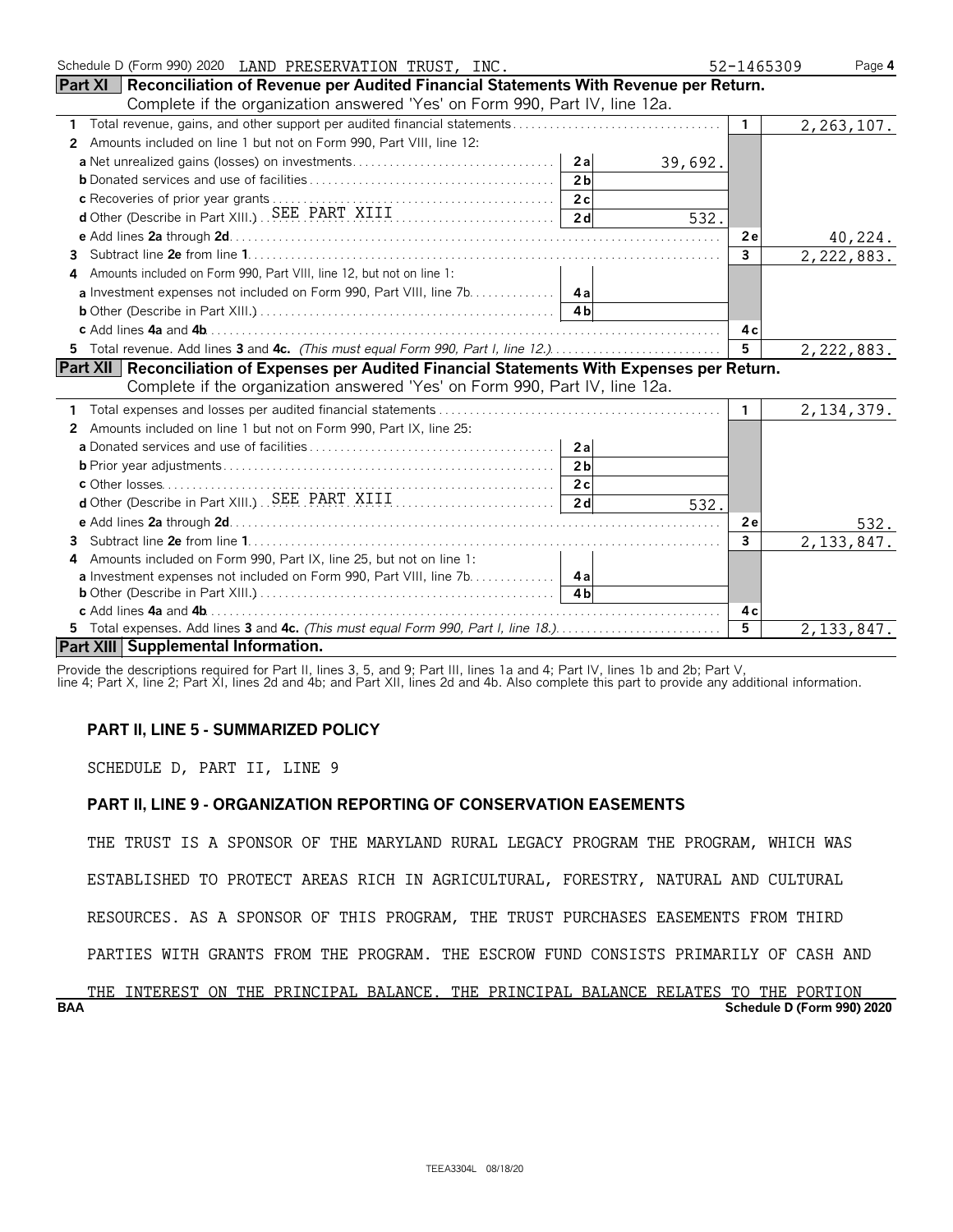### **PART II, LINE 9 - ORGANIZATION REPORTING OF CONSERVATION EASEMENTS (CONTINUED)**

OF SUCH GRANTS THAT IS RESTRICTED TO BE USED BY THE TRUST FOR THE EXPENSES RELATED TO THE TRUSTS FUTURE MONITORING ACTIVITIES RELATED TO THE EASEMENTS HELD BY THE TRUST. THE INTEREST IS UNRESTRICTED AND WILL BE USED BY THE TRUST TO PAY THE MONITORING COSTS INCURRED BY THE TRUST. THE TRUST ALSO RECEIVES FUNDS TO BE USED FOR GENERAL ADMINISTRATIVE PURPOSES. THE TRUST RECORDS THESE FUNDS IN THE YEAR OF RECEIPT AS CONTRIBUTIONS WITHOUT DONOR RESTRICTIONS. THE TRUST RECEIVED \$24,446 AND \$23,594 IN FISCAL YEARS 2020 AND 2019, RESPECTIVELY, FOR SUCH ADMINISTRATIVE PURPOSES. THE TRUST ALLOCATED \$182 (\$1 PER ACRE) AND \$437 IN FISCAL YEARS ENDED DECEMBER 31, 2020 AND 2019, RESPECTIVELY, TO THE VALUE OF THE EASEMENTS OBTAINED.

### **PART V, LINE 4 - INTENDED USES OF ENDOWMENT FUND**

IN 2009, THE LAND PRESERVATION TRUST RECEIVED A \$100,000 GIFT. OF THE AMOUNT RECEIVED \$50,000 WAS TO BE USED FOR FUTURE LAND IMPROVEMENTS AT SHAWAN DOWNS, AND \$50,000 WAS USED TO ESTABLISH A PERMANENT ENDOWMENT.

### **PART X - FASB ASC 740 FOOTNOTE**

THE ACCOUNTING STANDARD ON ACCOUNTING FOR UNCERTAINTY IN INCOME TAXES ADDRESSES THE DETERMINATION OF WHETHER TAX BENEFITS CLAIMED OR EXPECTED TO BE CLAIMED ON A TAX RETURN SHOULD BE RECORDED IN THE FINANCIAL STATEMENTS. UNDER THAT GUIDANCE, THE TRUST MAY RECOGNIZE THE TAX BENEFIT FROM AN UNCERTAIN TAX POSITION ONLY IF IT IS MORE LIKELY THAN NOT THAT THE TAX POSITION WILL BE SUSTAINED ON EXAMINATION BY TAXING AUTHORITIES BASED ON THE TECHNICAL MERITS OF THE POSITIONS. THERE WERE NO UNRECOGNIZED TAX BENEFITS IDENTIFIED OR RECORDED AS LIABILITIES FOR THE YEARS ENDED DECEMBER 31, 2020 AND 2019. THE TRUST FILES FEDERAL AND STATE INFORMATION RETURNS. THE TRUSTS FEDERAL FORM 990S REMAIN OPEN FOR THREE YEARS FOR FEDERAL AND STATE EXAMINATION.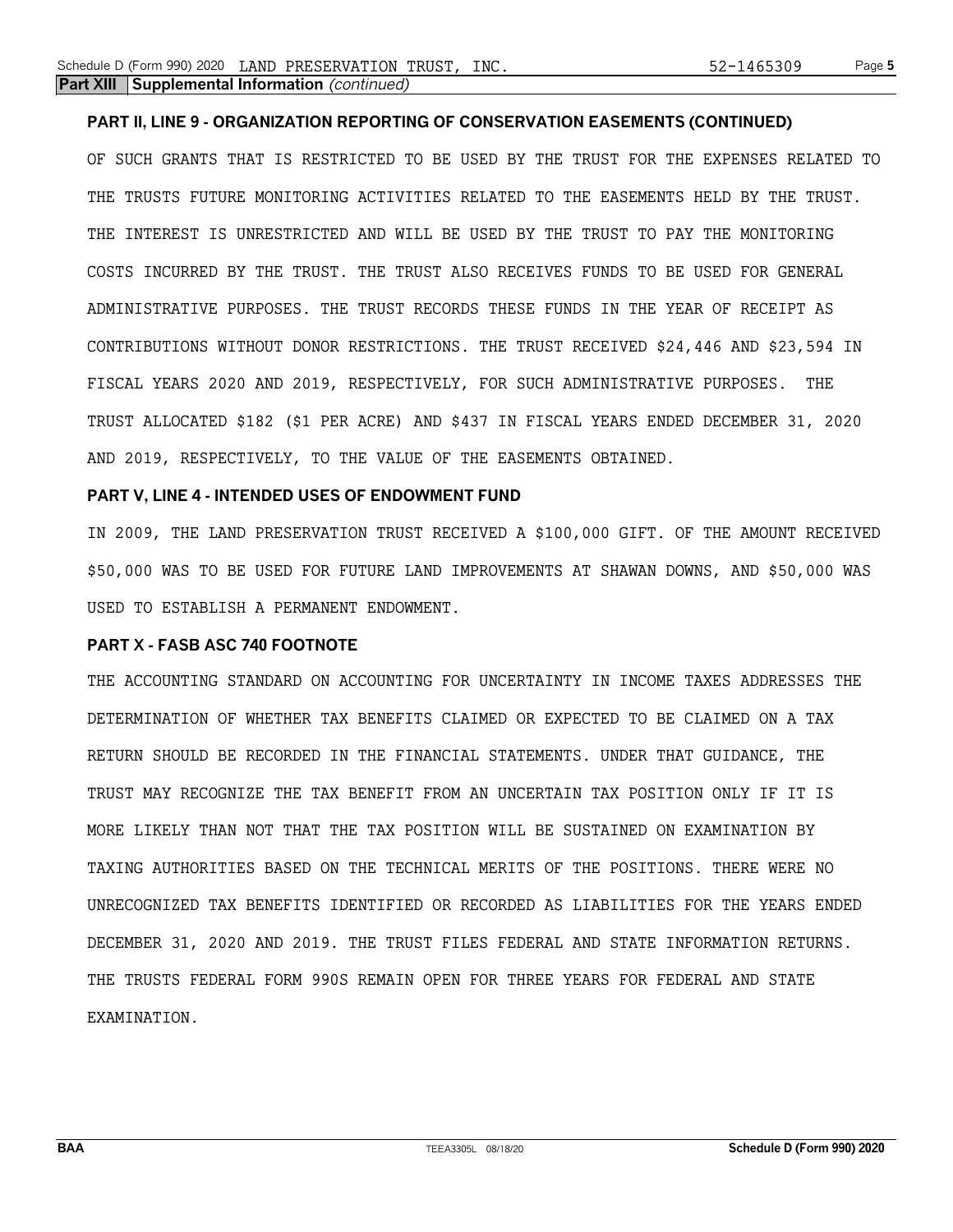| <b>SCHEDULE D, PART XI, LINE 2D</b><br>OTHER REVENUE INCLUDED IN F/S BUT NOT INCLUDED ON FORM 990 |              |
|---------------------------------------------------------------------------------------------------|--------------|
| SPECIAL EVENT DIRECT EXPENSES<br>TOTAL                                                            | 532.<br>532. |
| <b>SCHEDULE D, PART XII, LINE 2D</b>                                                              |              |

## **OTHER EXPENSES AND LOSSES PER AUDITED F/S**

| SPE <sub>0</sub><br>۰д. | . F.VENT | <b>DIRECT</b> | FYPFNS<br>. | <u>JJL</u> |
|-------------------------|----------|---------------|-------------|------------|
|                         |          |               | നറπ         |            |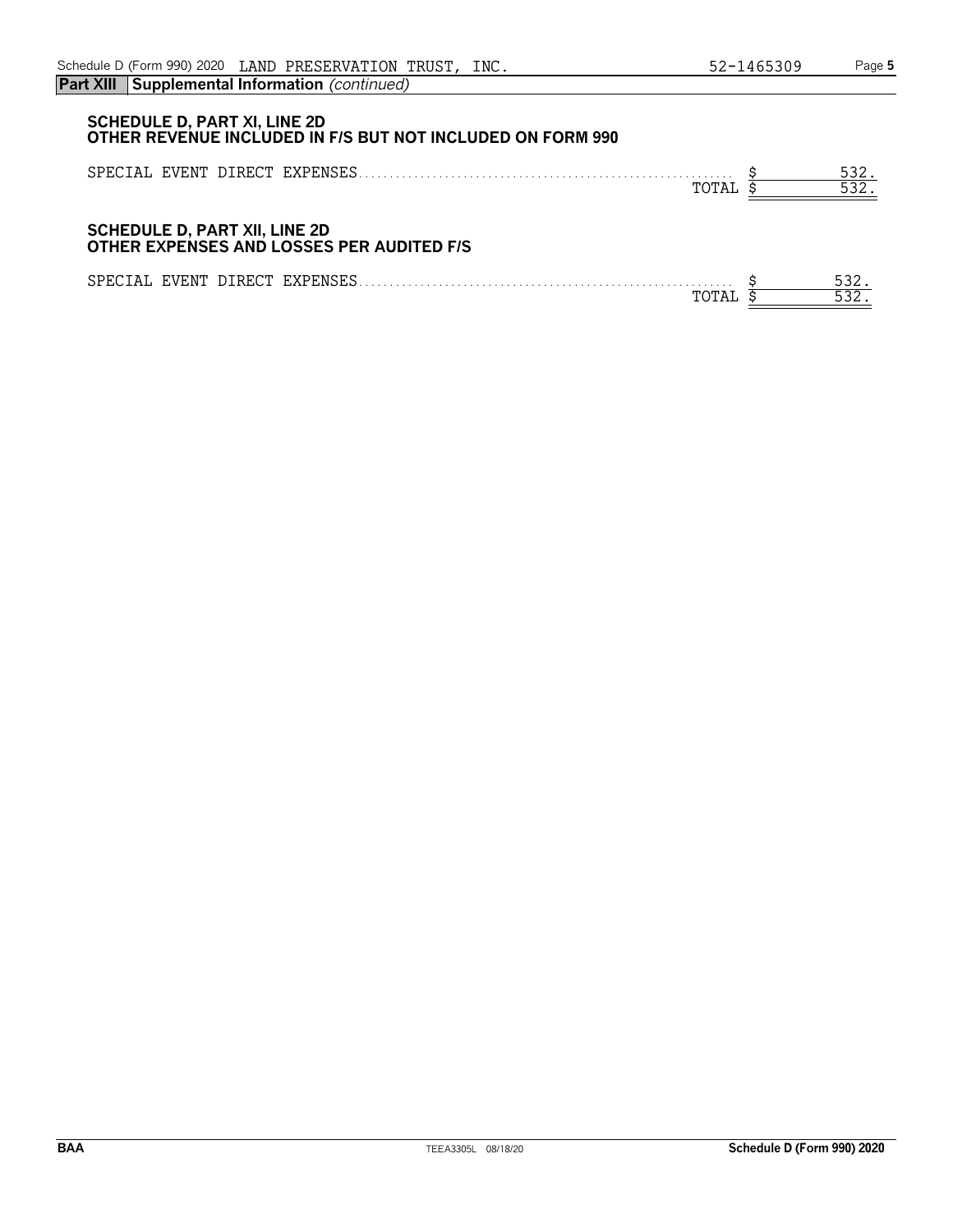|                                                              |                                                                                                    |               |     |                                                                      | Supplemental Information Regarding Fundraising or Gaming Activities                                                                                                 |                                                                | OMB No. 1545-0047                                       |  |  |  |
|--------------------------------------------------------------|----------------------------------------------------------------------------------------------------|---------------|-----|----------------------------------------------------------------------|---------------------------------------------------------------------------------------------------------------------------------------------------------------------|----------------------------------------------------------------|---------------------------------------------------------|--|--|--|
| <b>SCHEDULE G</b><br>(Form 990 or 990-EZ)                    |                                                                                                    |               |     |                                                                      | Complete if the organization answered 'Yes' on Form 990, Part IV, line 17, 18, or 19, or if the<br>organization entered more than \$15,000 on Form 990-EZ, line 6a. |                                                                | 2020                                                    |  |  |  |
| Department of the Treasury<br>Internal Revenue Service       |                                                                                                    |               |     |                                                                      | Attach to Form 990 or Form 990-EZ.<br>► Go to www.irs.gov/Form990 for instructions and the latest information.                                                      |                                                                | <b>Open to Public</b><br>Inspection                     |  |  |  |
| Name of the organization                                     |                                                                                                    |               |     |                                                                      |                                                                                                                                                                     |                                                                | Employer identification number                          |  |  |  |
| LAND PRESERVATION TRUST, INC.                                | Fundraising Activities. Complete if the organization answered 'Yes' on Form 990, Part IV, line 17. | 52-1465309    |     |                                                                      |                                                                                                                                                                     |                                                                |                                                         |  |  |  |
| Part I                                                       | Form 990-EZ filers are not required to complete this part.                                         |               |     |                                                                      |                                                                                                                                                                     |                                                                |                                                         |  |  |  |
| 1.                                                           |                                                                                                    |               |     |                                                                      | Indicate whether the organization raised funds through any of the following activities. Check all that apply.                                                       |                                                                |                                                         |  |  |  |
| Mail solicitations<br>a<br>b                                 | Internet and email solicitations                                                                   |               |     | e                                                                    | Solicitation of non-government grants<br>Solicitation of government grants                                                                                          |                                                                |                                                         |  |  |  |
| Phone solicitations<br>C                                     |                                                                                                    |               |     | g                                                                    | Special fundraising events                                                                                                                                          |                                                                |                                                         |  |  |  |
| In-person solicitations<br>d                                 |                                                                                                    |               |     |                                                                      |                                                                                                                                                                     |                                                                |                                                         |  |  |  |
|                                                              |                                                                                                    |               |     |                                                                      | 2a Did the organization have a written or oral agreement with any individual (including officers, directors, trustees, or key                                       |                                                                |                                                         |  |  |  |
|                                                              |                                                                                                    |               |     |                                                                      | employees listed in Form 990, Part VII) or entity in connection with professional fundraising services?                                                             |                                                                | $\overline{X}$ No<br><b>Yes</b>                         |  |  |  |
| compensated at least \$5,000 by the organization.            |                                                                                                    |               |     |                                                                      | b If 'Yes,' list the 10 highest paid individuals or entities (fundraisers) pursuant to agreements under which the fundraiser is to be                               |                                                                |                                                         |  |  |  |
| (i) Name and address of individual<br>or entity (fundraiser) |                                                                                                    | (ii) Activity |     | (iii) Did fundraiser<br>have custody or control<br>of contributions? | (iv) Gross receipts<br>from activity                                                                                                                                | (v) Amount paid to<br>(or retained by)<br>fundraiser listed in | (vi) Amount paid to<br>(or retained by)<br>organization |  |  |  |
|                                                              |                                                                                                    |               | Yes | No                                                                   |                                                                                                                                                                     | column (i)                                                     |                                                         |  |  |  |
| 1                                                            |                                                                                                    |               |     |                                                                      |                                                                                                                                                                     |                                                                |                                                         |  |  |  |
|                                                              |                                                                                                    |               |     |                                                                      |                                                                                                                                                                     |                                                                |                                                         |  |  |  |
| $\mathbf{2}$                                                 |                                                                                                    |               |     |                                                                      |                                                                                                                                                                     |                                                                |                                                         |  |  |  |
|                                                              |                                                                                                    |               |     |                                                                      |                                                                                                                                                                     |                                                                |                                                         |  |  |  |
|                                                              |                                                                                                    |               |     |                                                                      |                                                                                                                                                                     |                                                                |                                                         |  |  |  |
| 3                                                            |                                                                                                    |               |     |                                                                      |                                                                                                                                                                     |                                                                |                                                         |  |  |  |
|                                                              |                                                                                                    |               |     |                                                                      |                                                                                                                                                                     |                                                                |                                                         |  |  |  |
| 4                                                            |                                                                                                    |               |     |                                                                      |                                                                                                                                                                     |                                                                |                                                         |  |  |  |
|                                                              |                                                                                                    |               |     |                                                                      |                                                                                                                                                                     |                                                                |                                                         |  |  |  |
| 5                                                            |                                                                                                    |               |     |                                                                      |                                                                                                                                                                     |                                                                |                                                         |  |  |  |
|                                                              |                                                                                                    |               |     |                                                                      |                                                                                                                                                                     |                                                                |                                                         |  |  |  |
|                                                              |                                                                                                    |               |     |                                                                      |                                                                                                                                                                     |                                                                |                                                         |  |  |  |
| 6                                                            |                                                                                                    |               |     |                                                                      |                                                                                                                                                                     |                                                                |                                                         |  |  |  |
|                                                              |                                                                                                    |               |     |                                                                      |                                                                                                                                                                     |                                                                |                                                         |  |  |  |
| 7                                                            |                                                                                                    |               |     |                                                                      |                                                                                                                                                                     |                                                                |                                                         |  |  |  |
|                                                              |                                                                                                    |               |     |                                                                      |                                                                                                                                                                     |                                                                |                                                         |  |  |  |
| 8                                                            |                                                                                                    |               |     |                                                                      |                                                                                                                                                                     |                                                                |                                                         |  |  |  |
|                                                              |                                                                                                    |               |     |                                                                      |                                                                                                                                                                     |                                                                |                                                         |  |  |  |
|                                                              |                                                                                                    |               |     |                                                                      |                                                                                                                                                                     |                                                                |                                                         |  |  |  |
| 9                                                            |                                                                                                    |               |     |                                                                      |                                                                                                                                                                     |                                                                |                                                         |  |  |  |
|                                                              |                                                                                                    |               |     |                                                                      |                                                                                                                                                                     |                                                                |                                                         |  |  |  |
| 10                                                           |                                                                                                    |               |     |                                                                      |                                                                                                                                                                     |                                                                |                                                         |  |  |  |
|                                                              |                                                                                                    |               |     |                                                                      |                                                                                                                                                                     |                                                                |                                                         |  |  |  |
|                                                              |                                                                                                    |               |     |                                                                      |                                                                                                                                                                     |                                                                |                                                         |  |  |  |
| 3                                                            |                                                                                                    |               |     |                                                                      | List all states in which the organization is registered or licensed to solicit contributions or has been notified it is exempt from registration                    |                                                                | 0.                                                      |  |  |  |
| or licensing.                                                |                                                                                                    |               |     |                                                                      |                                                                                                                                                                     |                                                                |                                                         |  |  |  |
|                                                              |                                                                                                    |               |     |                                                                      |                                                                                                                                                                     |                                                                |                                                         |  |  |  |
|                                                              |                                                                                                    |               |     |                                                                      |                                                                                                                                                                     |                                                                |                                                         |  |  |  |
|                                                              |                                                                                                    |               |     |                                                                      |                                                                                                                                                                     |                                                                |                                                         |  |  |  |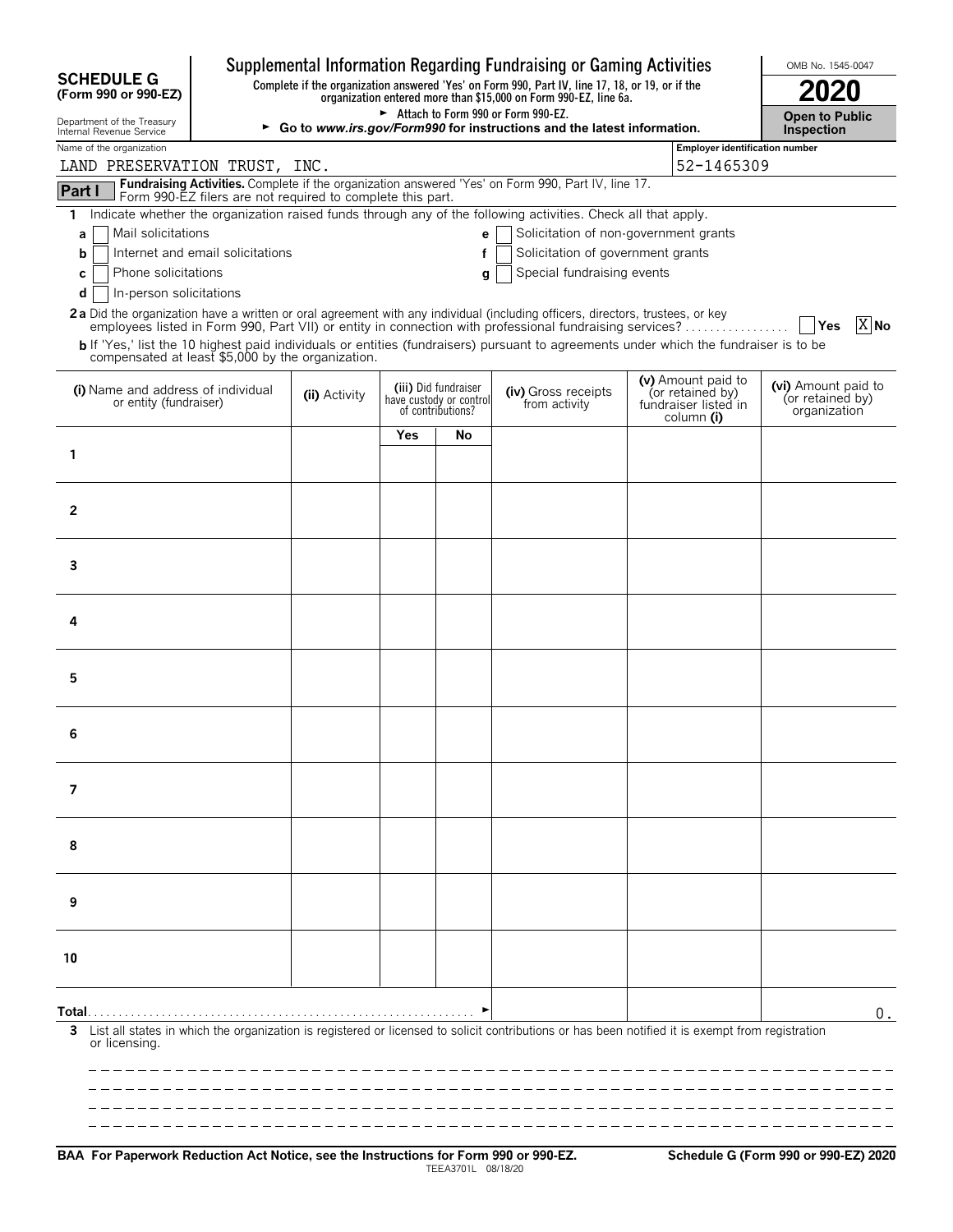| Schedule G (Form 990 or 990-EZ) 2020 LAND PRESERVATION TRUST, INC. |  | 52-1465309 | Page 2 |
|--------------------------------------------------------------------|--|------------|--------|
|--------------------------------------------------------------------|--|------------|--------|

| Part II Fundraising Events. Complete if the organization answered 'Yes' on Form 990, Part IV, line 18, or reported                                              |              |  |
|-----------------------------------------------------------------------------------------------------------------------------------------------------------------|--------------|--|
| more than \$15,000 of fundraising event contributions and gross income on Form 990-EZ, lines 1 and 6b.<br>List events with gross receipts greater than \$5,000. |              |  |
|                                                                                                                                                                 | $4.1 \pm .1$ |  |

|                 |              | List crents with gross receipts greater than \$9,000.                                                                                                | (a) Event $#1$<br>SCHOOLING SESS<br>(event type) | (b) Event $#2$<br>(event type)                      | (c) Other events<br><b>NONE</b><br>(total number) | (d) Total events<br>(add column (a)<br>through column $(c)$ |
|-----------------|--------------|------------------------------------------------------------------------------------------------------------------------------------------------------|--------------------------------------------------|-----------------------------------------------------|---------------------------------------------------|-------------------------------------------------------------|
| Revenue         | 1            | Gross receipts                                                                                                                                       | 26,120.                                          |                                                     |                                                   | 26,120.                                                     |
|                 |              | 2 Less: Contributions                                                                                                                                |                                                  |                                                     |                                                   |                                                             |
|                 | 3.           | Gross income (line 1 minus line 2)                                                                                                                   | 26,120.                                          |                                                     |                                                   | 26, 120.                                                    |
|                 | 4            | Cash prizes                                                                                                                                          |                                                  |                                                     |                                                   |                                                             |
|                 | 5.           | Noncash prizes                                                                                                                                       |                                                  |                                                     |                                                   |                                                             |
|                 | 6            | Rent/facility costs                                                                                                                                  |                                                  |                                                     |                                                   |                                                             |
| Direct Expenses |              | 7 Food and beverages                                                                                                                                 | 532.                                             |                                                     |                                                   | 532.                                                        |
|                 | 8            | Entertainment                                                                                                                                        |                                                  |                                                     |                                                   |                                                             |
|                 | 9            | Other direct expenses                                                                                                                                |                                                  |                                                     |                                                   |                                                             |
|                 | 10<br>11     |                                                                                                                                                      |                                                  |                                                     |                                                   | 532.<br>25,588.                                             |
| Part III        |              | Gaming. Complete if the organization answered 'Yes' on Form 990, Part IV, line 19, or reported more than<br>\$15,000 on Form 990-EZ, line 6a.        |                                                  |                                                     |                                                   |                                                             |
| Revenue         |              |                                                                                                                                                      | (a) Bingo                                        | (b) Pull tabs/instant<br>bingo/progressive<br>bingo | (c) Other gaming                                  | (d) Total gaming<br>(add column (a)<br>through column $(c)$ |
|                 | 1            |                                                                                                                                                      |                                                  |                                                     |                                                   |                                                             |
|                 | $\mathbf{2}$ | Cash prizes                                                                                                                                          |                                                  |                                                     |                                                   |                                                             |
|                 | 3            | Noncash prizes                                                                                                                                       |                                                  |                                                     |                                                   |                                                             |
| Direct Expenses | 4            | Rent/facility costs                                                                                                                                  |                                                  |                                                     |                                                   |                                                             |
|                 | 5.           | Other direct expenses                                                                                                                                |                                                  |                                                     |                                                   |                                                             |
|                 | 6            | Volunteer labor                                                                                                                                      | နွ<br>Yes<br>No                                  | နွ<br>Yes<br>No                                     | နွ<br>Yes<br>No                                   |                                                             |
|                 | 7            |                                                                                                                                                      |                                                  |                                                     |                                                   |                                                             |
|                 | 8            |                                                                                                                                                      |                                                  |                                                     |                                                   |                                                             |
| 9               |              | Enter the state(s) in which the organization conducts gaming activities:<br><b>b</b> If 'No,' explain:                                               |                                                  |                                                     |                                                   | <b>No</b>                                                   |
|                 |              | 10 a Were any of the organization's gaming licenses revoked, suspended, or terminated during the tax year? $\Box$ Yes<br><b>b</b> If 'Yes,' explain: |                                                  |                                                     |                                                   | <b>No</b>                                                   |

**BAA** TEEA3702L 08/18/20 **Schedule G (Form 990 or 990-EZ) 2020**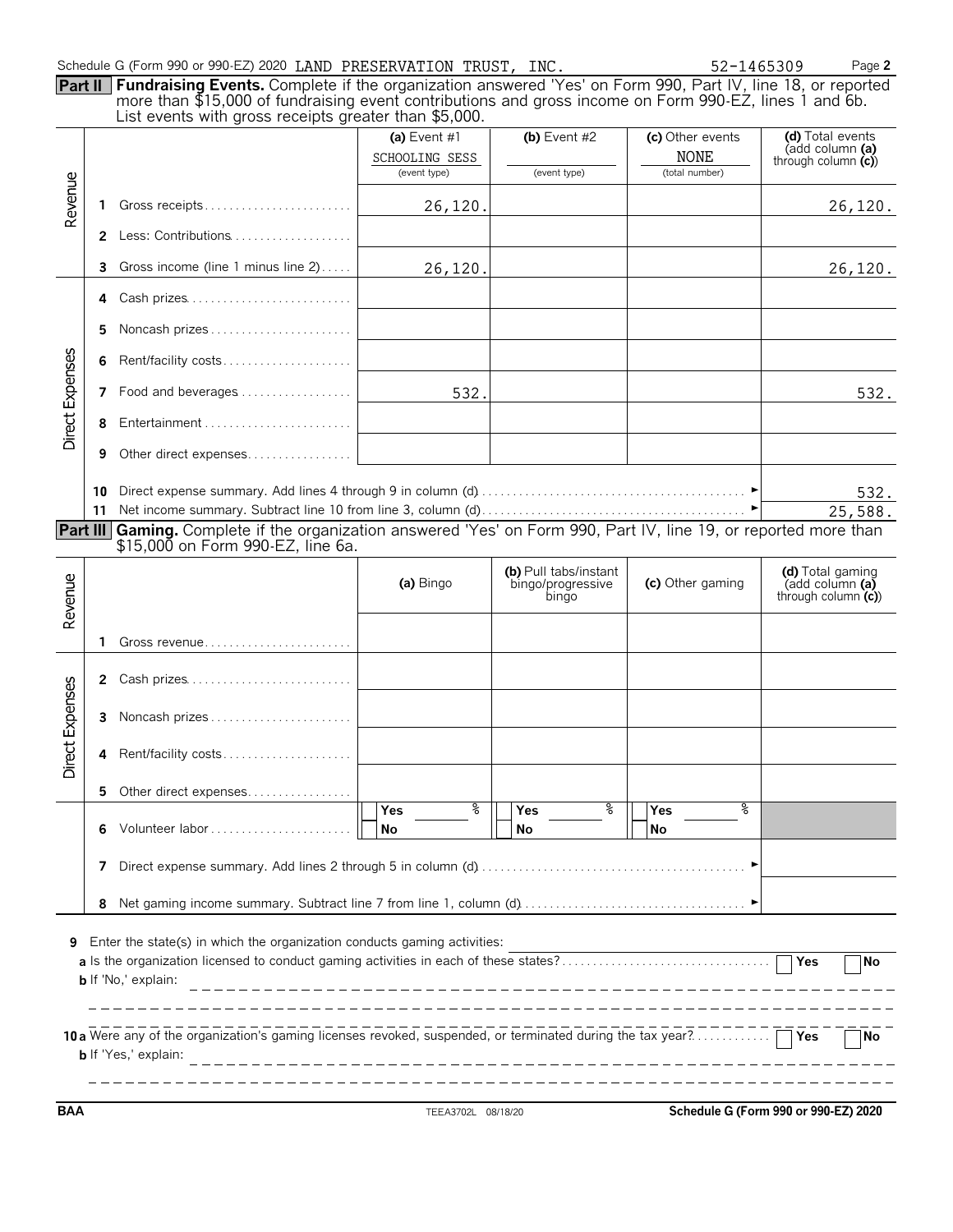|    | Schedule G (Form 990 or 990-EZ) 2020 LAND PRESERVATION TRUST, INC.                                                                                                                                                                                                                                                                                                                                    | 52-1465309      | Page 3    |
|----|-------------------------------------------------------------------------------------------------------------------------------------------------------------------------------------------------------------------------------------------------------------------------------------------------------------------------------------------------------------------------------------------------------|-----------------|-----------|
|    |                                                                                                                                                                                                                                                                                                                                                                                                       | Yes             | No        |
| 12 | Is the organization a grantor, beneficiary or trustee of a trust, or a member of a partnership or other entity formed to                                                                                                                                                                                                                                                                              | Yes             | No        |
| 13 | Indicate the percentage of gaming activity conducted in:                                                                                                                                                                                                                                                                                                                                              | 13a             | ႜ         |
|    |                                                                                                                                                                                                                                                                                                                                                                                                       | 13 <sub>b</sub> | နွ        |
|    | 14 Enter the name and address of the person who prepares the organization's gaming/special events books and records:                                                                                                                                                                                                                                                                                  |                 |           |
|    | Name $\blacktriangleright$                                                                                                                                                                                                                                                                                                                                                                            |                 |           |
|    | Address ►<br>_______________________________                                                                                                                                                                                                                                                                                                                                                          |                 |           |
|    | 15a Does the organization have a contract with a third party from whom the organization receives gaming revenue?<br><b>b</b> If 'Yes,' enter the amount of gaming revenue received by the organization $\ast$ $\uparrow$<br>of gaming revenue retained by the third party $\blacktriangleright$ $\blacktriangleright$ $\blacktriangleright$<br>c If 'Yes,' enter name and address of the third party: | and the amount  | No        |
|    | Name $\blacktriangleright$                                                                                                                                                                                                                                                                                                                                                                            |                 |           |
|    | Address $\blacktriangleright$                                                                                                                                                                                                                                                                                                                                                                         |                 |           |
| 16 | Gaming manager information:                                                                                                                                                                                                                                                                                                                                                                           |                 |           |
|    | Name $\blacktriangleright$                                                                                                                                                                                                                                                                                                                                                                            |                 |           |
|    | Gaming manager compensation $\rightarrow$ \$<br>------------                                                                                                                                                                                                                                                                                                                                          |                 |           |
|    | Description of services provided ►<br>_____________________________________                                                                                                                                                                                                                                                                                                                           |                 |           |
|    | Director/officer<br>Employee<br>Independent contractor                                                                                                                                                                                                                                                                                                                                                |                 |           |
| 17 | Mandatory distributions:                                                                                                                                                                                                                                                                                                                                                                              |                 |           |
|    | a Is the organization required under state law to make charitable distributions from the gaming proceeds to retain the                                                                                                                                                                                                                                                                                | <b>Yes</b><br>. | <b>No</b> |
|    | <b>b</b> Enter the amount of distributions required under state law to be distributed to other exempt organizations or spent in the                                                                                                                                                                                                                                                                   |                 |           |
|    | organization's own exempt activities during the tax year $\blacktriangleright$ $\blacktriangleright$                                                                                                                                                                                                                                                                                                  |                 |           |
|    | Supplemental Information. Provide the explanations required by Part I, line 2b, columns (iii) and (v);<br><b>Part IV</b><br>and Part III, lines 9, 9b, 10b, 15b, 15c, 16, and 17b, as applicable. Also provide any additional<br>information. See instructions.                                                                                                                                       |                 |           |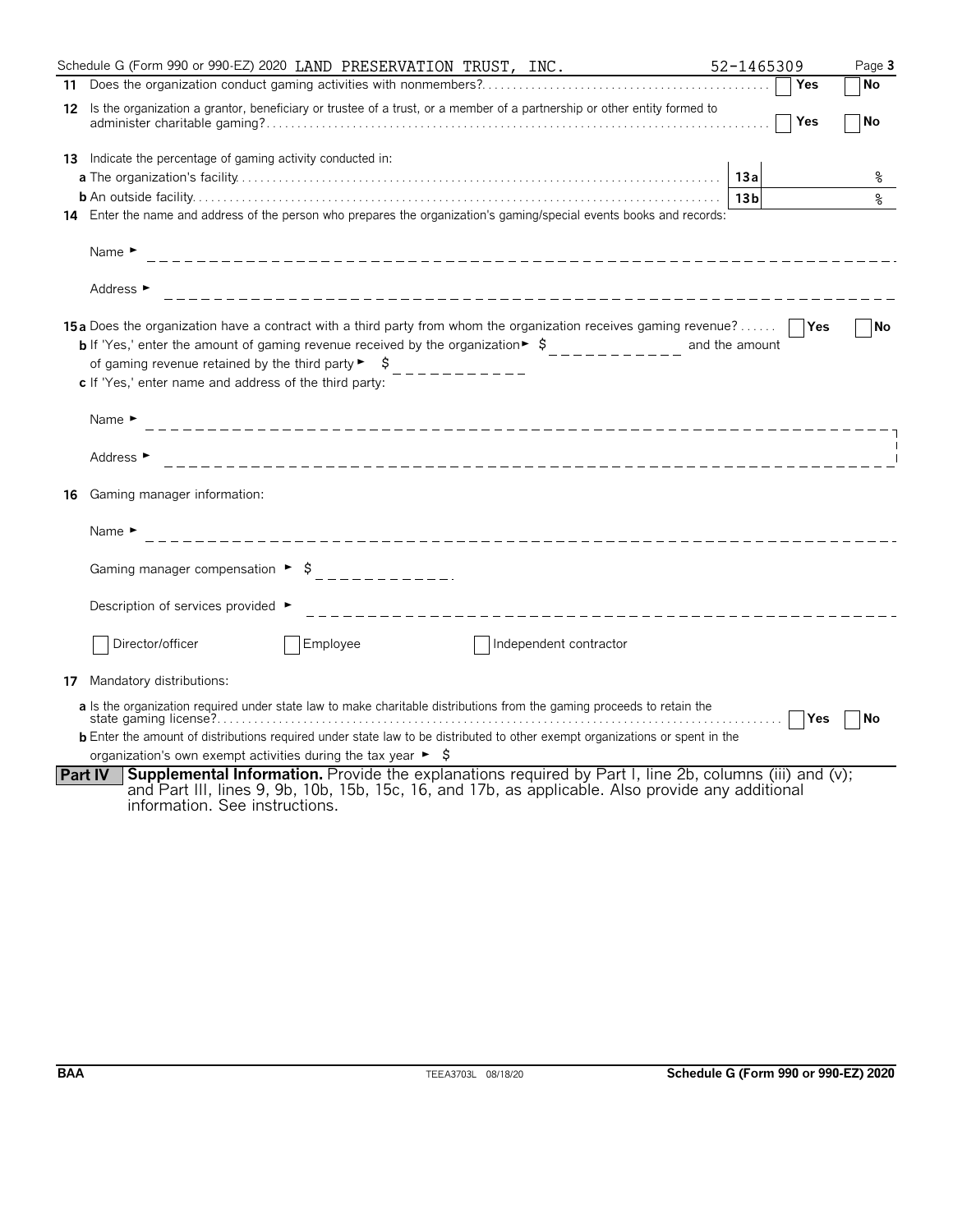Department of the Treasury **Constant Comment of the Collaboration Constant Constant Comment Constant Constant Constant Constant Constant Constant Constant Constant Constant Constant Constant Constant Constant Constant C** 

| OMB No. 1545-0047 |
|-------------------|
| 2020              |

Name of the organization **Employer identification number Employer identification number** 

### LAND PRESERVATION TRUST, INC. 52-1465309

### **FORM 990, PART III, LINE 1 - ORGANIZATION MISSION**

THE LAND PRESERVATION TRUST, INC. ASSISTS BALTIMORE COUNTY LANDOWNERS IN PROTECTING THEIR LAND FOR FUTURE GENERATIONS BY FACILITATING VOLUNTARY CONSERVATION AND AGRICULTURAL EASEMENTS. THE TRUST DEMONSTRATES ITS COMMITMENT TO THE STEWARDSHIP OF THE LAND AT SHAWAN DOWNS A FIRST-CLASS EQUESTRIAN CENTER AND STEEPLECHASE COURSE OWNED AND OPERATED BY THE TRUST.

### **FORM 990, PART VI, LINE 2 - BUSINESS OR FAMILY RELATIONSHIP OF OFFICERS, DIRECTORS, ETC.**

ONE OF THE TRUSTEES, EDWARD A. HALLE, IS AN ATTORNEY AND HAS FROM TIME TO TIME REPRESENTED SOME OF THE OTHER TRUSTEES IN VARIOUS TRANSACTIONS.

### **FORM 990, PART VI, LINE 11B - FORM 990 REVIEW PROCESS**

COMPANY PERSONNEL AND THE EXTERNAL AUDITORS WORK CLOSELY WITH THE OUTSIDE ACCOUNTING FIRM LPT HAS ENGAGED TO PREPARE THE FORM 990. PRIOR TO THE FILING OF FORM 990, IT IS PROVIDED TO THE ENTIRE BOARD OF DIRECTORS FOR THEIR REVIEW. ONCE THE BOARD OF DIRECTORS REVIEWS THE COMPLETED FORM 990, LPT FILES THE FORM 990 WITH THE INTERNAL REVENUE SERVICE.

### **FORM 990, PART VI, LINE 12C - EXPLANATION OF MONITORING AND ENFORCEMENT OF CONFLICTS**

THE MEMBERS OF THE BOARD OF DIRECTORS OF THE LAND PRESERVATION TRUST TAKE SERIOUSLY THEIR DUTY TO DISCLOSE POTENTIAL CONFLICT OF INTERESTS AND THEIR ROLES IN DETERMINING WHETHER A CONFLICT OF INTEREST EXISTS. ACTIONS OF THE ORGANIZATION ARE REGULARLY REVIEWED TO DETERMINE IF THERE IS A POTENTIAL CONFLICT OF INTEREST. WHEN REQUIRED, PROFESSIONAL ADVISORS HAVE BEEN HIRED TO AVOID POTENTIAL CONFLICTS OF INTEREST.

**FORM 990, PART VI, LINE 15A - COMPENSATION REVIEW & APPROVAL PROCESS - CEO & TOP MANAGEMENT** THE BOARD, COMPRISED SOLELY OF INDEPENDENT NON-PAID DIRECTORS, NONE OF WHICH HAVE A CONFLICT OF INTEREST WITH RESPECT TO THE COMPENSATION ARRANGEMENT, IS ACCOUNTABLE